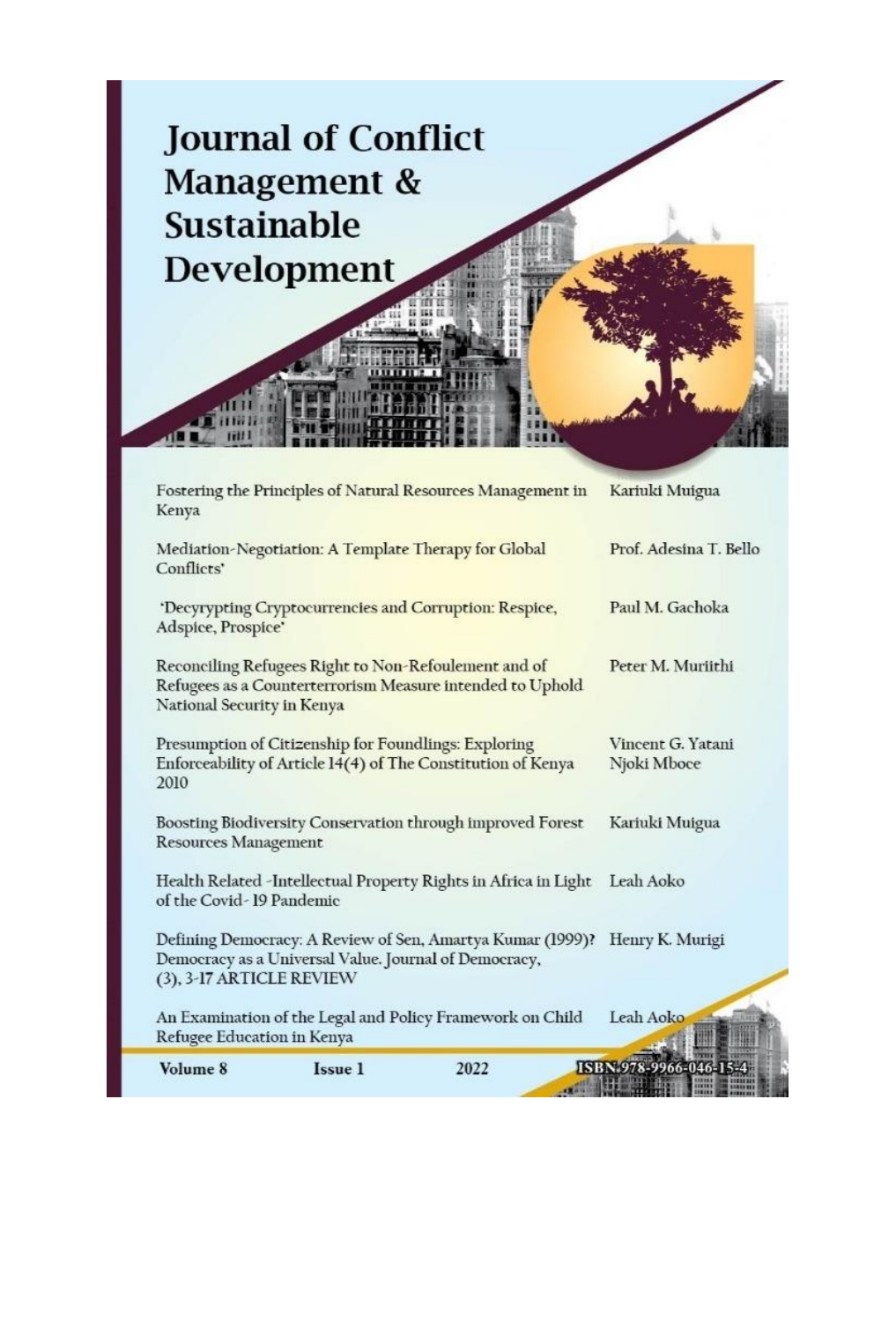# **Fostering the Principles of Natural Resources Management in Kenya**

# *By: Kariuki Muigua\**

# *Abstract*

*International environmental law mainly consists of legal principles that offer guidelines on how states are to carry out environmental and natural resource management. They also offer the minimal content on their domestic policy and legal instruments. This paper offers a detailed examination of these principles and how their adoption and full implementation within the context of Kenya can be fostered.*

## **1. Introduction**

This paper examines some of the principles of natural resource management and their application in Kenya. These principles are recognized in the Constitution of Kenya, 2010 and in various international environmental instruments. Understanding these principles at the outset will enable one to appreciate existing legal regimes on natural resources in Kenya vis-à-vis the international regimes and their meeting points. The Constitution and consequently sectoral laws on natural resources have translated these principles into legally binding norms. The Court, in *Amina Said Abdalla & 2*  others v County Government of Kilifi & 2 others [2017] eKLR<sup>1</sup>, rightly observed that 'The Environmental Law is principally concerned with ensuring the sustainable utilization of natural resources according to a number of fundamental principles developed over the years through both municipal and international processes'.<sup>2</sup>

*<sup>\*</sup>PhD in Law (Nrb), FCIArb (Chartered Arbitrator), LL. B (Hons) Nrb, LL.M (Environmental Law) Nrb; Dip. In Law (KSL); FCPS (K); Dip. In Arbitration (UK); MKIM; Mediator; Consultant: Lead expert EIA/EA NEMA; BSI ISO/IEC 27001:2005 ISMS Lead Auditor/ Implementer; Advocate of the High Court of Kenya; Senior Lecturer at the University of Nairobi, School of Law*.

<sup>1</sup> *Amina Said Abdalla & 2 others v County Government of Kilifi & 2 others* [2017] eKLR, ELC Case No. 283 OF 2016.

<sup>2</sup> Ibid, para. 17.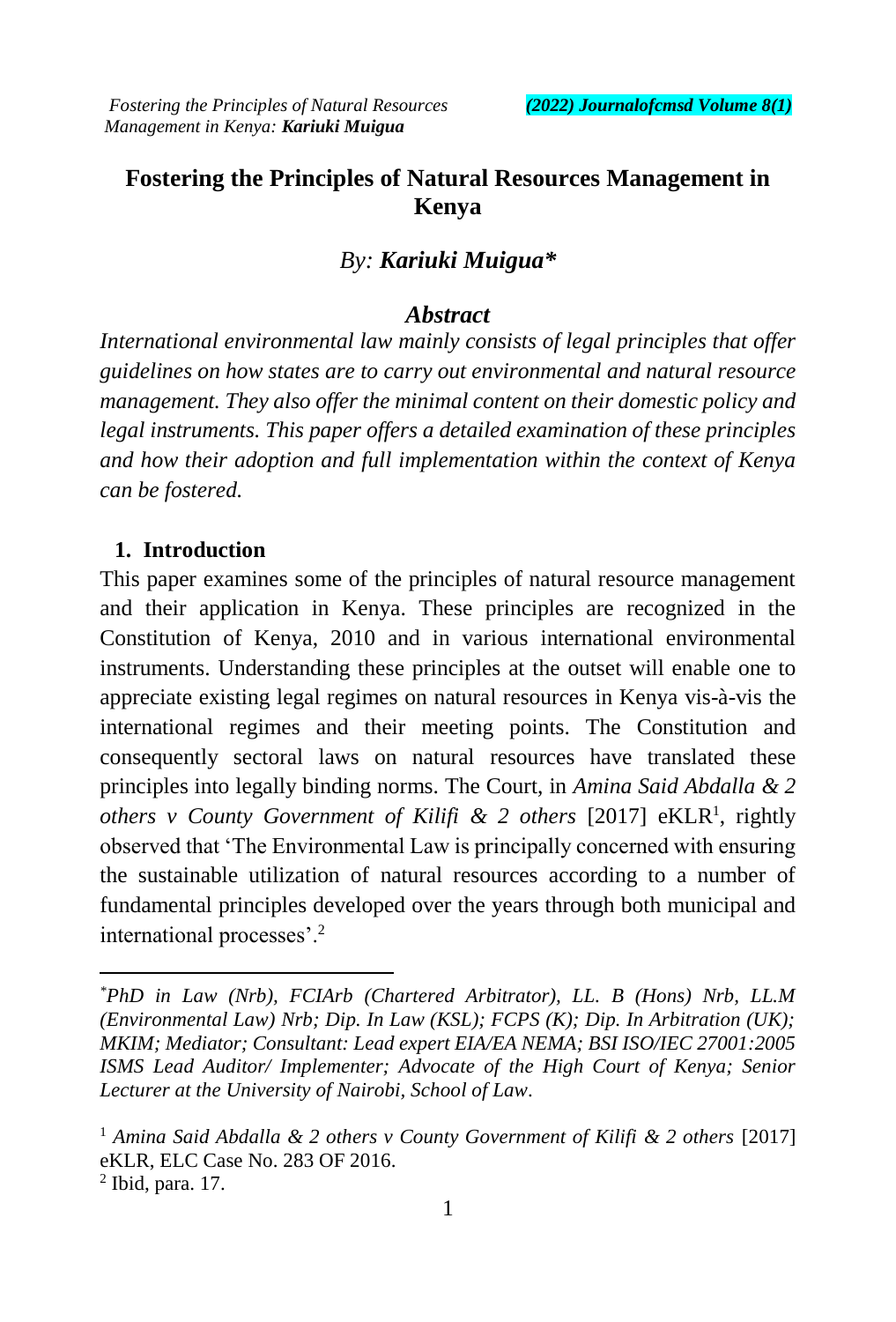At the international level, these principles include the principle on transboundary environmental damage, sustainable development, sustainable use, prevention principle, precautionary principle, polluter pays principle, reasonable use and equitable utilization, international cooperation in management of natural resources and common but differentiated responsibilities.<sup>3</sup> These principles are now applicable to Kenya by virtue of Articles 2 (5) and (6) of the Constitution which domesticates the general rules of international law and any treaty or convention ratified by Kenya.<sup>4</sup>

In addition, to the international principles, the national values and principles of governance outlined in Article 10 of the Constitution are relevant in natural resource management.<sup>5</sup> These include devolution of power, democracy and participation of the people, equity, social justice, protection of the marginalized, good governance, transparency and accountability and sustainable development. <sup>6</sup> Further, traditional ecological knowledge of communities in Kenya on the management of natural resources also applies.<sup>7</sup> Such traditional and cultural principles include traditional dispute resolution mechanisms.<sup>8</sup>

### **2. Sustainable Development**

The concept of sustainable development predates the 1972 Stockholm Conference and can be traced back to traditional communities and ancient

<sup>&</sup>lt;sup>3</sup> See generally, Soto, M.V., "General Principles of International Environmental Law." *ILSA Journal of International & Comparative Law* 3, no. 1 (1996): 193-209; See also Sands, P. and Peel, J., Principles *of international environmental law*. Cambridge University Press, 2012; See also 'Chapter 3: The Principles Of International Environmental Law', available at

*https://edisciplinas.usp.br/pluginfile.php/520713/mod\_resource/content/1/Cap.3\_Int ernational%20Environmental%20Law%20%281%29.pdf* [Accessed on 5/1/2019].

<sup>4</sup> Ratification of Treaties; See also the *Treaty Making and Ratification Act*, 2012, Laws of Kenya.

 $<sup>5</sup>$  Art.10 (2), Constitution of Kenya.</sup>

<sup>6</sup> *Ibid*

 $7 S. 3 (5) (b)$  of EMCA, Act No. 8 of 1999.

 $8$  See Art.159 (2) (c) and 67 (2) (f), Constitution of Kenya.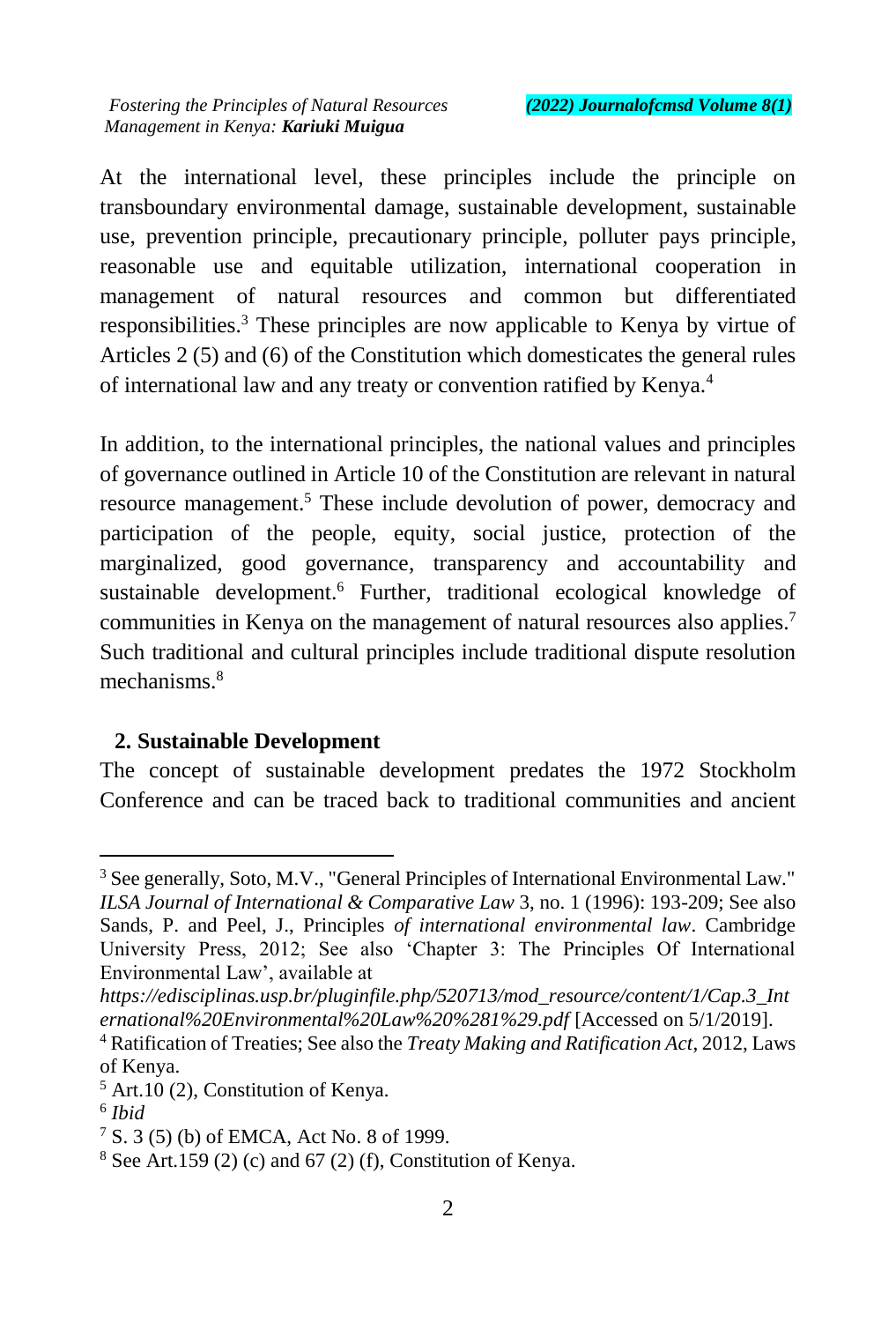$\overline{a}$ 

civilizations.<sup>9</sup> It seeks to limit environmental damage arising from anthropogenic activities and to lessen the depletion of non-renewable resources and pollution of the environment.<sup>10</sup> The *Brundtland Commission*<sup>11</sup> defined sustainable development as, *"development that meets the needs of the present without compromising the ability of future generations to meet their own needs."*<sup>12</sup> Under section 2 of Environmental Management and Coordination Act, 1999<sup>13</sup> (EMCA), sustainable development is defined as development that meets the needs of the present generation without compromising the ability of future generations to meet their needs by maintaining the carrying capacity of the supporting ecosystems. Essentially, sustainable development seeks to address *intra-generational equity*, that is equity among present generations, and *inter-generational equity*, that is equity between generations.<sup>14</sup>

Sustainable development is also linked to the right to development, human rights and good governance, when it is described as sustainable human development. Sustainable human development focuses on material factors such as meeting basic needs and non-material factors such as rights and participation. It also seeks to achieve a number of goals to wit, poverty

<sup>9</sup> Per Judge Christopher Weeramantry *in Hungary v Slovakia*, 1997 WL 1168556 (I.C.J-1997).

*<sup>10</sup>* Cullet P., *Differential Treatment in International Environmental Law and its Contribution to the Evolution of International Law* (Aldershot: Ashgate, 2003), pp.8 - 9.

<sup>&</sup>lt;sup>11</sup> The Brundtland Commission was established by the United Nations in 1983 to address the problem of deterioration of natural resources. Its mission was to unite countries to pursue sustainable development together. The Commission was named after its chairperson, Gro Harlem Brundtland, a former Prime Minister of Norway. It was officially dissolved in 1987 after releasing a report entitled *Our Common Future*, also known as the *Brundtland Report*. This report defined the meaning of the term Sustainable Development.

<sup>12</sup> World Commission on Environment and Development, *Our Common Future*, GAOR, 42ndSess, Supp. No. 25, UN Doc, A/42/25 (1987), p.27; See also the Rio Declaration of 1992, UN Doc. A/CONF.151/26 (Vol. I).

<sup>&</sup>lt;sup>13</sup> Environmental Management and Co-ordination Act, No. 8 of 1999, Laws of Kenya. <sup>14</sup> Weiss, E.B., "In Fairness to Future Generations and Sustainable *Development*," *American University International Law Review*, Vol.8, 1992.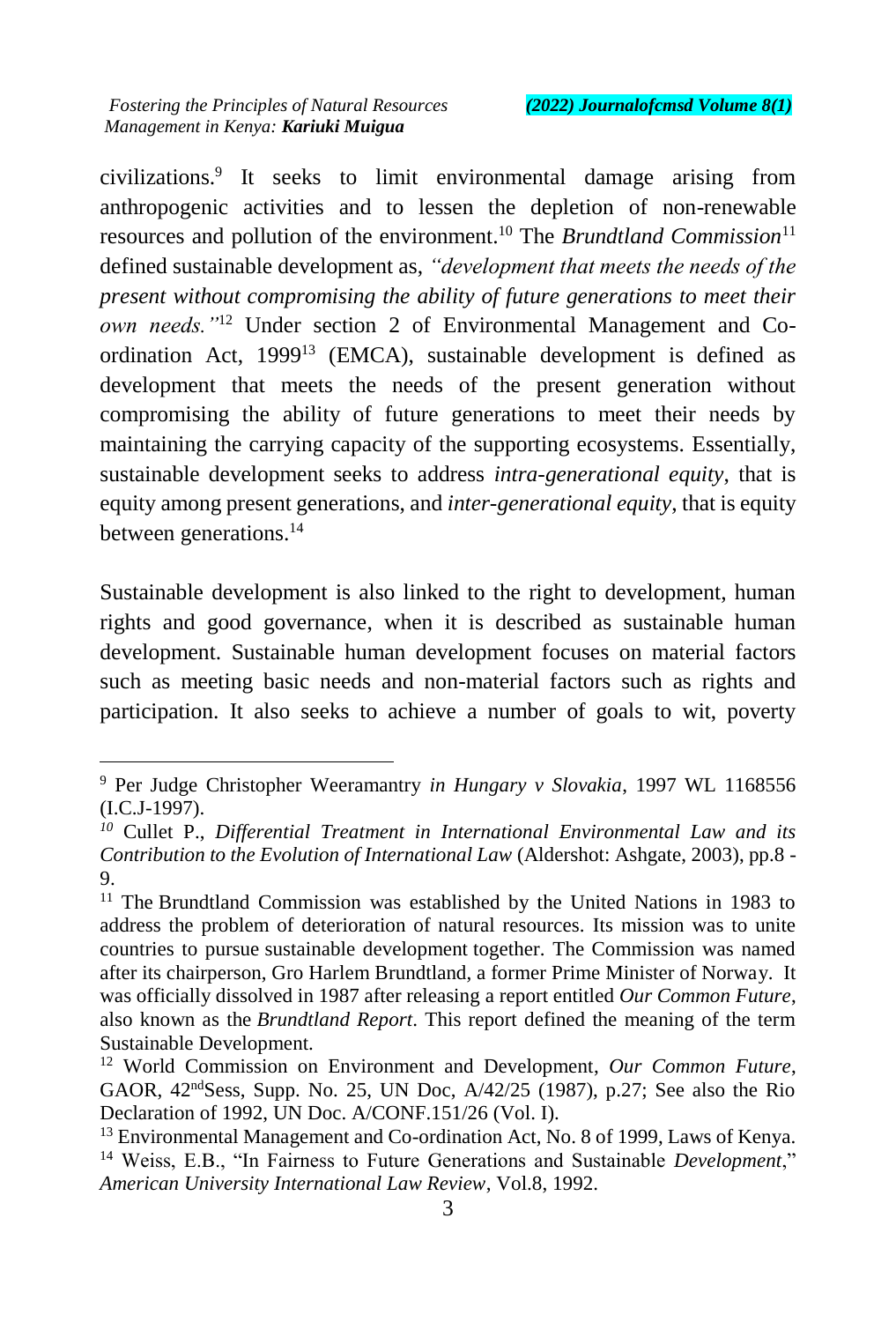reduction, promotion of human rights, promotion of equitable opportunities, environmental conservation and assessment of the impacts of development activities.<sup>15</sup> Vision 2030 adopts sustainable human development as it seeks to address the economic, social and political pillars. It thus fosters both material factors and non-material factors.<sup>16</sup> Sustainable human development is, therefore, inextricably linked to people's livelihoods, and is thus requisite in moving towards environmental justice.

In the *Case Concerning the Gabcikovo-Nagymoros Project,<sup>17</sup>*Judge Weeremantry<sup>18</sup> rightly opined that sustainable development reaffirms the need for both development and environmental protection, and that neither can be neglected at the expense of the other. He considered sustainable development to be a '*principle with normative value'* demanding a balance between development and environmental protection, and as a principle of reconciliation in the context of conflicting human rights, that is the *human right to development* and the *human right to protection of the environment*. Sustainable

 $\ddot{\phantom{a}}$ 

<sup>15</sup> See generally Amartya S., *Development as Freedom* (Anchor Books, New York, 1999), pp.35-53; See also UNDP, *Human Development Report 2011, The Real Wealth of Nations: Pathways to Human Development*, (Palgrave Macmillan Houndmills, Basingtoke, Hampshire, 2011), p. (i)-12. This report defines sustainable human development as *the expansion of the substantive freedoms of people today while making reasonable efforts to avoid seriously compromising those of future generations*.

<sup>&</sup>lt;sup>16</sup> Kenya Vision 2030, Government of Kenya, 2007.

<sup>&</sup>lt;sup>17</sup> The Gabčíkovo–Nagymaros Project relates to a large damming project on the Danube River. This river is classified as an international waterway as it passes through or touches the borders of ten European countries before emptying into the Black Sea. The Project was specific to the part of the river passing through Hungary and Slovakia. It was initiated by the Budapest Treaty of 1977 between Slovakia and Hungary and aimed at preventing floods, improving river navigability and producing clean electricity for the two countries. Only a part of the project was completed in Slovakia, under the name Gabčíkovo Dam. Hungary suspended the Project in its territory and then later tried to terminate it citing environmental and economic concerns. Slovakia then proceeded with an alternative solution, called "Variant C", which involved diverting the river. These developments caused an international dispute between the two countries and they turned to the International Court of Justice for redress.

<sup>18</sup> Judge of the International Court of Justice (ICJ).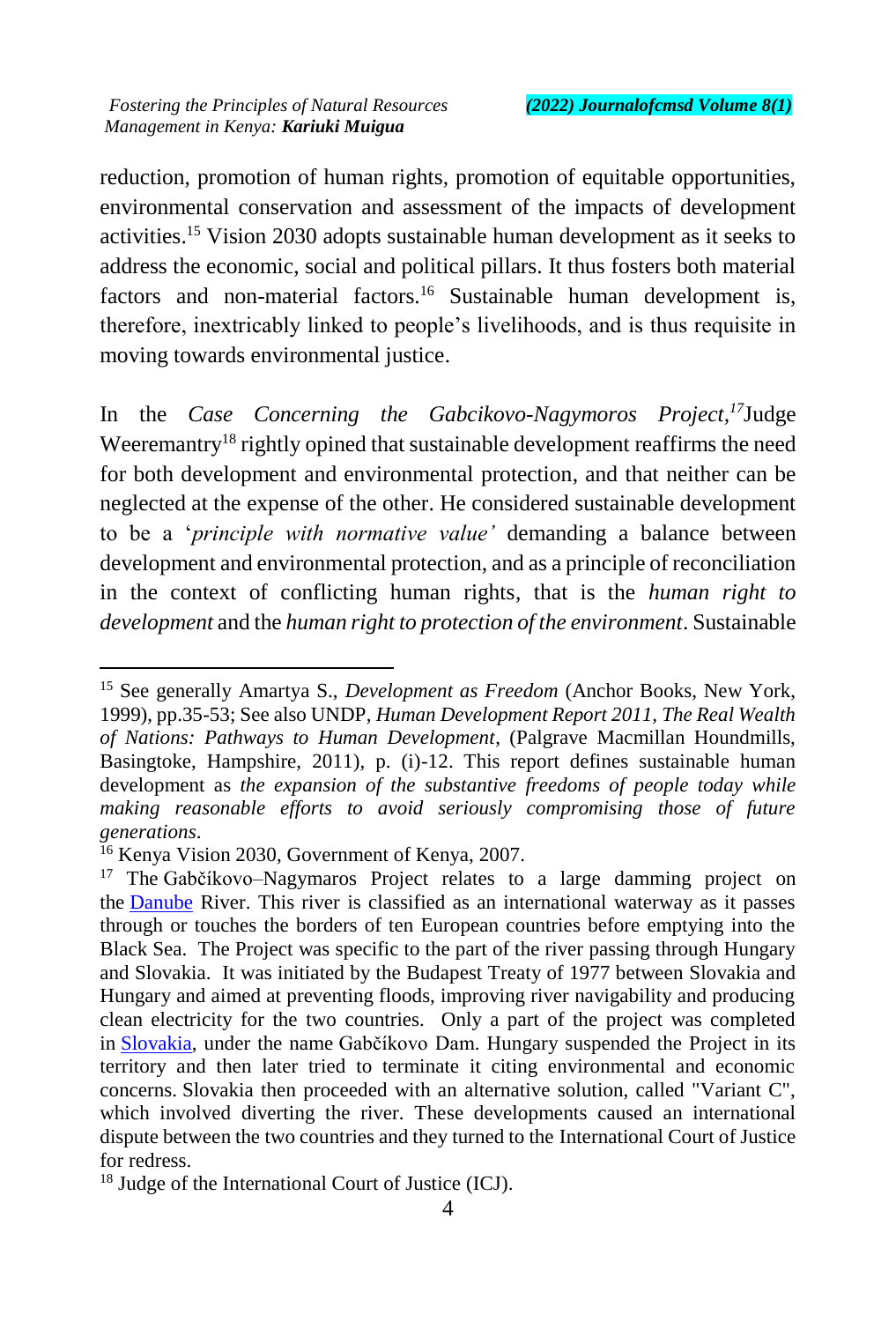development reconciles these rights by ensuring that the right to development tolerates the '*reasonable demands of environmental protection.'*<sup>19</sup>

Previously in Kenya, the debate on sustainable development put a lot of emphasis on environmental protection to meet man's needs (an anthropogenic approach) and ignored the need to protect the environment for its intrinsic value (an ecological approach). Such was the case in the mining industry where great emphasis was placed on the need to regulate the mining industry for extraction purposes to fulfill human needs without giving due attention to ecological issues.<sup>20</sup> However, the current *Mining Act 2016*<sup>21</sup> has made attempts at striking a balance between these two potentially conflicting approaches to conservation and management. For instance, the Act requires investors or potential investors in this sector to carry out certain measures geared towards environmental protection and conservation that result in approved environmental impact assessment report, a social heritage impact assessment and/or environmental management plan, where required.<sup>22</sup>

Although the ecological approach has been incorporated in the legal framework<sup>23</sup> its implementation is bound to face great challenges as exemplified by the conservation of the Mau ecosystem and the protection of the rights of the Lamu fishermen in the LAPSSET Project.<sup>24</sup>

 $\ddot{\phantom{a}}$ 

<sup>19</sup> *Hungary v Slovakia*, 1997 WL 1168556 (I.C.J-1997).

<sup>&</sup>lt;sup>20</sup> Munyiri, S.K., "Policy Position on the Proposed Amendments of the Mining and Minerals Bill 2009," Kenya Chamber of Mines, 2010.

<sup>21</sup> *Mining Act,* No. 12 of 2016, Laws of Kenya.

<sup>22</sup> See *Mining Act,* 2016, sec. 30(2); 42(2); 47(2); 72(3); 77(1); 78; 82(1)(e); 86(3)(c); 89(d); 98(2); 101(2)(i); 103(c); 106(i); 109(c); 115(c); 117(2) (d); 127(b); 133(b); 140(c); 144(4)(b); Part XI (Health, Safety And Environment, secs. 176-181); 200; 221(1)(3)(a); 223(2)(h); 225(5).

<sup>&</sup>lt;sup>23</sup> Art.10 (2) (d), 42, 69 and 70, Constitution of Kenya.

 $24$  There has also been massive destruction of mangrove forests in the LAPSSET project in Lamu. See Mohamed Ali Baadi and others v Attorney General & 11 others[2018] eKLR, Petition 22 of 2012; Business & Human Rights Resource Centre, "Kenya: Court declares construction of Lamu port violates indigenous community's right to information, healthy environment & culture, orders compensation," May, 2018. Available at h*ttps://www.business-humanrights.org/en/kenya-court-declaresconstruction-of-lamu-port-violates-indigenous-communitys-right-to-information-*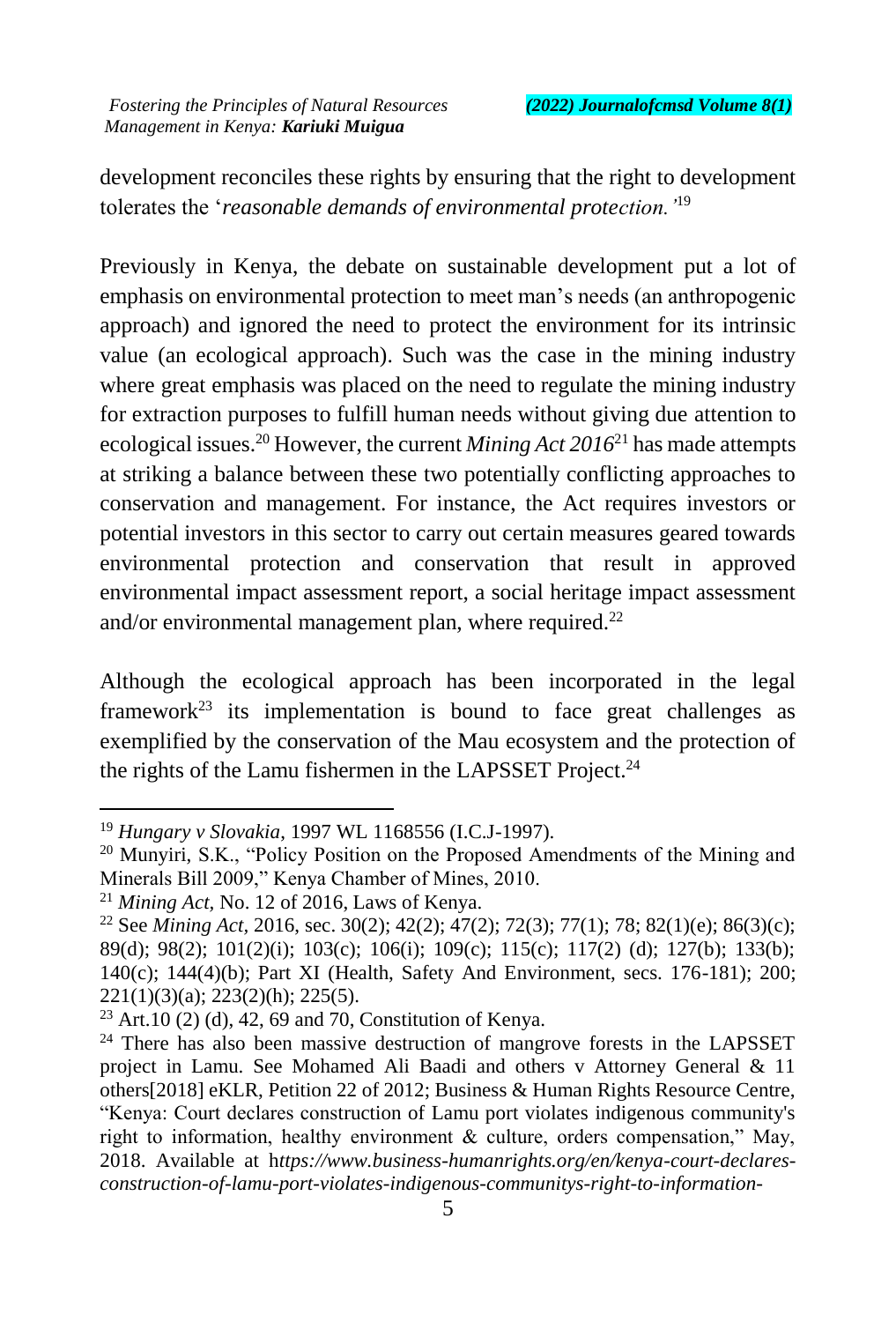Courts in Kenya have applied the sustainable development principle as evidenced in the case of *Peter K. Waweru v Republic*<sup>25</sup> where the court stated that intragenerational equity involves equality within the present generation, such that each member has an equal right to access the earth's natural and cultural resources. Towards sustainable development, courts are key actors in terms of developing environmental jurisprudence that protects environmental resources not only for the benefit of human beings but also for conservation purposes.<sup>26</sup> Similarly, the role of the public in decision-making processes is necessary in the sustainable management, protection and conservation of the environment $27$ 

#### **3. Sustainable Use**

 $\overline{a}$ 

In order to ensure sustainable consumption and production patterns, SDG Goal 12.2 requires that by 2030, all States should achieve the sustainable management and efficient use of natural resources. The aim is to protect the planet from degradation, including through sustainable consumption and production, sustainably managing its natural resources and taking urgent action on climate change, so that it can support the needs of the present and future generations.<sup>28</sup>

*healthy-environment-culture-orders-*compensation [Accessed on 8/1/2019]; Lwanga, C., 'Court orders State to pay Lamu fishermen Sh1.7bn in LAPSSET compensation,' Daily Nation, Tuesday, May 1, 2018, available at *https://www.businessdailyafrica.com/news/Court-orders-State-to-pay-Lamu-*

*fishermen-Sh1-7bn-over-Lapsset/539546-4538748-5wslscz/index.html* [ accessed on 8/1/2019].

<sup>25</sup> *Peter K. Waweru v Republic,* [2006] eKLR.

<sup>&</sup>lt;sup>26</sup> See generally, Stone C., "Should Trees Have Standing?" *South California Law Review,* Vol. 45, 1972, p. 450. Stone posits that '*until the rightless thing receives its rights, we cannot see it as anything but a thing for the use of us.*' We have to value our natural resources by granting them rights as suggested by Stone so that they can benefit the present and future generations.

<sup>&</sup>lt;sup>27</sup> Art.10 (2) (a) and 69 (1) (d) of the Constitution.

<sup>28</sup> Preamble, *Transforming our world: the 2030 Agenda for Sustainable Development*, A/RES/70/1.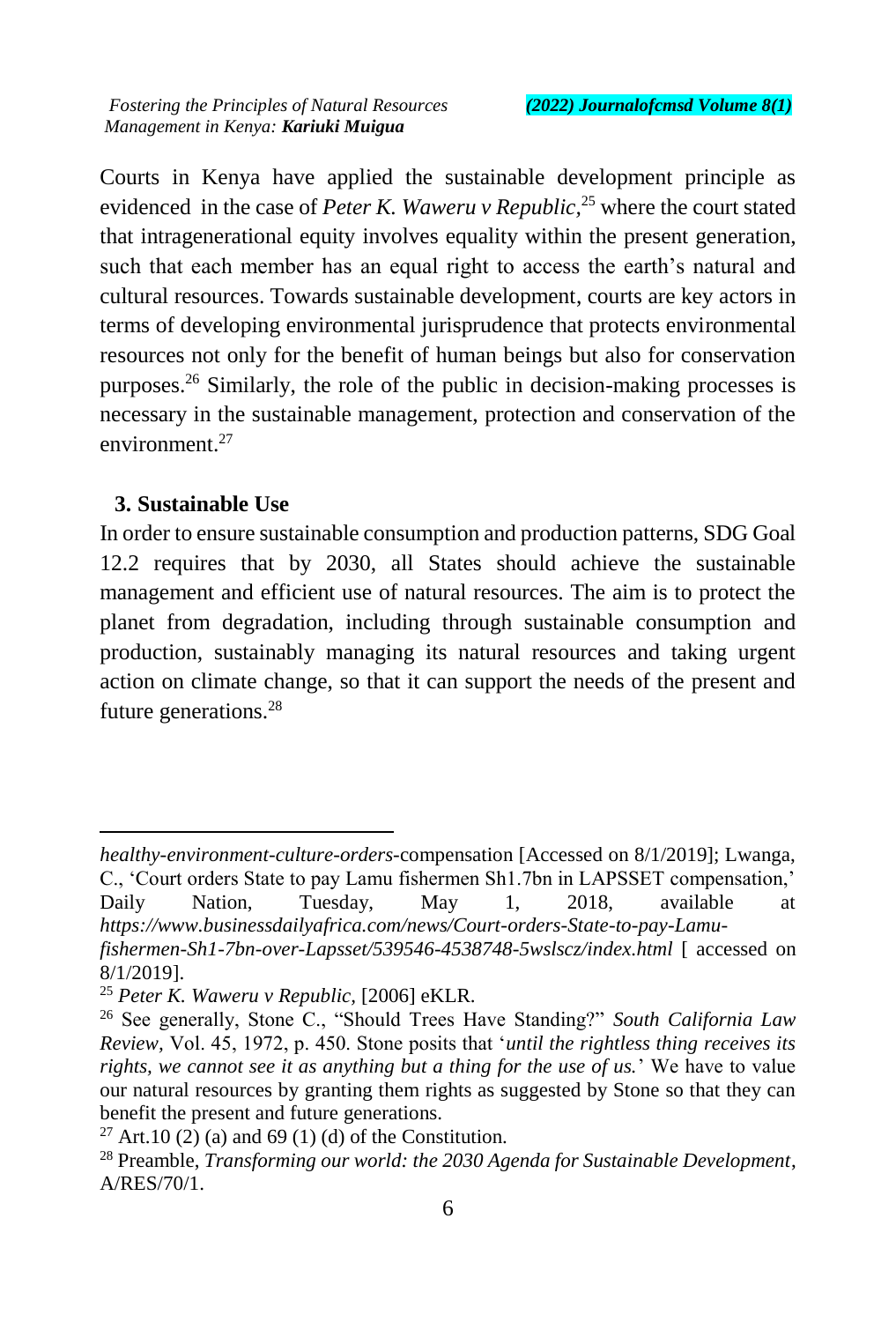Sustainable use refers to the need to reduce and eliminate unsustainable patterns of production and consumption.<sup>29</sup> It is described as use that in any way and rate does not lead to long-term decline of biological diversity, thereby maintaining its potential to meet the needs of present and future generations.<sup>30</sup> It requires that present use of the environment and natural resources does not compromise the ability of future generations to use these resources or degrade the carrying capacity of supporting ecosystems.<sup>31</sup> It is a principle that is applied to determine the permissibility of natural resource exploitation<sup>32</sup> and is central to the principle of sustainable development.

Sustainable use of natural resources is recognized in Article 69 of the Constitution where the State is obliged to ensure the sustainable exploitation, utilization, management and conservation of the environment and natural resources.<sup>33</sup> Sustainable use requires governments and public authorities to ensure *strong sustainability* as opposed to *weak sustainability*. Strong sustainability views the environment as offering more than just economic potential. She opines that the environment offers services and goods that cannot be replaced by human-made wealth and that future generations should not inherit a degraded environment, no matter how many extra sources of wealth are available to them.<sup>34</sup> Strong sustainability is preferable to weak sustainability for reasons such as 'non-substitutability,'<sup>35</sup>'uncertainty'<sup>36</sup>and 'irreversibility.'<sup>37</sup> Weak sustainability makes a wrong assumption that future

 $\overline{a}$ 

no substitutes, such as the ozone layer, tropical forests, wetlands, etc.

<sup>29</sup> Principle 8 of the Rio Declaration.

<sup>30</sup> Art.2, Convention on Biological Diversity.

<sup>31</sup> S. 2 of Act, No. 8 of 1999.

<sup>32</sup> See Birnie, P., Boyle, A. and Redgwell, C., 'International Law and the Environment,' (3rd ed., Oxford 2009).

 $33$  Ar. 69 (1) (a).

<sup>&</sup>lt;sup>34</sup> Beder, S., "Costing the Earth: Equity, Sustainable Development and Environmental Economics," *New Zealand Journal of Environmental Law*, Vol.4, 2000, pp.227-243. <sup>35</sup> *Ibid* The argument is that there are many environmental assets for which there are

<sup>&</sup>lt;sup>36</sup> *Ibid* It has been said that scientific knowledge about the functions of natural systems and the possible consequences of depleting and degrading them is uncertain.

<sup>&</sup>lt;sup>37</sup> *Ibid* The depletion of natural capital can lead to irreversible losses such as species and habitats, which cannot be recreated using man-made resources.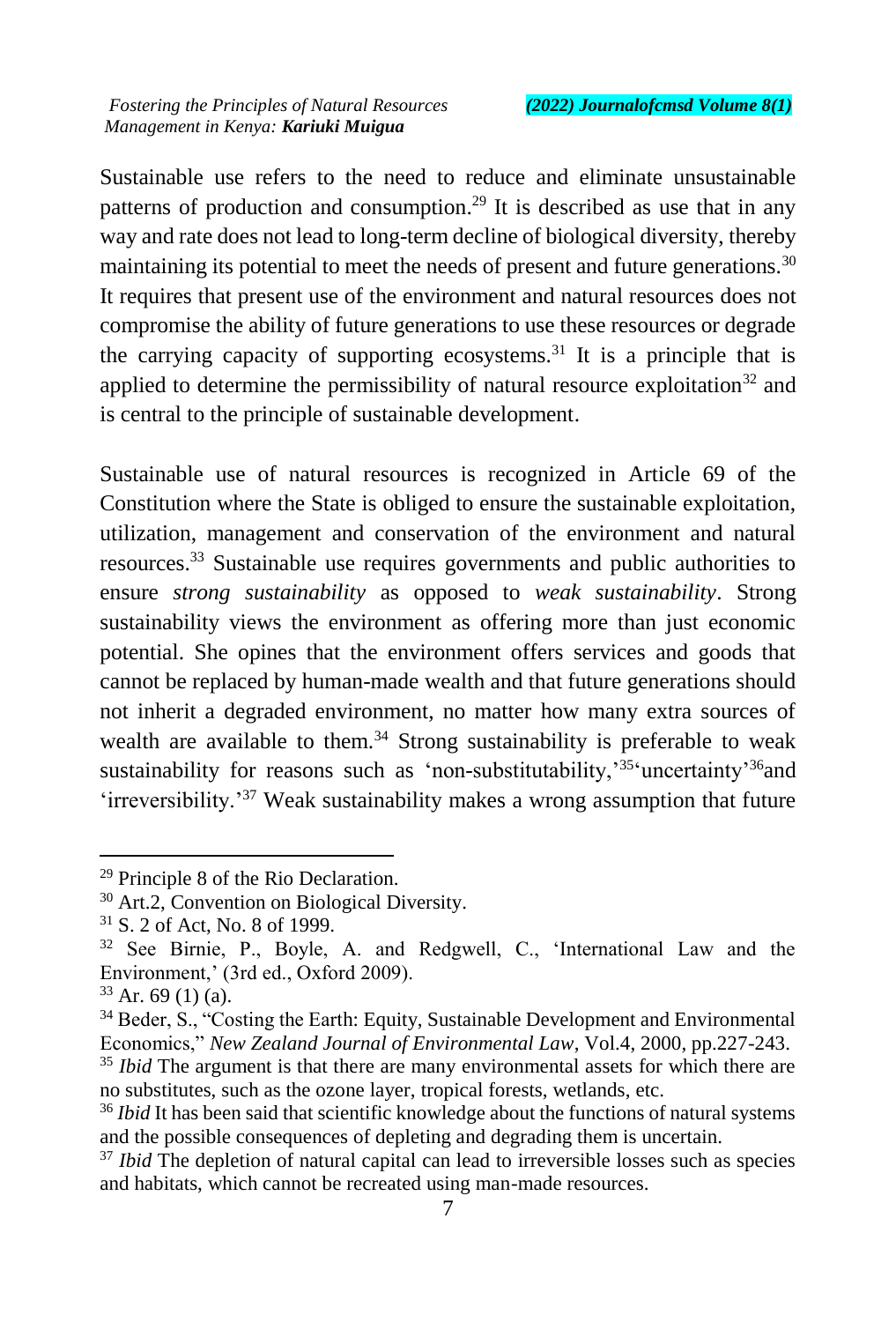generations will be adequately compensated for any loss of environmental amenity by having alternative sources of wealth creation.<sup>38</sup>

Sustainable use, therefore, puts fetters in the utilization of natural resources. For example, not all forms of resource use will be permissible since certain forms of exploitation may lead to destruction of environmental resources with no substitutes, thus limiting the enjoyment of these resources by future generations. Moreover, uncertainty about the role of certain components of the environment and consequences of depletion and irreversible losses of species may militate against unsustainable use of natural resources in the Kenyan context. It is yet to be seen how this principle will be implemented in relation to resources such as forests where there are strong ancestral claims by local communities and the need to conserve catchment areas by the state.

### **4. Polluter Pays Principle**

The polluter pays principle provides that the costs of pollution should be borne by the person responsible for causing the pollution.<sup>39</sup> It is one of the principles that is to guide Kenyan courts in enforcing the right to a clean and healthy environment in section 3 (5) (e) of EMCA. It is an important tool in natural resources management as it aims at preventing harm to the environment using a liability mechanism. It is defined in section 2 of EMCA as the cost of cleaning up any element of the environment damaged by pollution, compensating victims of pollution, cost of beneficial uses lost as a result of an act of pollution and other costs that are connected with or incidental to the foregoing, is to be paid or borne by the person convicted of pollution under this Act or any other applicable law.<sup>40</sup>

It is evident that the polluter of the environment must pay the cost of pollution abatement, the costs of environmental restoration and costs of compensating

<sup>38</sup> *Ibid*

<sup>39</sup> Moutondo, E., "The Polluter Pays Principle," in *Industries and Enforcement of Environmental Law in Africa-Industry Experts Review Environmental Practice*  (UNEP/UNDP Joint Project on Environmental Law and Institutions in Africa, 1997), p.43.

 $40$  S. 2 EMCA.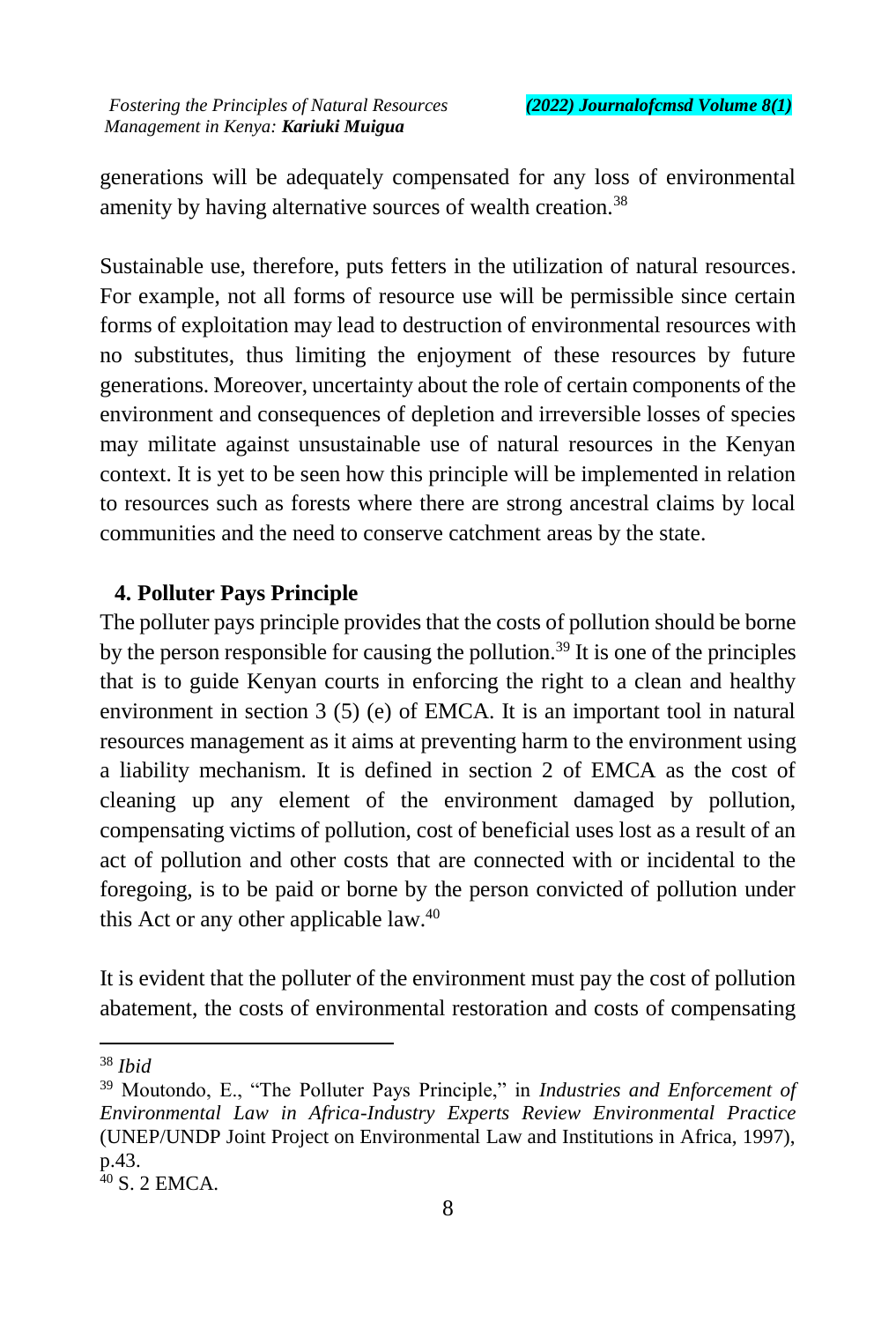victims of pollution, if any.<sup>41</sup> The polluter pays principle promotes the right to a clean and healthy environment and gives appropriate remedies to victims of pollution.<sup>42</sup> In this way, the polluter pays principle is key in enhancing access to environmental justice.

It also acts as an economic policy tool by internalizing the costs of pollution as required by Principle 16 of the Rio Declaration. Principle 16 states that national authorities should endeavour to promote the internalization of environmental costs and the use of economic instruments, taking into account the application that the polluter should in principle bear the cost of pollution with due regard to the public interest and without distorting international trade and investment.<sup>43</sup>

However, the application of the polluter pays principle in natural resource management is limited by the fact that not all forms of environmental damage can be remedied by means of the liability mechanism. For a liability mechanism to be effective, the polluter must be identified, damage must have occurred, and must be quantifiable and a causal link must be established between the damage and the polluter. The issue of causation and the difficulty of identifying the polluter to establish liability for environmental damage was noted in *Natal Fresh Produce Growers Association v. Agroserve (Pty) Ltd,*<sup>44</sup> where a South African court held that the manufacturer of herbicides was not liable since the use of hormonal herbicides anywhere in South Africa could not result in damage to fresh produce in Tala Valley. The effectiveness of the polluter pays principle is also reliant on the ability of the polluter to pay the

<sup>41</sup> *Ibid*

<sup>42</sup> Moutondo, E., "The Polluter Pays Principle," in "*Industries and Enforcement of Environmental Law in Africa-Industry Experts Review Environmental Practice*," *op. cit*, p. 43.

<sup>43</sup> Rio Declaration on Environment and Development 1992, A/CONF.151/26 (Vol. I). <sup>44</sup> [1990] (4) SA 749.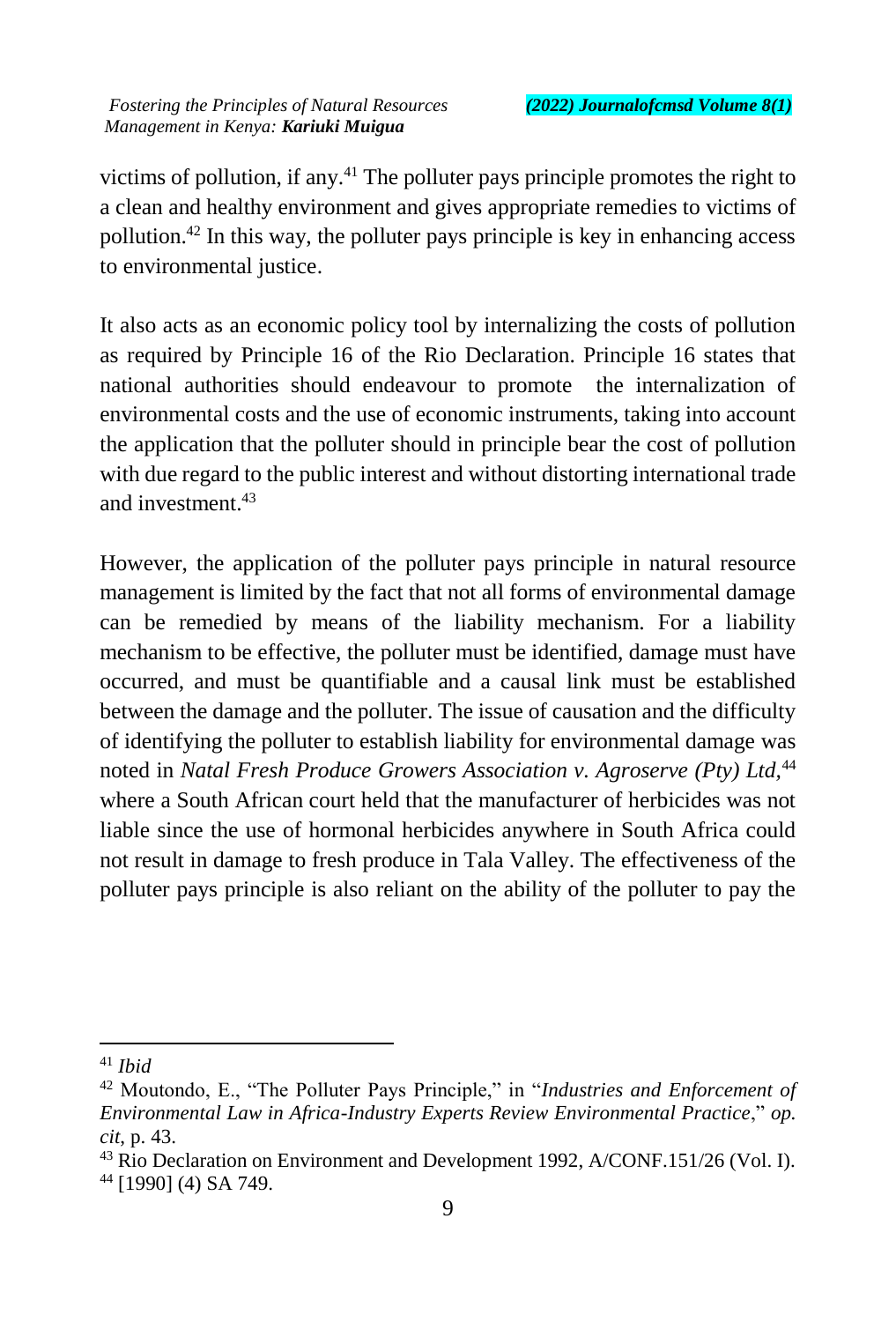costs of pollution. <sup>45</sup> This may limit its efficacy in natural resources management.

In Kenya, there are efforts aimed at preventing environmental pollution and environmental damage through the internalization of externalities. Section 108 of EMCA provides for environmental restoration orders which can be issued by NEMA to deal with pollution. Such an order may require the person to whom it is issued to restore the environment, prevent any action that would or is reasonably likely to cause harm to the environment, require payment of compensation and levy a charge for abatement costs. Likewise, a court can issue an environmental restoration order to address pollution with similar effects.<sup>46</sup> Section 25 (1) establishes the National Environment Restoration Fund consisting of fees or deposit bonds as determined by NEMA, and donations or levies from industries and other project proponents as contributions to the fund.<sup>47</sup> This fund acts as a supplementary insurance for the mitigation of environmental degradation, where the polluter is not identifiable or where exceptional circumstances require NEMA to intervene towards the control or mitigation of environmental degradation.<sup>48</sup>

It was one of the principles applied by the court in *Peter K. Waweru v Republic.<sup>49</sup>* In this case, the Applicants and the interested parties had been charged with the offences of discharging raw sewage into a public water source and the environment and failing to comply with the statutory notice from the public health authority. The Court observed that sustainable development has a cost element which must be met by the developers. The Court also held that the right to a clean and healthy environment was equivalent to the right to life which ought to be protected at whatever cost.

 $\ddot{\phantom{a}}$ 

<sup>48</sup> *Ibid,* S. 25 (4).

<sup>45</sup> Moutondo, E., "The Polluter Pays Principle," in "*Industries and Enforcement of Environmental Law in Africa-Industry Experts Review Environmental Practice,*"*op cit*.

<sup>46</sup> S. 111 of Act No. 8 of 1999.

<sup>47</sup> *Ibid*, S. 25 (2).

<sup>49</sup> High Court of Kenya at Nairobi, Misc Civ. Applic. 118 of 2004, 2 March, 2006.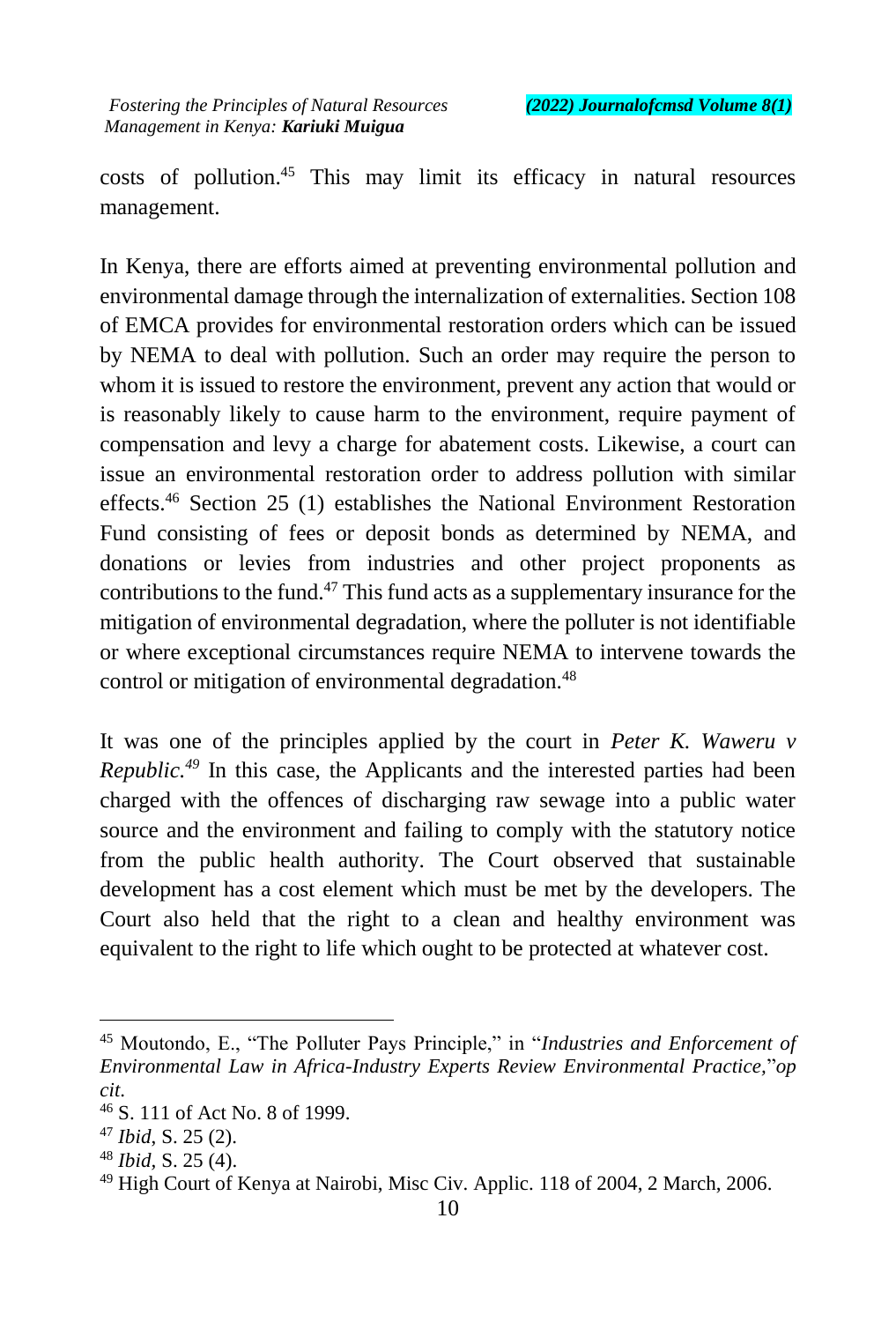# **5. Public Participation**

Public participation is a key aspect of natural resources management. It allows individuals to express their views on key governmental policies and laws concerning the environmental conditions in their communities.<sup>50</sup> The importance of public participation is the recognition that better decisionmaking flows from involving the public. It is now generally agreed that environmental problems cannot be solved by solely relying on technocratic and bureaucratic monopoly of decision-making. $51$ 

Public participation is defined as the process by which public concerns, needs and values are incorporated into governmental and corporate decision-making with the overall goal of better decisions that are supported by the public.<sup>52</sup> Some scholars have however given a broader definition by stating that, "*public participation includes organized processes adopted by elected officials, government agencies or other public or private sector organizations to engage the public in environmental assessment, planning, decision making, management, monitoring and evaluation.*" 53

There are various definitions of public participation but the main aspects that come out clearly are that: public participation relates to administrative decisions and not decisions made by elected officials and judges. It involves an interaction between the agency and the people participating. In public participation, there is an organized process of involving the public so that they can have some level of impact or influence on the decisions being made.

<sup>50</sup> Marianela, C., *et al*, *Environmental Law in Developing Countries: Selected Issues*, Vol. II, IUCN, 2004, p. 7.

<sup>51</sup> *Ibid*

<sup>52</sup> Creighton, J.L., *The Public Participation Handbook: Making Better Decisions through Citizen Involvement* (John Wiley & Sons, 2005), p.7.

<sup>53</sup> Dietz t. & Stern, P.C., (eds), *Public Participation in Environmental Assessment and Decision Making,* (National Academies Press, 2008), p.1; See also Ondrik, R. S., "Participatory approaches to national development planning," *Framework for Mainstreaming Participatory Development Processes into Bank Operations, ADB* (1999): 15. Available at

*http://siteresources.worldbank.org/INTEASTASIAPACIFIC/Resources/226262- 1143156545724/Brief\_ADB.pdf* [Accessed on 8/1/2019].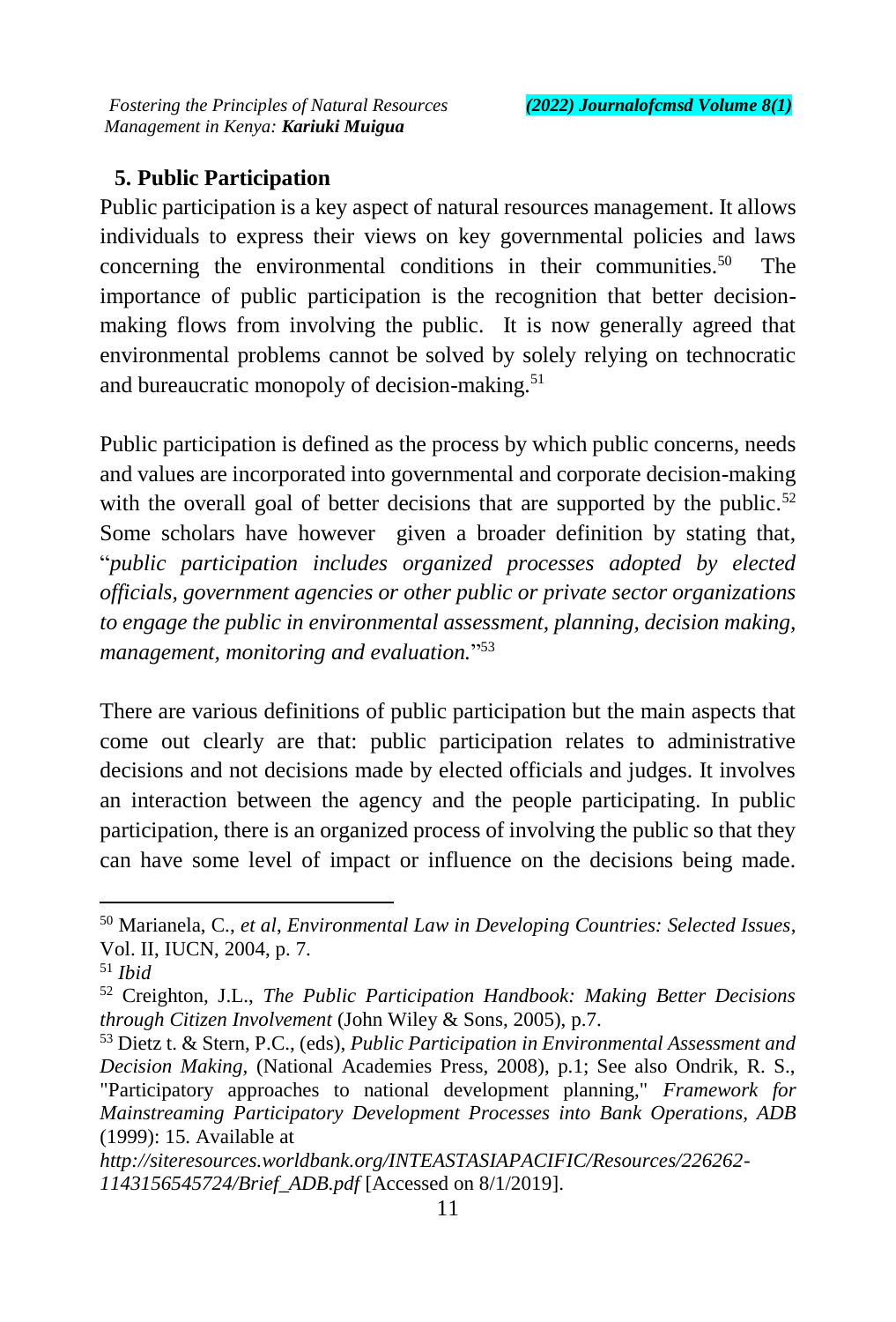According to some scholars, the definition of public participation excludes some kinds of participation that are legitimate components of a democratic society such as the electoral process, litigation and extra-legal protests.<sup>54</sup>

Public participation may be provided for in law through at least three legal mechanisms; entrenchment in the Constitution as part of the Bill of Rights; in Environmental Impact Assessments; and through direct *locus standi* for the public in environmental matters.<sup>55</sup> One of the national values and principles of governance entrenched in the Constitution is participation of the people.<sup>56</sup> The Constitution provides that the state should encourage public participation in the management, protection and conservation of the environment.<sup>57</sup> It goes a step further and imposes a duty on individuals to cooperate with the state organs and other persons in the protection and conservation of the environment.<sup>58</sup> This is also extended to the administration of county governments within the devolved system.<sup>59</sup>

Principle 10 of the Rio Declaration provides that environmental issues are best handled with the participation of all concerned citizens, at the relevant level. It further provides for access to information by the public. At the national level, each individual must have appropriate access to information concerning the environment that is held by public authorities, including information on

 $\ddot{\phantom{a}}$ 

<sup>54</sup> Creighton, J.L., *The Public Participation Handbook: Making Better Decisions through Citizen Involvement*, *op cit*, p.8.

<sup>55</sup> Angwenyi, A.N., 'An Overview of the Environmental Management and Coordination Act,' in Okidi, C.O., *et al,* (eds), *Environmental Governance in Kenya: Implementing the Framework Law* (East Africa Educational Publishers, 2008)*,* p*.*30; See also URAIA, "What Is Public Participation?" Available at *http://uraia.or.ke/wpcontent/uploads/2016/11/Citizen-Participation-BOOKLET.pdf* [Accessed on 8/1/2019].

 $56$  Art.10 (2) (a).

 $57$  Art.69 (1) (d).

<sup>58</sup> Art.69 (2).

<sup>59</sup> Republic of Kenya, *County Public Participation Guidelines*, (Ministry of Devolution and Planning

<sup>&</sup>amp; Council of Governors, January, 2016). Available at

*http://devolutionasals.go.ke/wp-content/uploads/2018/03/County-Public-*Participation Final-1216-2.pdf [ Accessed on 8/1/2019].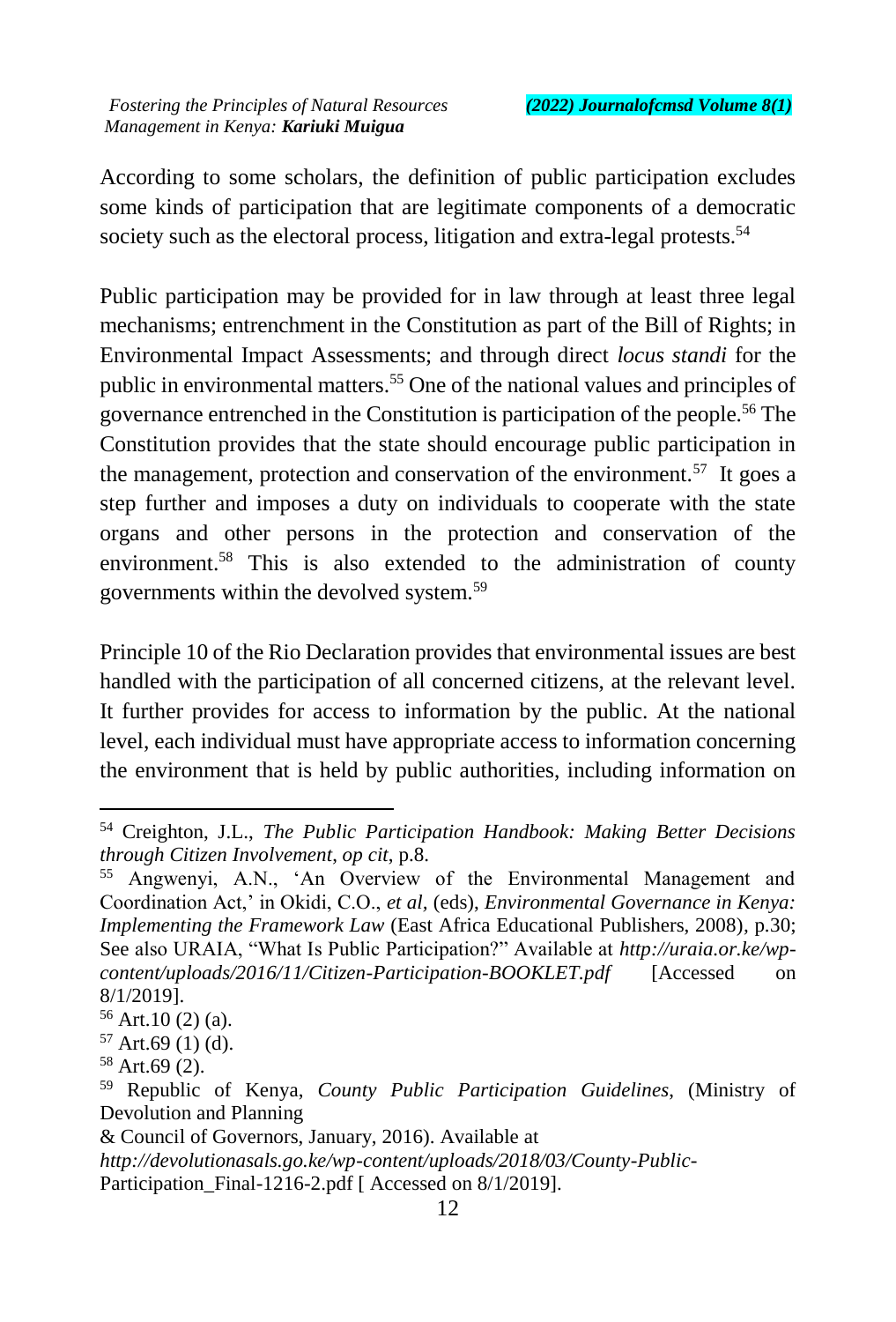$\overline{a}$ 

hazardous materials and activities in their communities, and the opportunity to participate in decision-making processes. States must facilitate and encourage public awareness and participation by making information widely available.<sup>60</sup> Effective access to judicial and administrative proceedings, including redress and remedy, must also be provided. Public participation is, therefore, an essential principle in natural resources management. However, public participation is hampered by factors such as financial cost of engaging the public, time constraints, fear that participants may not be truly representative and belief that citizens lack knowledge of complex technical issues.<sup>61</sup> In Kenya today, as the size and scope of government continues to grow, decisions that have previously been made by elected officials in a political process are now being delegated by statute to technical experts in state agencies and constitutional commissions. The rationale is, therefore, to incorporate public values into decisions, improve the substantive quality of decisions, resolve conflicts among competing interests and build trust in institutions and educate and inform the public.<sup>62</sup> This is necessary because technocrats in these institutions are not directly elected by the people.

" [**341**]Cases touching on the environment and natural resources have examined the duty placed upon State organs to consult the people, and to engage communities and stakeholders, before making decisions affecting the environment. These cases were decided before and after the 2010 Constitution was promulgated, and the Courts have held that State organs that made or make decisions without consulting or engaging the people, the community or other interested stakeholders, acted or act outside their powersand such actions stand to be quashed (see *Meza Galana and 3 Others v. AG* 

<sup>60</sup> Report of the United Nations Conference on Environment and Development (Rio De Janeiro, 3-14 June 1992).

<sup>61</sup> Senach, S.L., 'The Trinity of Voice: The Role of Practical Theory in Planning and Evaluating the Effectiveness of Environmental Participatory Process,' in Depoe, S.D. *et al*, (eds), *Communication and Public Participation in Environmental Decision Making* (SUNY Press Ltd., 2004) 13, p.16.

<sup>62</sup> Creighton, J.L., *The Public Participation Handbook: Making Better Decisions Through Citizen Involvement*, *op cit,* p.20; See also Muigua, K., Kariuki, F., Wamukoya, D., *Natural Resources and Environmental Justice in Kenya,* Glenwood Publishers, Nairobi – 2015, pp.24-25; In the Matter of the National Land Commission [2015] eKLR, Advisory Opinion Reference 2 of 2014, para. 346. Mutunga, CJ (as he then was) observed that: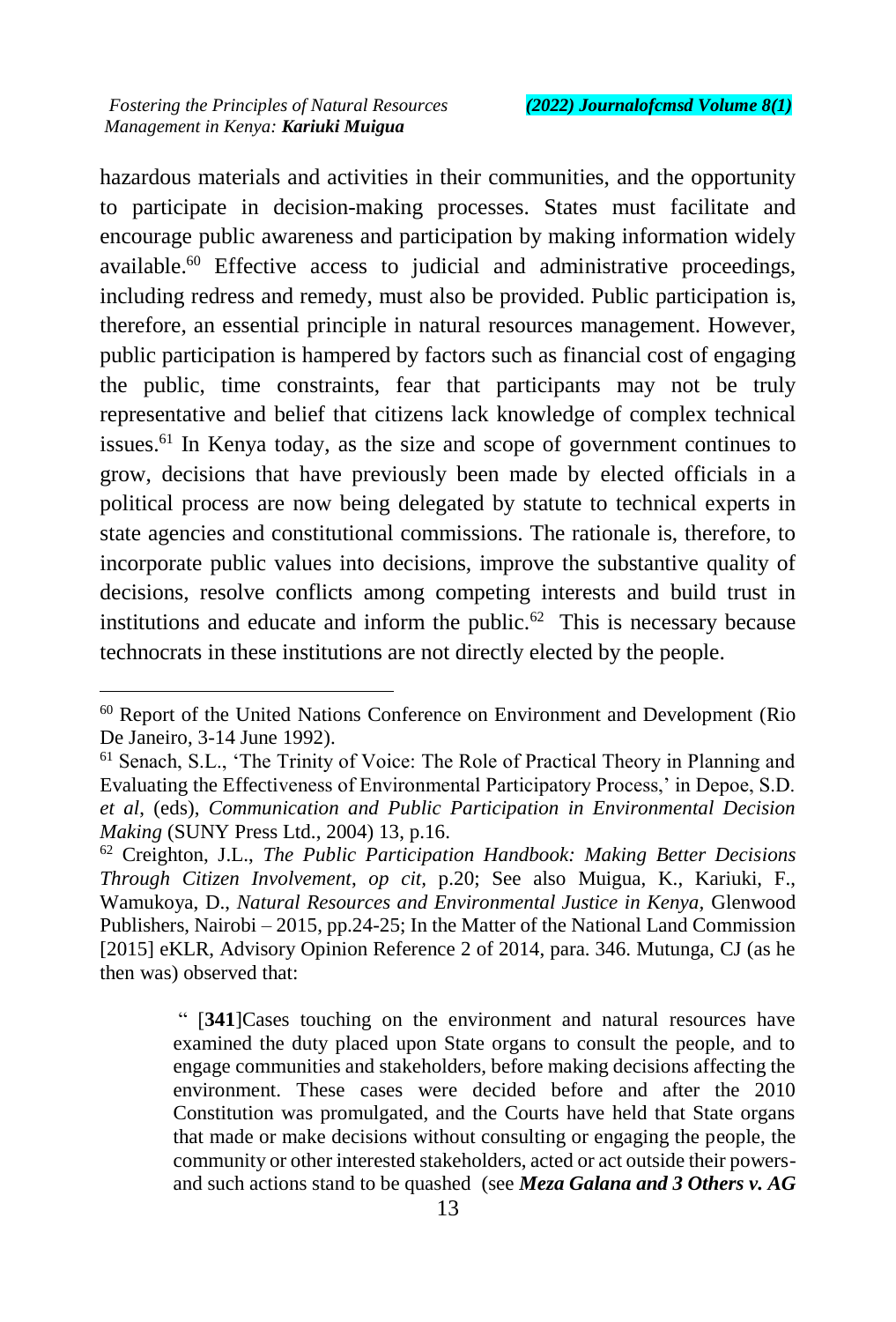$\overline{a}$ 

# **5.1 Defining the 'public' in Public Participation**

The 'public' in public participation refers to individuals acting both in their roles as citizens, as formal representatives of collective interest or affected parties that may experience benefit or harm or that otherwise choose to become informed or involved in the process.<sup>63</sup> The label 'public' is often used to refer to individual citizens or relatively unorganized groups of individuals but should be expanded to include the full range of interested and affected parties including corporations, civil society groups, technocrats and even the media.<sup>64</sup>

Four categories of the public must be considered when deciding whether or not the 'public' has been involved. These are: stakeholders who are organized groups that are or will be affected by or that have a strong interest in the outcome of the decision; the directly affected public who will experience positive or negative effects from the environmental decision; the observing public which includes the media and opinion leaders who may comment on the issue or influence public opinion; and the general public who are all

> *and 2 Others* HCCC No. 341 of 1993; [2007] eKLR, *Hassan and 4 Others v. KWS* [1996] 1 KLR (E&L) 214; *Mada Holdings Ltd t/a Fig Tree Camp v. County Council of Narok* High Court Judicial Review No. 122 of 2011; [2012] eKLR; and *Republic v. Minister of Forestry and Wildlife and 2 Others ex parte Charles Oduor Okello and 5 Others* HC Miscellaneous Application No. 55 of 2010).

> **[348]** It is thus clear that the principle of the participation of the people does not stand in isolation; it is to be realised in conjunction with other constitutional rights, especially the right of access to information (Article 35); equality (Article 27); and the principle of democracy (Article  $10(2)(a)$ ). The right to equality relates to matters concerning land, where State agencies are encouraged also to engage with communities, pastoralists, peasants and any other members of the public. Thus, public bodies should engage with specific stakeholders, while also considering the views of other members of the public. Democracy is another national principle that is enhanced by the participation of the people."

<sup>63</sup> Dietz & Stern (eds), *Public Participation in Environmental Assessment and Decision Making, op cit,* p.15. <sup>64</sup> *Ibid*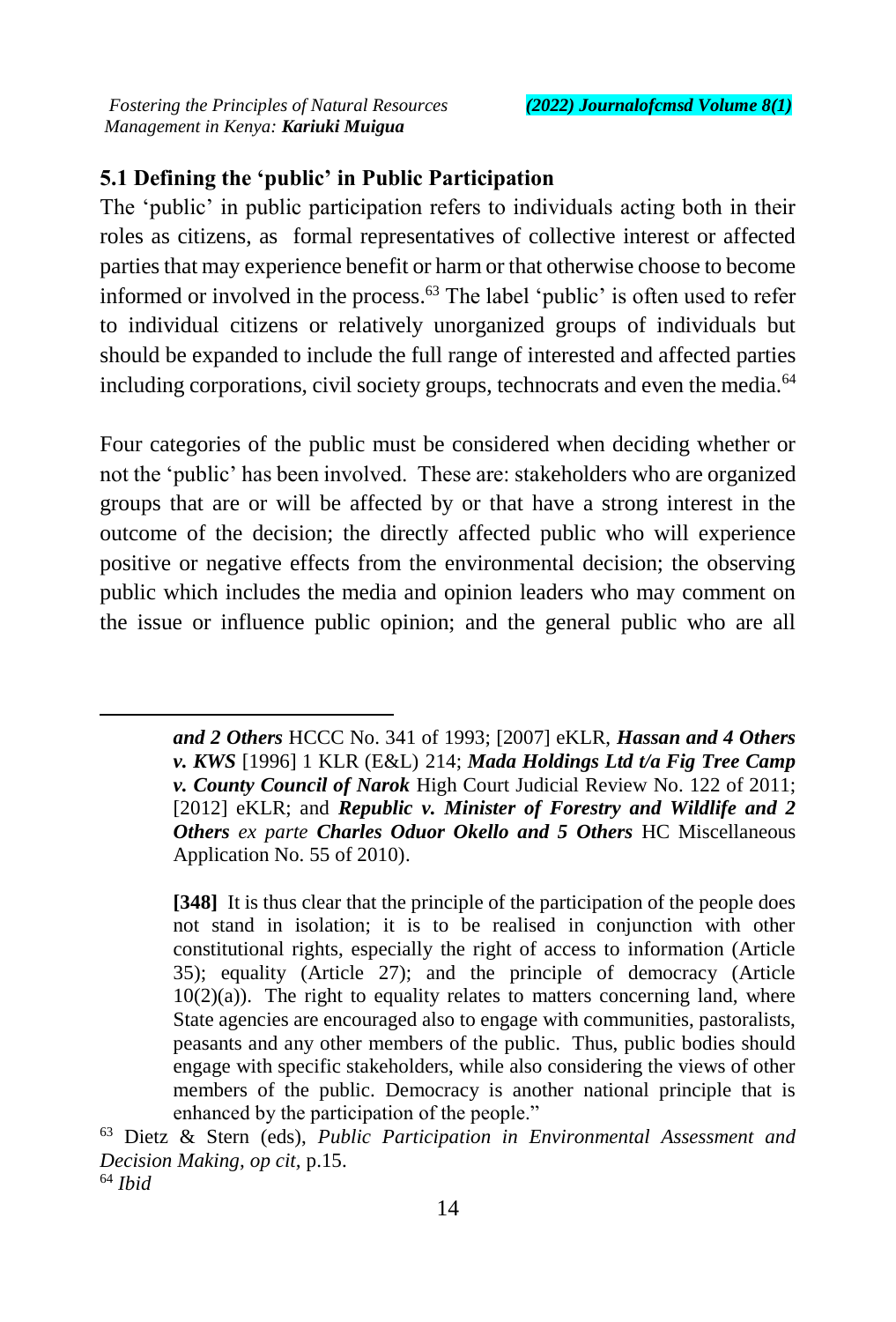individuals not directly affected by the environmental issue but may choose to be part of the decision making process.<sup>65</sup>

In *Hassan and 4 others v KWS<sup>66</sup>* the court described the public as "those" entitled to the fruits of the earth on which the animals live" when stating that there was no express consent from the community allowing KWS to translocate the rare hirola antelope from their land. Further, in *Mada Holdings Ltd t/a Fig Tree Camp v County Council of Narok,<sup>67</sup>* the court gave a much wider description of the public by stating that it is "the individual who has sufficient interest in the issue over which the public body is exercising discretion, or where the exercise of that discretion is likely to adversely affect the interests of the individual or even where it is shown that the individual has a legitimate expectation to be consulted before the discretionary power is exercised."<sup>68</sup>

 $\ddot{\phantom{a}}$ 

**[352]** The participation of the people is a constitutional safeguard, and a mechanism of accountability against State organs, the national and county governments, as well as commissions and independent offices. It is a device for promoting democracy, transparency, openness, integrity and effective service delivery. During the constitution-making process, the Kenyan people had raised their concerns about the hazard of exclusion from the State's decision-making processes. The Constitution has specified those situations in which the public is assured of participation in decision-making processes. It is clear that the principle of public participation did not stop with the constitution-making process; it remains as crucial in the implementation phase as it was in the constitution-making process. It is further expounded in the County Government Act as well as the *Public Service Commission's Guidelines for Public Participation in Policy Formulation.* The **Draft Public Participation Guidelines for County Government** are also important, as they reflect the constitutional and statutory requirement of public participation.

**[353]** I agree fully with the views of *Odunga J.* in the case of *Robert Gakuru*, that public participation is not an abstract notion and, on matters concerning

<sup>65</sup> *Ibid,* p.15.

<sup>66</sup> [1996] 1KLR (E&L) 214, p.215.

<sup>67</sup> HC Judicial Review No. 122 of 2011, [2012] eKLR.

<sup>68</sup> See also *In the Matter of the National Land Commission [2015] eKLR*, Advisory Opinion Reference 2 of 2014: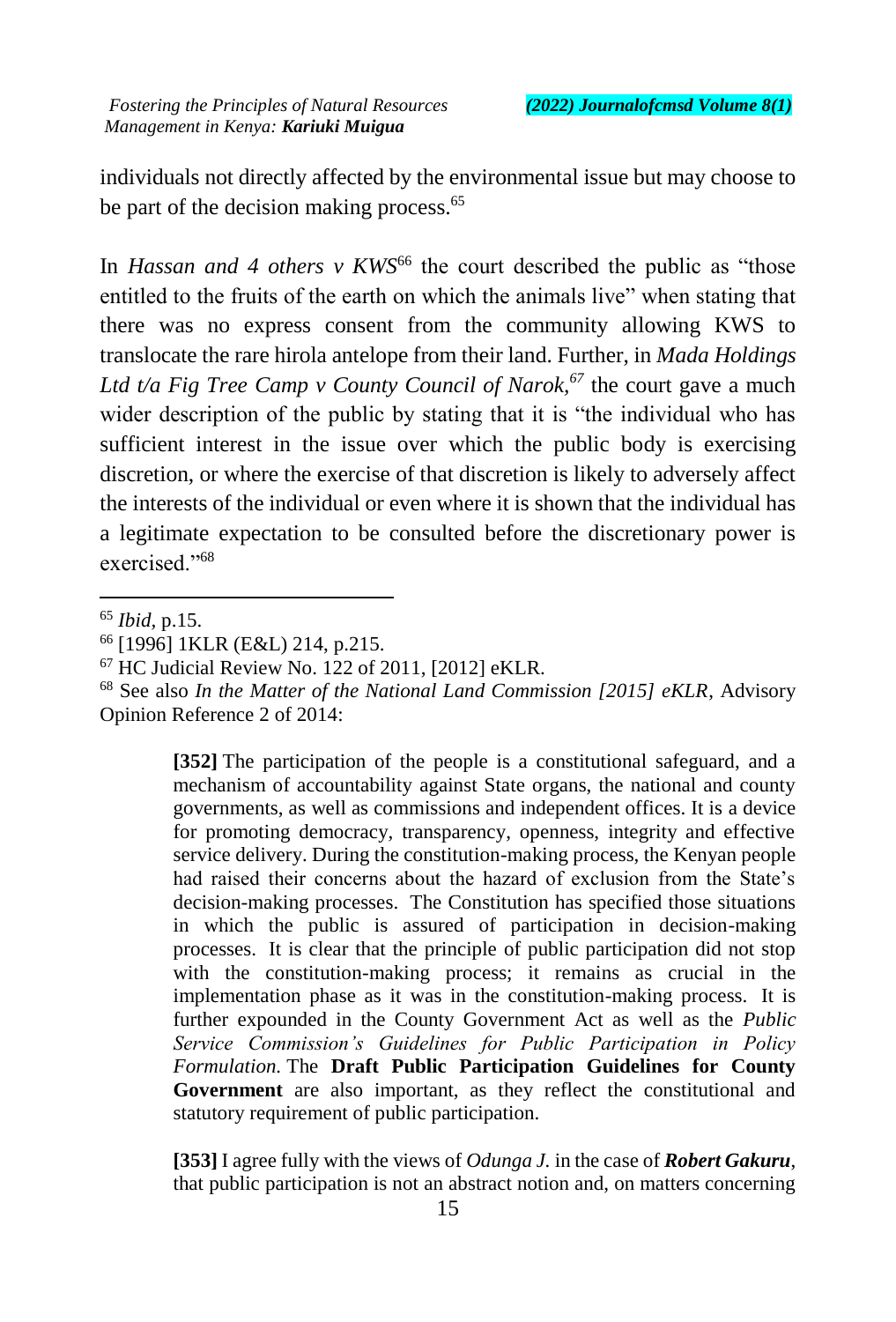## **5.2 Dimensions of Public Participation**

The dimensions of public participation are the boundaries within which the activity should fall for it to be properly termed as public participation.<sup>69</sup> It requires effective protection of the human right to hold and express opinions and seek, receive and impart ideas.<sup>70</sup> The Constitution protects the freedom of expression.<sup>71</sup> Public participation also requires the right of access to appropriate, comprehensible and timely information held by public

**[354]** I would refer to the *Draft Public Participation Guidelines for County Governments,* which is of persuasive authority in this Advisory Opinion. It states that the importance of public participation includes to: strengthen democracy and governance; increase accountability; improve process, quality and results, in decision-making; manage social conflicts; and enhance process legitimacy. Although these are not the final guidelines, they bear similar objectives of public participation as those articulated in the Constitution, and in the County Governments Act. Finally, the Draft Guidelines provide conditions for meaningful public participation, such as: (i) clarity of subject-matter; (ii) clear structures and process on the conduct of participation; (iii) opportunity for balanced influences from the public in general; (iv) commitment to the process; (v) inclusive and effective representation; (vi) integrity; (vii) commitment to the value of public input; (viii) capacity to engage; (ix) transparency; and (x) considerations of the social status, economic standing, religious beliefs and ethnicity of the members of the public. These conditions are comparable to the constitutional values and principles of democracy, transparency, accountability and integrity.

land, State organs, the Ministry, and the NLC must breathe life into this constitutional principle, and involve the public in land management and administration; legislative plans and processes; and policy-making processes. This is clear from the terms of Article 10 of the Constitution, which requires these bodies to:(*a*) apply or interpret this Constitution; (*b*) enact, apply or interpret any law; or (*c*) make or implement public policy decisions bearing in mind the participation of the people, and the goals of democracy, and transparency.

<sup>69</sup> Dietz & Stern (eds), *Public Participation in Environmental Assessment and Decision Making, op cit,* p.14.

<sup>70</sup> UNEP, *Training Manual on International Environmental Law,* (UNEP, 2006), p.193.

 $71$  Art. 33.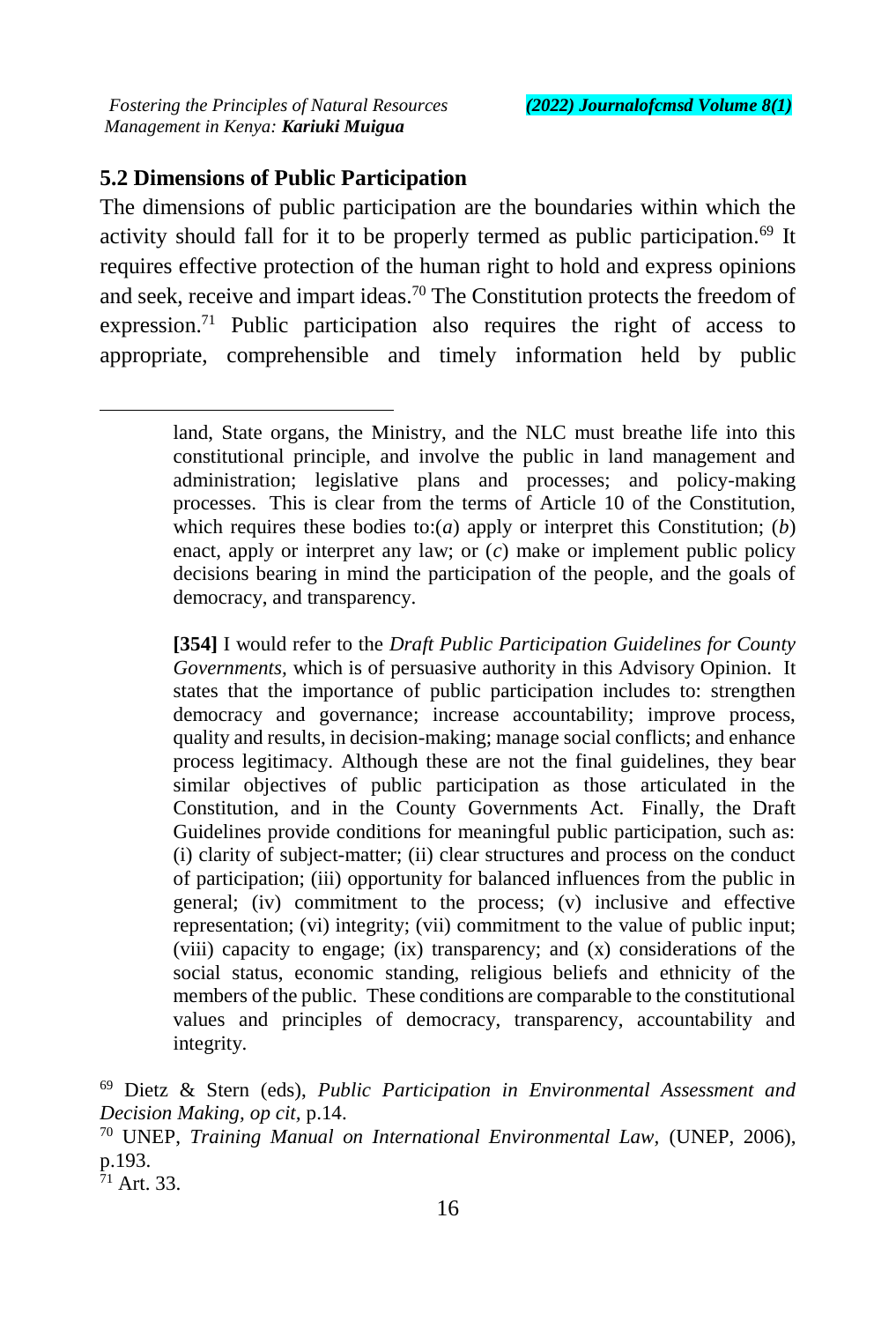institutions.<sup>72</sup> In *Meza Galana and 3 others v AG and 2 others,*<sup>73</sup> community representatives from Tana River District filed a suit against the defendants seeking, *inter alia*, a declaration that the legal notice declaring Tana Primate Reserve to be a national reserve to be quashed as it was not a valid notice. The court held that the legal notice was indeed not valid as the community had not been made aware of the decision to gazette the area as a national reserve and their views had not been sought before the decision was made.

The question of what constitutes public participation was also canvassed in the case of *British American Tobacco Ltd v Cabinet Secretary for the Ministry of Health & 5 others<sup>74</sup>*, the court stated that:

> **"***From these decisions and others that were cited before us by the parties' advocates, it is clear that public participation is a mandatory requirement in the process of making legislation including subsidiary legislation. The threshold of such participation is dependent on the particular legislation and the circumstances surrounding the legislation. Suffice to note that the concerned State Agency or officer should provide reasonable opportunity for public participation and any person concerned or affected by the intended legislation should be given an opportunity to be heard. Public participation does not necessarily mean that the views given must prevail. It is sufficient that the views are taken into consideration together with any other factors in deciding on the legislation to be enacted."<sup>75</sup>*

> *"…………What the appellant is really saying is that although they had their say, their views were not adequately considered. However, the fact that the views of the appellant and the interested parties did not carry the day was neither here nor there. All that the learned judge needed to establish was the fact that that step of involving the public*

<sup>72</sup> UNEP, *Training Manual on International Environmental Law, op cit,* p.193.

<sup>73</sup> HCCC No. 341 of 1993, [2007] eKLR.

<sup>74</sup> British American Tobacco Ltd v Cabinet Secretary for the Ministry of Health & 5 others [2017] eKLR, Civil Appeal 112 of 2016.

<sup>75</sup> Para. 49, British American Tobacco Ltd v Cabinet Secretary for the Ministry of Health & 5 others [2017] eKLR, Civil Appeal 112 of 2016.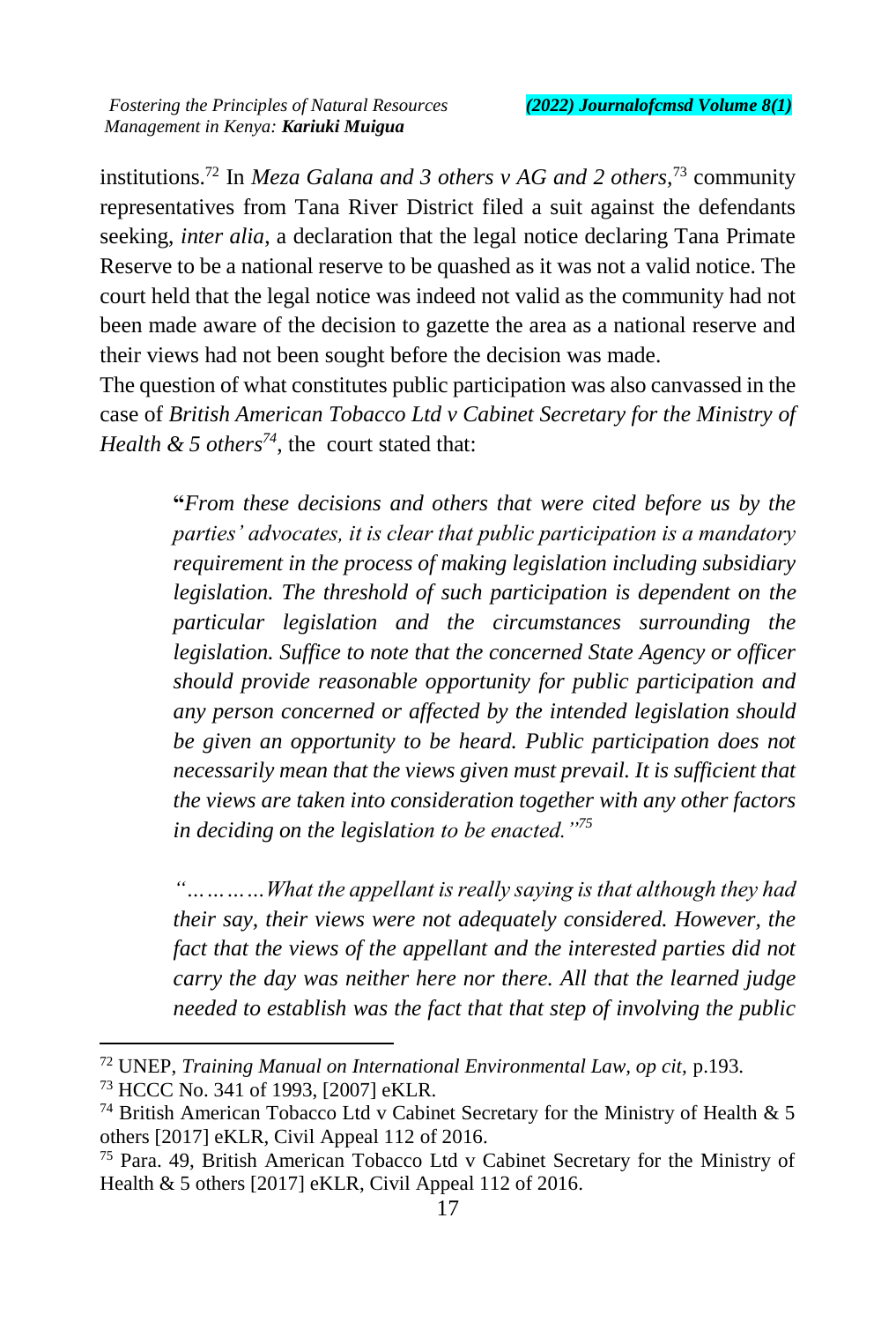*and any other affected persons was taken. Given the facts that were before the learned judge, we have no reason to fault the learned judge for finding that the stakeholder meetings, discussions and communications constituted adequate public participation and consultation*."<sup>76</sup>

*In the Matter of the Mui Coal Basin Local Community*<sup>77</sup> case the court summarized what entails public participation as follows:

97. From our analysis of the case law, international law and comparative law, we find that public participation in the area of environmental governance as implicated in this case, at a minimum, entails the following elements or principles:

- a. First, it is incumbent upon the government agency or public official involved to fashion a programme of public participation that accords with the nature of the subject matter. It is the government agency or Public Official who is to craft the modalities of public participation but in so doing the government agency or Public Official must take into account both the quantity and quality of the governed to participate in their own governance. Yet the government agency enjoys some considerable measure of discretion in fashioning those modalities.
- b. Second, public participation calls for innovation and malleability depending on the nature of the subject matter, culture, logistical constraints, and so forth. In other words, no single regime or programme of public participation can be prescribed and the Courts will not use any litmus test to determine if public participation has been achieved or not. The only test the Courts

<sup>76</sup> Ibid, Para. 52..

 $77$  Mui Coal Basin Local Community & 15 others v Permanent Secretary Ministry of Energy & 17 others [2015] eKLR, Constitutional Petition Nos 305 of 2012, 34 of 2013 & 12 of 2014(Formerly Nairobi Constitutional Petition 43 of 2014) (Consolidated).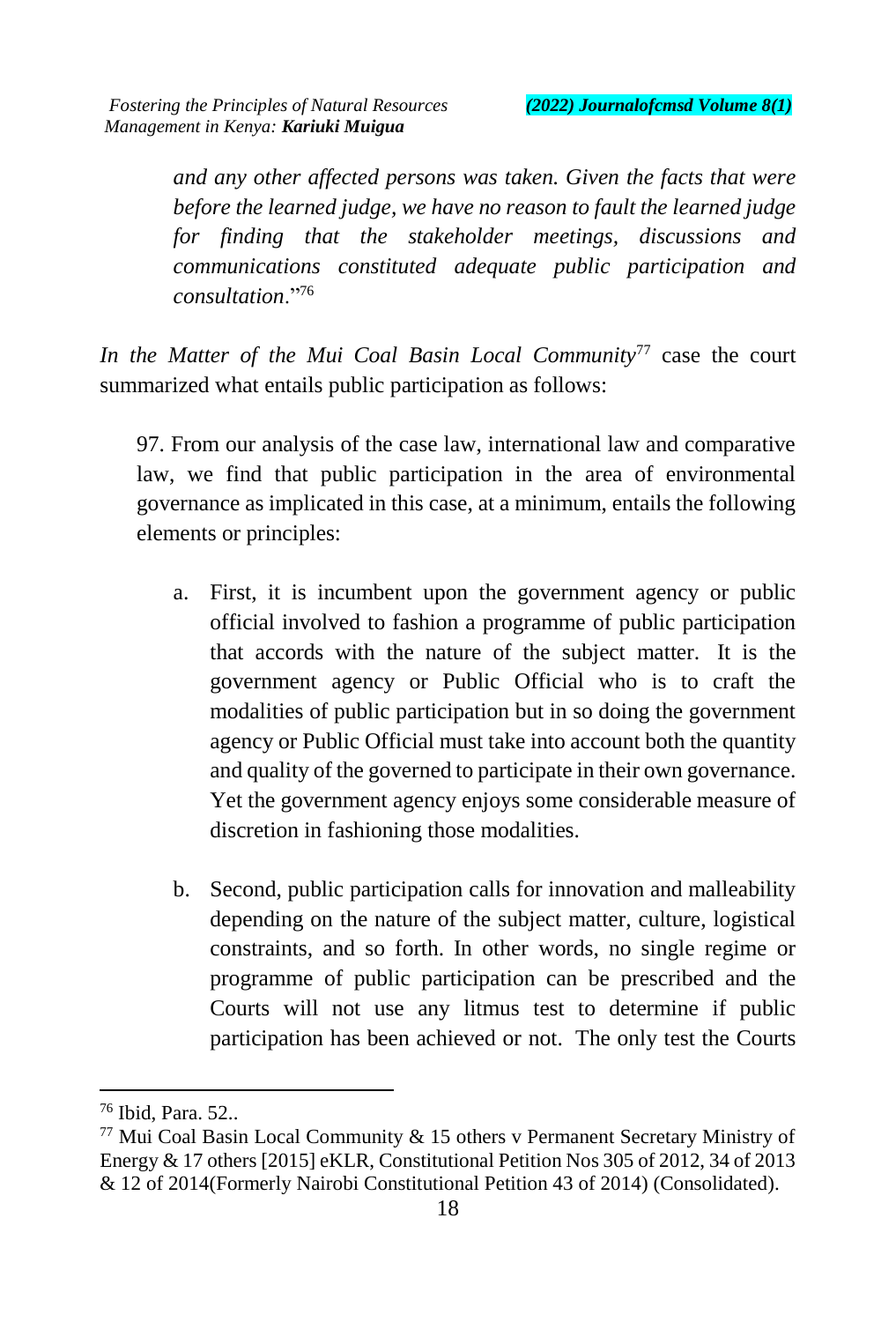use is one of effectiveness. A variety of mechanisms may be used to achieve public participation. Sachs J. of the South African Constitutional Court stated this principle quite concisely thus:

*"The forms of facilitating an appropriate degree of participation in the law-making process are indeed capable of infinite variation. What matters is that at the end of the day, a reasonable opportunity is offered to members of the public and all interested parties to know about the issues and to have an adequate say. What amounts to a reasonable opportunity will depend on the circumstances of each case. (Minister of Health and Another v New Clicks South Africa (Pty) Ltd and Others 2006 (2) SA 311 (CC))"*

c. Third, whatever programme of public participation is fashioned, it must include access to and dissemination of relevant information. See Republic vs The Attorney General & Another ex parte Hon. Francis Chachu Ganya (JR Misc. App. No. 374 of 2012). In relevant portion, the Court stated:

> *"Participation of the people necessarily requires that the information be availed to the members of the public whenever public policy decisions are intended and the public be afforded a forum in which they can adequately ventilate them."*

In the instant case, environmental information sharing depends on availability of information. Hence, public participation is on-going obligation on the state through the processes of Environmental Impact Assessment – as we will point out below.

d. Fourth, public participation does not dictate that everyone must give their views on an issue of environmental governance. To have such a standard would be to give a virtual veto power to each individual in the community to determine community collective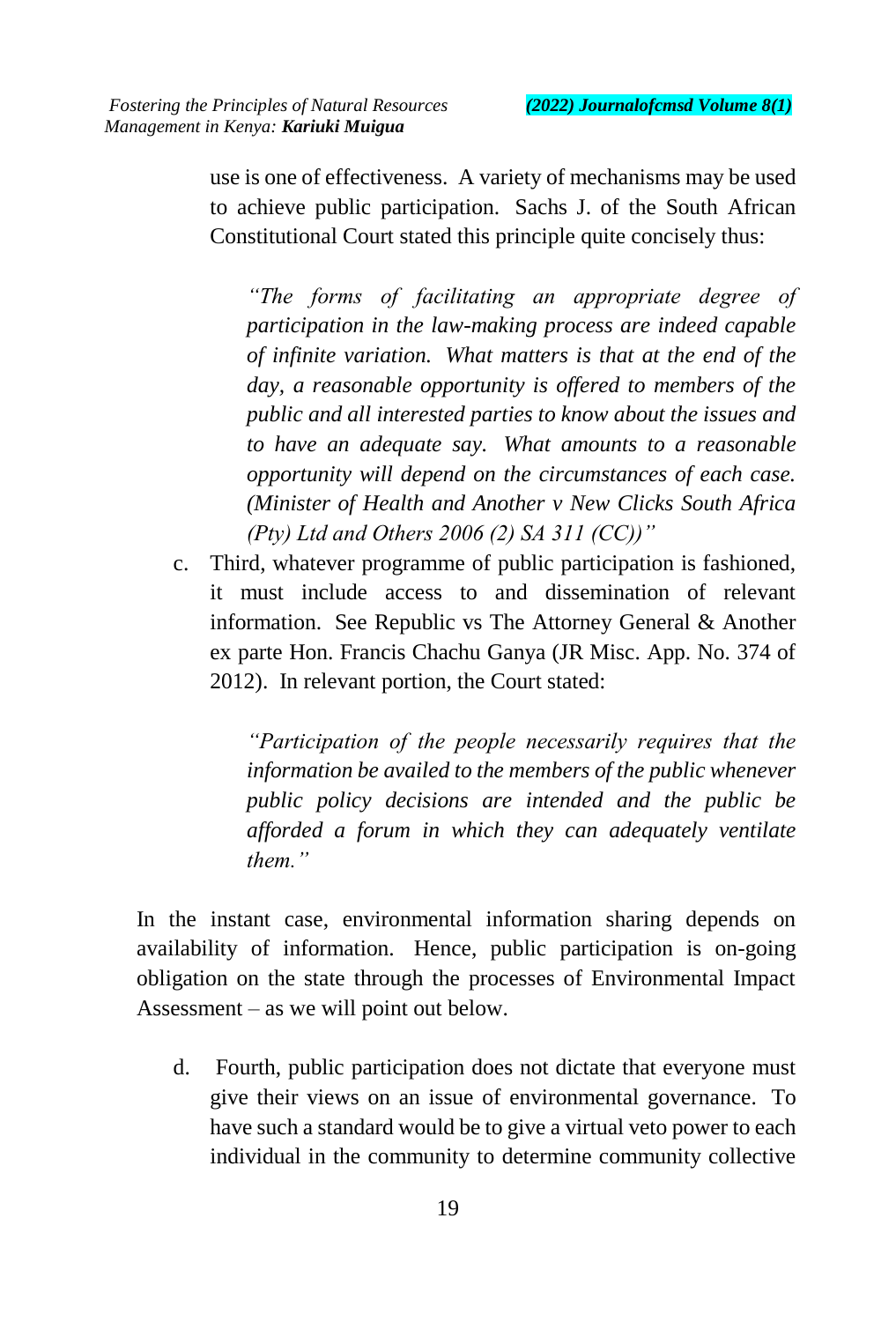affairs. A public participation programme, especially in environmental governance matters must, however, show intentional inclusivity and diversity. Any clear and intentional attempts to keep out bona fide stakeholders would render the public participation programme ineffective and illegal by definition. In determining inclusivity in the design of a public participation regime, the government agency or Public Official must take into account the subsidiarity principle: those most affected by a policy, legislation or action must have a bigger say in that policy, legislation or action and their views must be more deliberately sought and taken into account.

- e. Fifth, the right of public participation does not guarantee that each individual's views will be taken as controlling; the right is one to represent one's views – not a duty of the agency to accept the view given as dispositive. However, there is a duty for the government agency or Public Official involved to take into consideration, in good faith, all the views received as part of public participation programme. The government agency or Public Official cannot merely be going through the motions or engaging in democratic theatre so as to tick the Constitutional box.
- f. Sixthly, the right of public participation is not meant to usurp the technical or democratic role of the office holders but to crossfertilize and enrich their views with the views of those who will be most affected by the decision or policy at hand.

98. If we take these principles into account, can we give the public participation programme designed for the Coal Mining Project a clean bill of health? We think it meets the threshold subject to continuing engagement.…"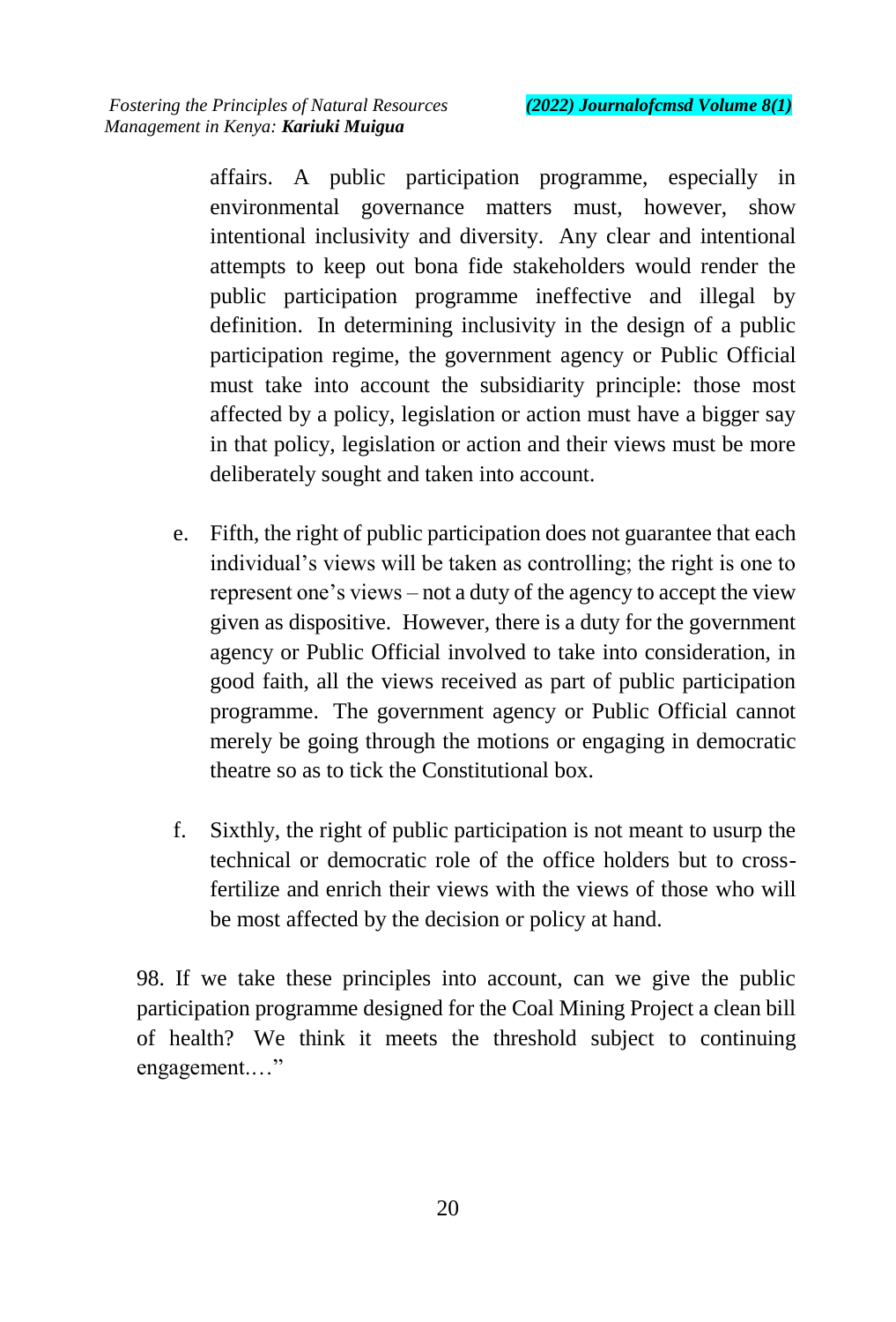These cases generally capture the current trend in Kenyan courts as far as implementation and promotion of the principle of public participation in environmental matters is concerned.

#### **5.3 Application of Public Participation in Kenya**

Environmental Management and Co-ordination Act, 1999 (EMCA) is the overarching framework law on natural resource management and provides for specific application of public participation. Other sectoral statutes enacted after EMCA also have provisions for specific application of public participation. Most natural resources sectoral laws enacted prior to 1999 have no provisions relating to public participation. This part will take an in-depth look at public participation before 1999 and specific aspects of public participation provided for under EMCA and post-EMCA sectoral laws.

#### **a. Judicial Review**

The administrative system of government aids decision-making in natural resource management through the statutory functions of diverse administrative bodies.<sup>78</sup> Judicial review is a process through which a person aggrieved by a decision of an administrative body can seek redress in court. Judicial review is concerned with reviewing the decision-making process and not the merits of the decision itself. Some of the grounds upon which a person can bring a claim for judicial review are that the rules of natural justice were not followed during the process of decision-making. One important rule of natural justice, and which preceded the statutory requirements for public participation in natural resources management is the right to be heard. Before EMCA, most of the remedies sought against a public body which made a decision on natural resources without consulting the public were through judicial review. In *Nzioka and 2 others v Tiomin Kenya Ltd*, <sup>79</sup> the court stated that even if there was a distinct law on the environment, it was not exclusive and most

<sup>&</sup>lt;sup>78</sup> R. Kibugi, 'Development and Balancing of Interests in Kenya,' in Michael Faure & Willemien du Plessis (eds.), *The Balancing of Interests in Environmental Law in Africa* (Pretoria University Press, 2011) 167, p.168.

<sup>79</sup> [2001] 1KLR (E&L) 423.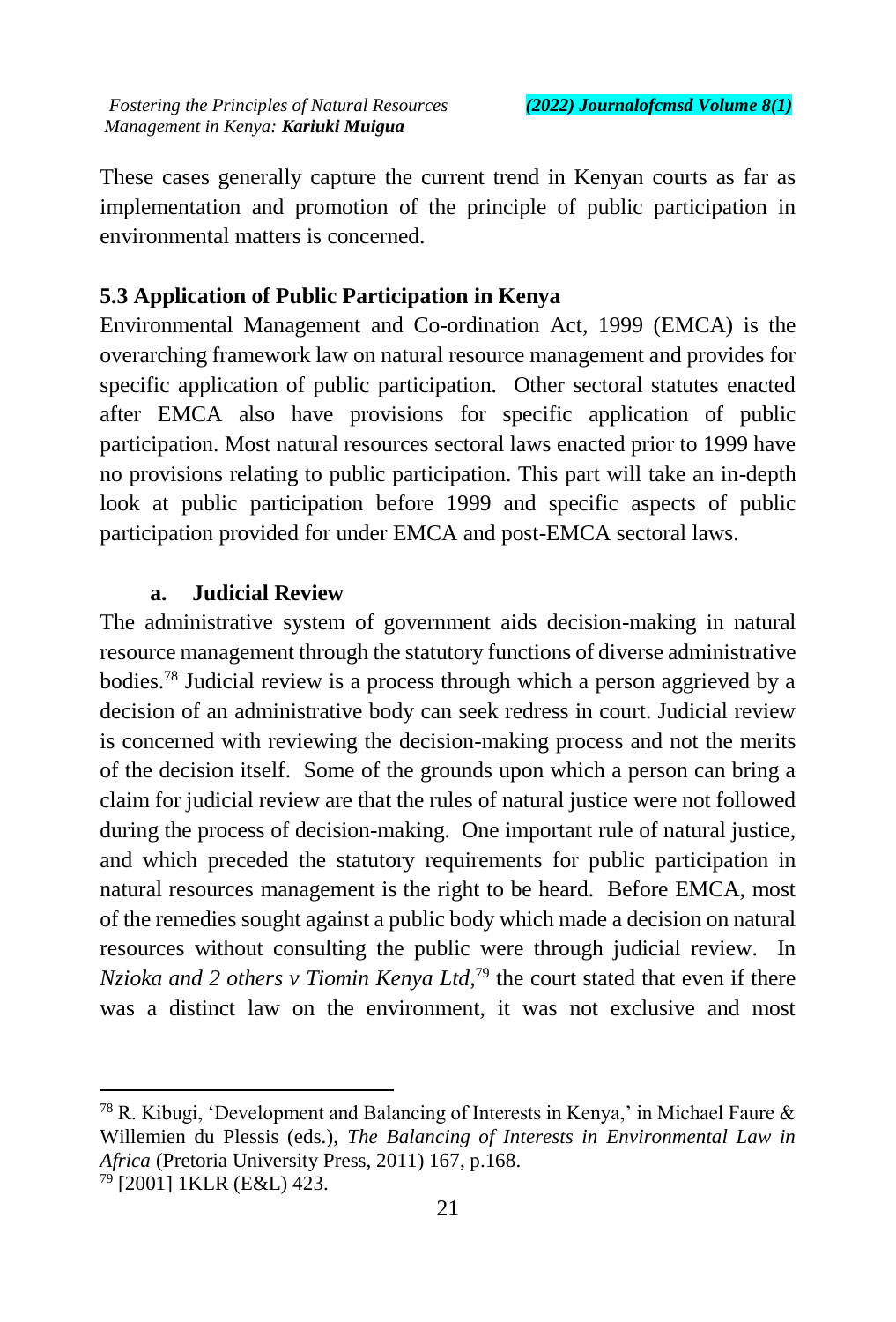environmental disputes were resolved by the application of principles of common law and administrative law.

Public consultation is an important aspect to be taken into account by agencies when making decisions that affect members of the public. In *Mada Holdings*  Ltd t/a Fig Tree Camp v County Council of Narok,<sup>80</sup> the court issued an order of prohibition, stopping the respondent from charging the enhanced park entry fees because neither the applicant nor other stakeholders in the hotel industry had been consulted prior to revision of the said fees. Similarly, in *Hassan and 4 others v KWS*<sup>81</sup>, the court held that KWS would be acting outside its powers if it were to translocate animals away from their natural habitat without express consent of the community. In *Republic v Minister of Forestry and Wildlife and 2 Others ex parte Charles Oduor Okello and 5 Others,*<sup>82</sup> the court quashed the gazettement of Lake Kanyaboli National Reserve on the grounds that the Minister in gazetting the same did not consult all the interested parties and should have obtained the consent of the county council before proceeding to gazette the area.

#### **b. Environmental Impact Assessment**

Environmental Impact Assessment (EIA) is a tool that helps those involved in decision-making concerning development programs or projects to make their decisions based on the knowledge of the likely impacts that will be caused to the environment.<sup>83</sup> EIA is an important tool for public participation in natural resources management. Internationally, the CBD requires public participation in EIA procedures. <sup>84</sup> The need for EIA was also captured in Principle 17 of the *1992 Rio Declaration on Environment and Development* in the following

 $\ddot{\phantom{a}}$ 

<sup>80</sup> High Court Judicial Review No. 122 of 2011, [2012] eKLR.

<sup>81</sup> [1996] 1KLR (E&L) 214, p.215.

<sup>&</sup>lt;sup>82</sup> HC Miscellaneous Application No. 55 of 2010, [2012] eKLR.

<sup>83</sup> Angwenyi, A.N., 'An Overview of the Environmental Management and Coordination Act,' in Okidi, C.O., *et al,* (eds), *Environmental Governance in Kenya: Implementing the Framework Law* (East Africa Educational Publishers, 2008) p.167.  $84$  Art. 14(1) (a).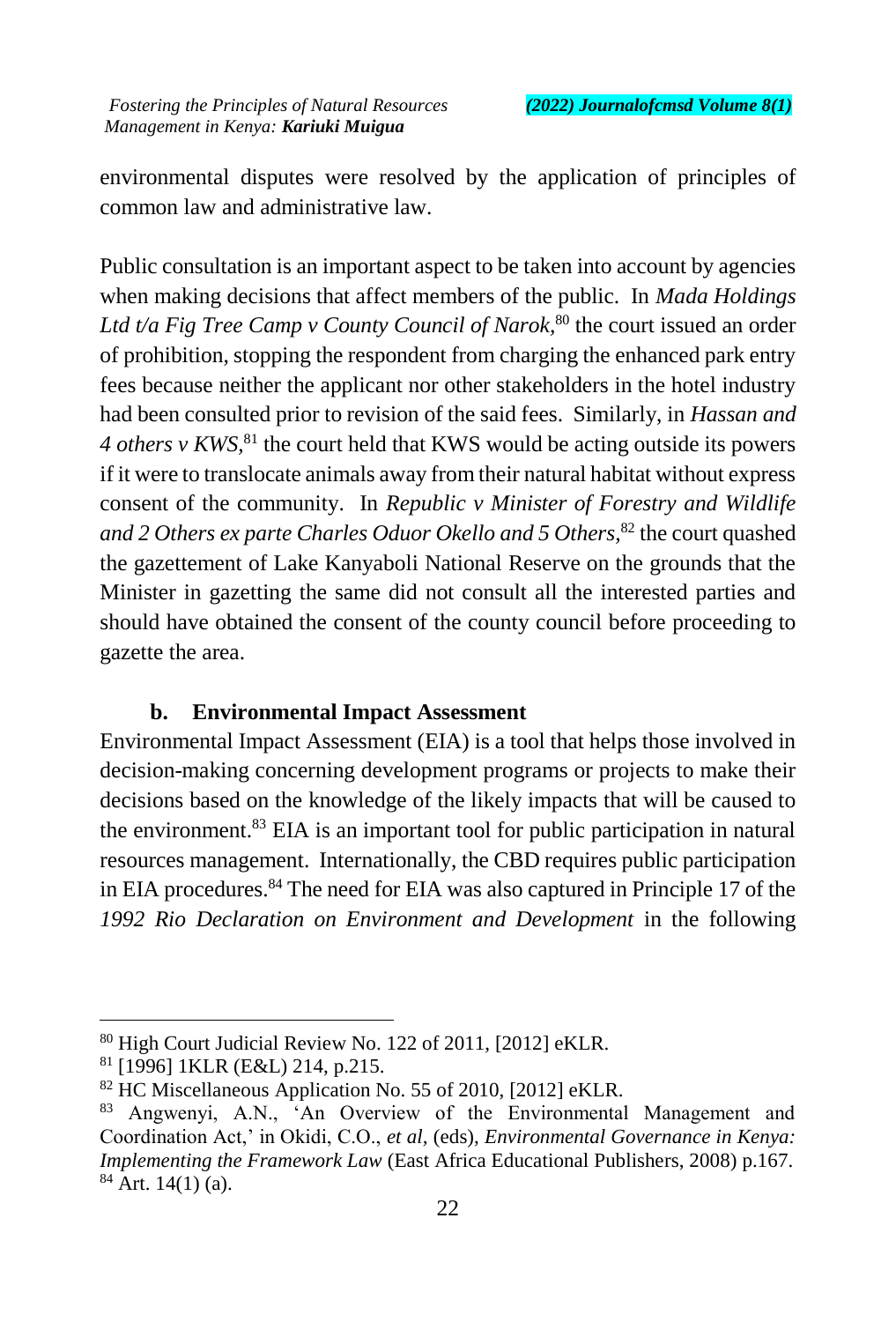terms:<sup>85</sup> *Environmental impact assessment, as a national instrument, shall be undertaken for proposed activities that are likely to have a significant impact on the environment and are subject to a decision of a competent authority.*

In Kenya, EIA gets its legislative backing from EMCA.<sup>86</sup> The procedure for EIA provided for under EMCA is designed to be quite comprehensive and to ensure public participation.<sup>87</sup> The Act requires proponent of any project specified in the Second Schedule<sup>88</sup> to undertake a full environmental impact assessment study and submit an environmental impact assessment study report to the Authority prior to being issued with any licence by the Authority: Provided that the Authority may direct that the proponent forego the submission of the environmental impact assessment study report in certain cases.<sup>89</sup> The Act then provides that the EIA study report shall be publicised for two successive weeks in the Kenya Gazette, a local newspaper and inviting members of the public to give their comments either orally or in writing on the proposed project within a period not exceeding sixty days.<sup>90</sup> However, the Authority may require any proponent of a project to carry out at his own expense further evaluation or environmental impact assessment study, review or submit additional information for the purposes of ensuring that the environmental impact assessment study, review or evaluation report is as accurate and exhaustive as possible.<sup>91</sup> Thereafter, the Authority may, after being satisfied as to the adequacy of an environmental impact assessment study, evaluation or review report, issue an environmental impact assessment

<sup>85</sup> 1992 *Rio Declaration on Environment and Development*, UN Doc. A/CONF.151/26 (vol. I) / 31 ILM 874 (1992).

<sup>86</sup> Sec. 42; Part VI – Integrated Environmental Impact Assessment (sec. 57A-67). See also *Environmental (Impact Assessment and Audit) Regulations, 2003, Legal Notice No. 101 of 2003*.

<sup>87</sup> Ibid

<sup>88</sup> Second Schedule [Section 58, Act No. 5 of 2015, s. 80.]- Projects Requiring Submission of an Environmental Impact Assessment Study Report.  $89$  S. 58 (2).

 $90$  S. 59.

<sup>&</sup>lt;sup>91</sup> S. 62.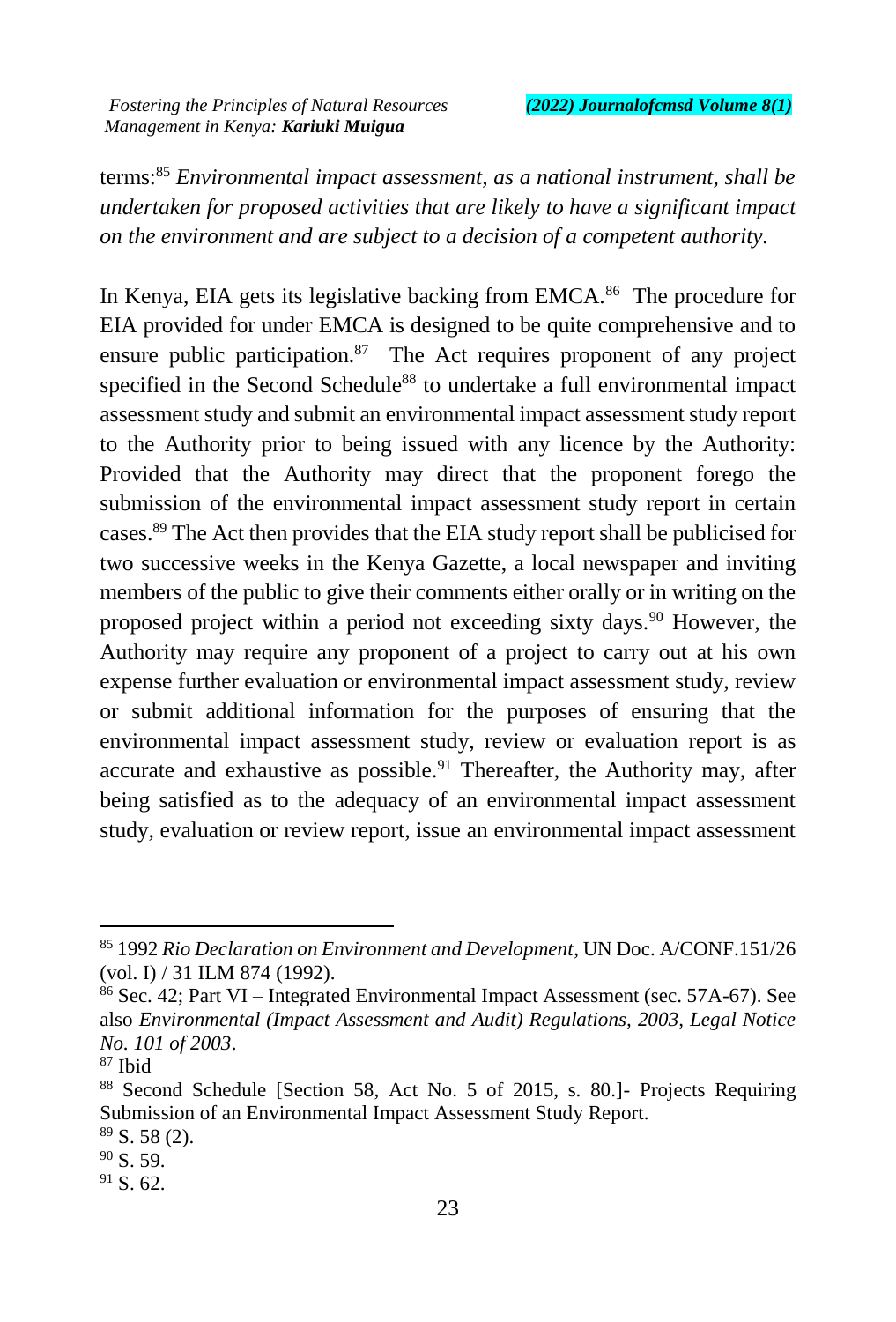licence on such terms and conditions as may be appropriate and necessary to facilitate sustainable development and sound environmental management.<sup>92</sup>

In the *Mui case,* the Court observed as follows:

100. Having said that, we take cognizance of the fact that an Environmental Impact Assessment has not been completed. The Court therefore fully expects that the programme of public participation will continue even more robustly in the next phase of EIA. In particular, we expect that upon completion of the EIA the Government will follow the stipulations as directed under Regulation 17 of Legal Notice No. 101, the Environmental (Impact Assessment & Audit) Regulations 2003, and in disseminating the information to ensure that the relevant information is given to the public; these reports should be in a simple language that everyone can understand; the venues of the *Barazas* should be centrally convenient; the dates of the meetings should be known to all well in advance and the County Government should be involved from now henceforth.

131. EIA is an obviously important component to this entire process as it is vanguard of the principles of sustainable development. It is from this assessment that we are guided as to the potential or lack of adverse effects of the project on the environment and where the decision will be made as to whether the project should continue or not.

In *Bogonko v NEMA*,<sup>93</sup> the applicant sought an order to quash NEMA's decision to stop his project of putting up a petrol station. NEMA contended that it issued the order to stop the construction because the applicant had failed to publish the EIA study report for two successive weeks and hence the public was not given sufficient notice to comment on the report. The court held that the purpose of advertisement as provided for by the law is to ensure that the public see the proposed project and give their comments as to whether the

<sup>92</sup> S. 63, EMCA.

<sup>93</sup> [2006] 1KLR (E&L) 772.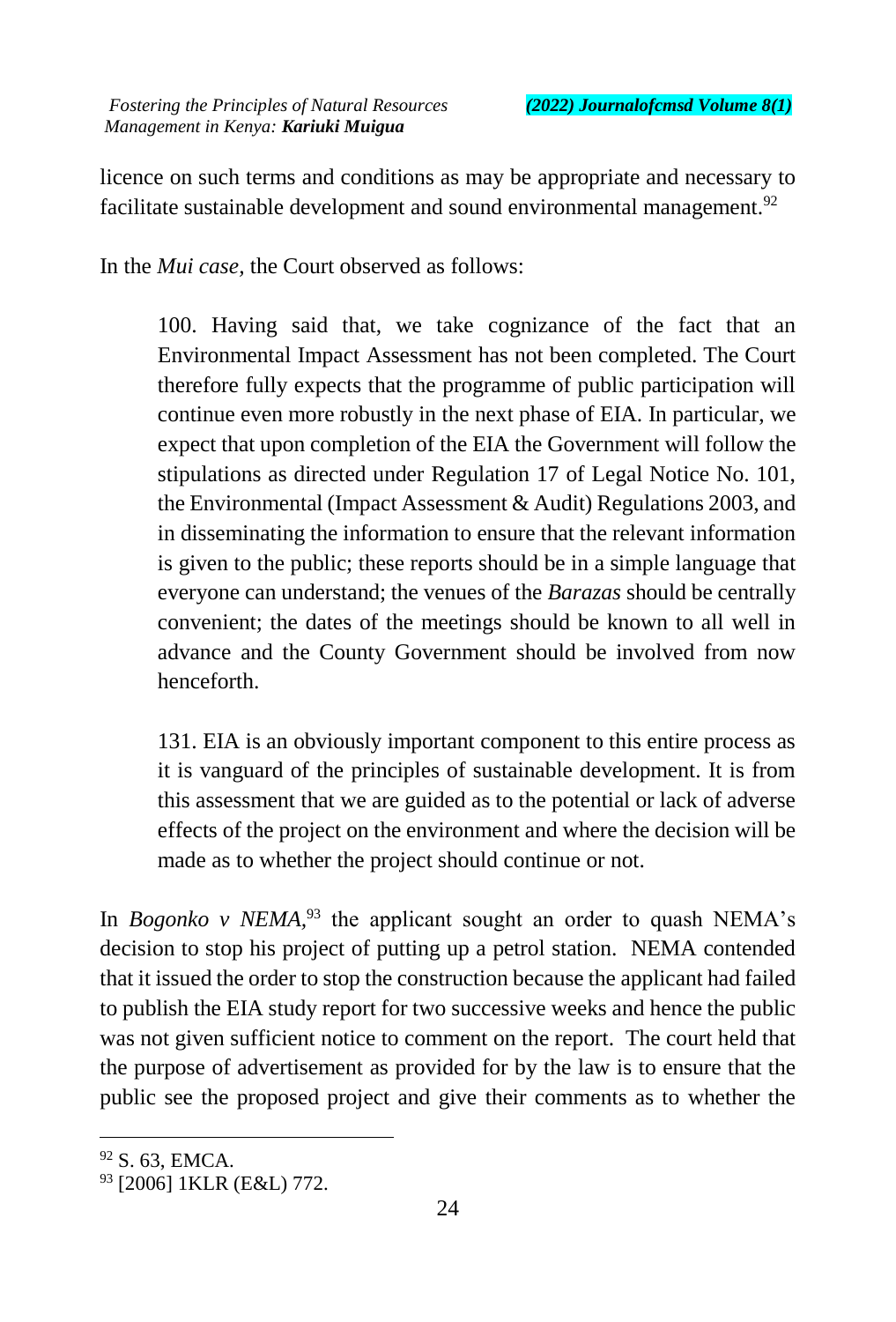project is viable or not. In the present case, the members of the public were denied such an opportunity. The court, therefore, declined to quash the order stopping the project because according to it, the public interest far outweighed the applicant's individual right to put up a petrol station.

Similarly, in *Kwanza Estates Ltd. v KWS*,<sup>94</sup> the plaintiff sought orders to have KWS restrained from constructing a public toilet at the beach front as the toilet when in use would cause adverse environmental effects and devalue the plaintiffs prime beach property. KWS did not conduct an EIA before putting up the toilet. The court held that public participation was what informed the requirement for an EIA being done before any project commenced. The requirement for publicizing the report is what gave members of the public, like the plaintiff in this case, a voice in issues that may bear negatively on their right to a clean and healthy environment. The court proceeded to grant an injunction restraining KWS from constructing the toilet in the absence of an EIA to show how the waste from the toilet would be treated to prevent pollution in the ocean.

EIA is a continuous process that goes on throughout the duration of the project.<sup>95</sup>

In addition to EIA, EMCA also provides for Strategic environmental assessment (SEA) which should be undertaken much earlier in the decisionmaking process than project environmental impact assessment (EIA).<sup>96</sup> While

 $\ddot{\phantom{a}}$ 

<sup>94</sup> HCCC No. 133 of 2012, [2013] eKLR.

<sup>95</sup> S. 64, EMCA; See also *Gabcikovo-Nagymaros Case,* ICJ Rep. (1997), 7.

<sup>96</sup> United Nations Economic Commission for Europe, 'Introduction,' available at http://www.unece.org/env/eia/sea\_protocol.html [Accessed on 8/1/2019]. See also S. 57A, EMCA:

<sup>57</sup>A. Strategic Environmental Assessment

<sup>(1)</sup> All Policies, Plans and Programmes for implementation shall be subject to Strategic Environmental Assessment.

<sup>(2)</sup> For the avoidance of doubt, the plans, programmes and policies are those that are—

<sup>(</sup>a) subject to preparation or adoption by an authority at regional, national, county or local level, or which are prepared by an authority for adoption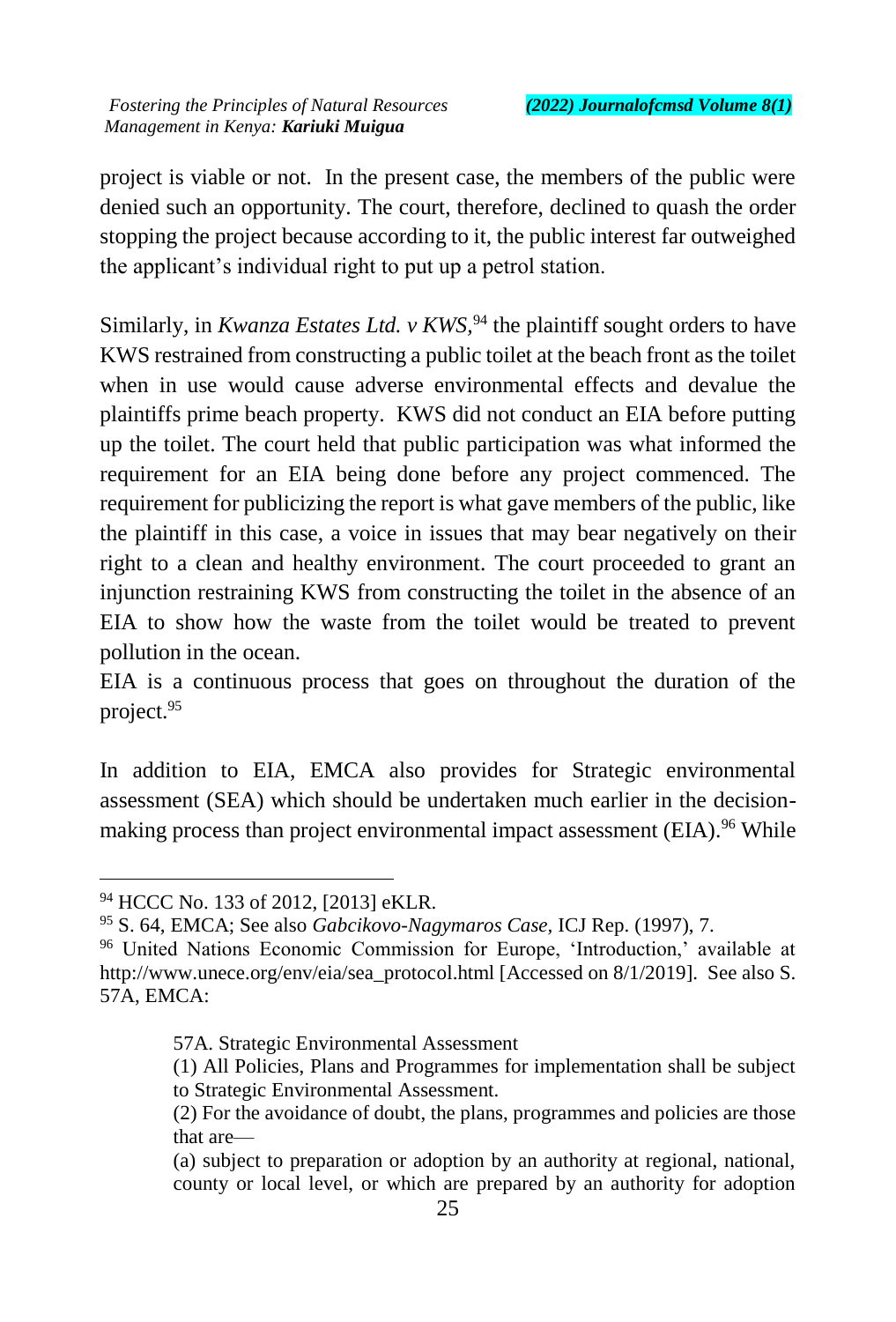$\ddot{\phantom{a}}$ 

the parent Act (EMCA) was initially silent on SEA, the same was introduced via the *Environmental Management and Co-ordination (Amendment) Act,*  2015 (Amendment Act 2015).<sup>97</sup> Whereas EIA concerns itself with the biophysical impacts of proposals only (e.g. effects on air, water, flora and fauna, noise levels, climate etc), SEA and integrated impact assessment analyze a range of impact types including social, health and economic aspects.<sup>98</sup> SEA is, arguably, not a substitute for EIA or other forms of environmental assessment, but a complementary process and one of the integral parts of a comprehensive environmental assessment tool box.<sup>99</sup>

(4) The Authority shall, in consultation with lead agencies and relevant stakeholders, prescribe rules and guidelines in respect of Strategic Environmental Assessments.

<sup>97</sup> *Environmental Management and Co-ordination (Amendment) Act, No. 5 of 2015*, Laws of Kenya. The Amendment Act 2015 defines SEA under section 2 thereof to mean *a formal and systematic process to analyse and address the environmental effects of policies, plans, programmes and other strategic initiatives*.

through a legislative procedure by Parliament, Government or if regional, by agreements between the governments or regional authorities, as the case may be;

<sup>(</sup>b) determined by the Authority as likely to have significant effects on the environment.

<sup>(3)</sup> All entities shall undertake or cause to be undertaken the preparation of strategic environmental assessments at their own expense and shall submit such assessments to the Authority for approval.

<sup>98</sup> Muigua, K., *Legal Aspects of Strategic Environmental Assessment and Environmental Management*, available at *http://kmco.co.ke/wpcontent/uploads/2018/08/Legal-Aspects-of-SEA-and-Environmental-Management-3RD-December-2016.pdf* [Accessed on 8/1/2019].

<sup>&</sup>lt;sup>99</sup> Organisation for Economic Co-Operation and Development, 'Applying Strategic Environmental: Assessment Good Practice Guidance for Development Co-Operation,' *DAC Guidelines and Reference Series*, 2006, p. 32. Available at http://www.oecd.org/environment/environment-development/37353858.pdf [Accessed on 8/1/2019].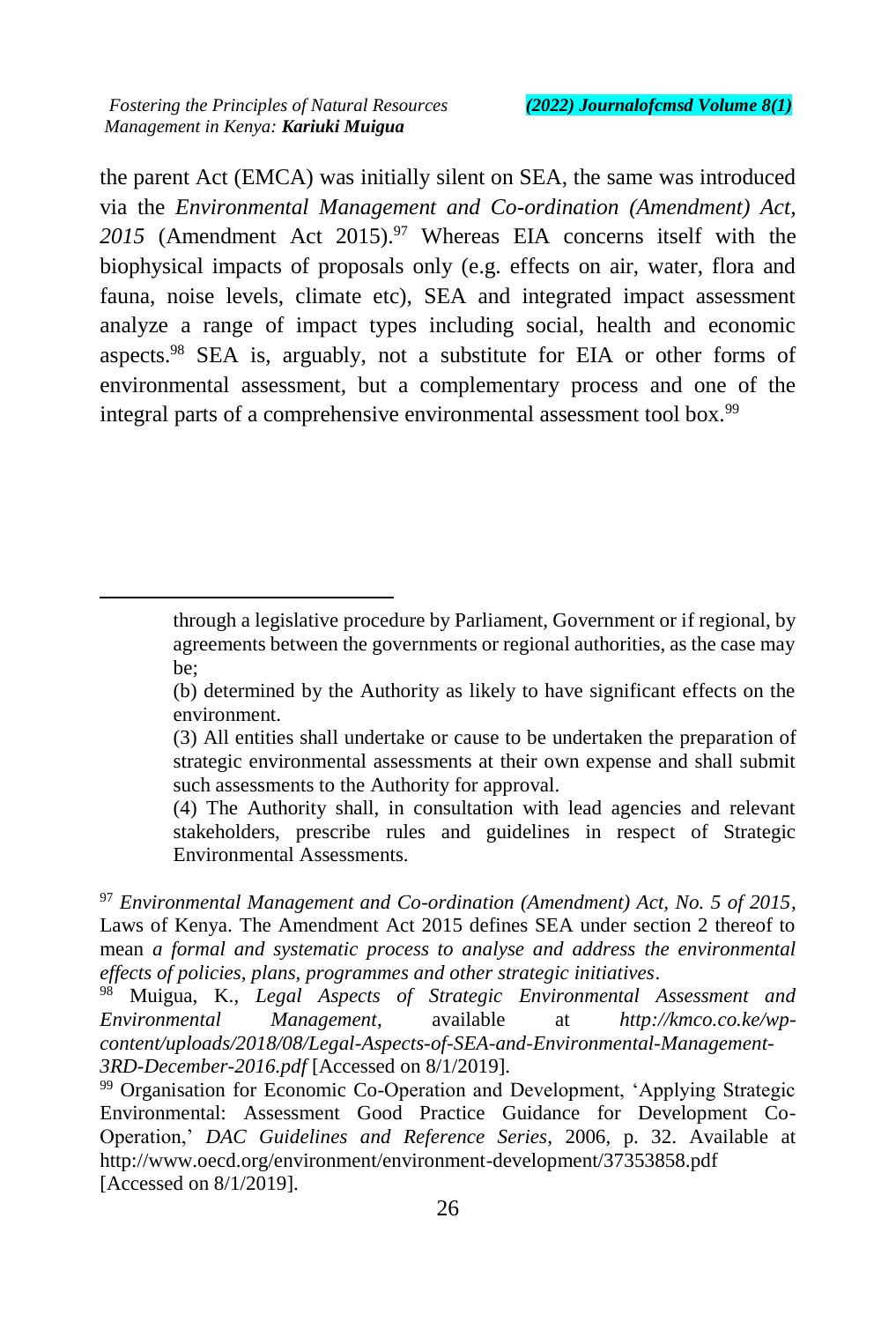# **c. Public Consultation**

The *Forest Conservation and Management Act, 2016<sup>100</sup>*and the *Water Act 2016*<sup>101</sup> were both enacted after EMCA and both make similar provisions on public consultation. The only difference is that the provisions under the Water Act 2016 are in the main body of the statute<sup>102</sup> while in the *Forest Conservation and Management Act*, they are in a schedule<sup>103</sup>. These statutes give the requirements for public consultation which are almost similar to those of EIAs. They provide that where the law requires public consultation, the relevant entity shall publish a notice in relation to the proposed action in the Kenya gazette (for the *Forest Conservation and Management Act*), newspapers and local radio stations. The notice should invite written comments or objections to the proposed action from the public within sixty  $d$ ays<sup>104</sup> of the publication of the notice. The said authority should then publish through the same media a notice that copies of the decision and reasons therefore are available for public inspection. The last provision is critical because in public participation, the public agency retains the ultimate decisionmaking authority.<sup>105</sup>

In *Lake Naivasha Friends of the Environment v AG and 2 others*,<sup>106</sup> the question was whether the respondents complied with the law on public consultation in developing a Catchment Management Strategy. The respondents advertised the Catchment Management Strategy in the Kenya Gazette and in a local newspaper inviting the public to forward their comments. There were also meetings held with various stakeholders. The court found that the meetings and advertisements constituted sufficient consultations under the Water Act and that it was impractical for the respondents to contact and invite every interested individual personally to give their input. It also held that in implementing policy, it was impossible for the

<sup>100</sup> *Forest Conservation and Management Act,* No. 34 of 2016, Laws of Kenya.

<sup>101</sup> *Water Act*, No.43 of 2016, laws of Kenya.

<sup>102</sup> Ibid, S.139.

<sup>&</sup>lt;sup>103</sup> Second Schedule, s.34, Provisions for Public Consultation.

<sup>&</sup>lt;sup>104</sup> The Water Act 2016 provides for 30 days.

<sup>105</sup> Creighton, J.L., *The Public Participation Handbook: Making Better Decisions through Citizen Involvement*, *op cit,* p.7.

<sup>106</sup> HC Petition No. 36 of 2011, [2012] eKLR.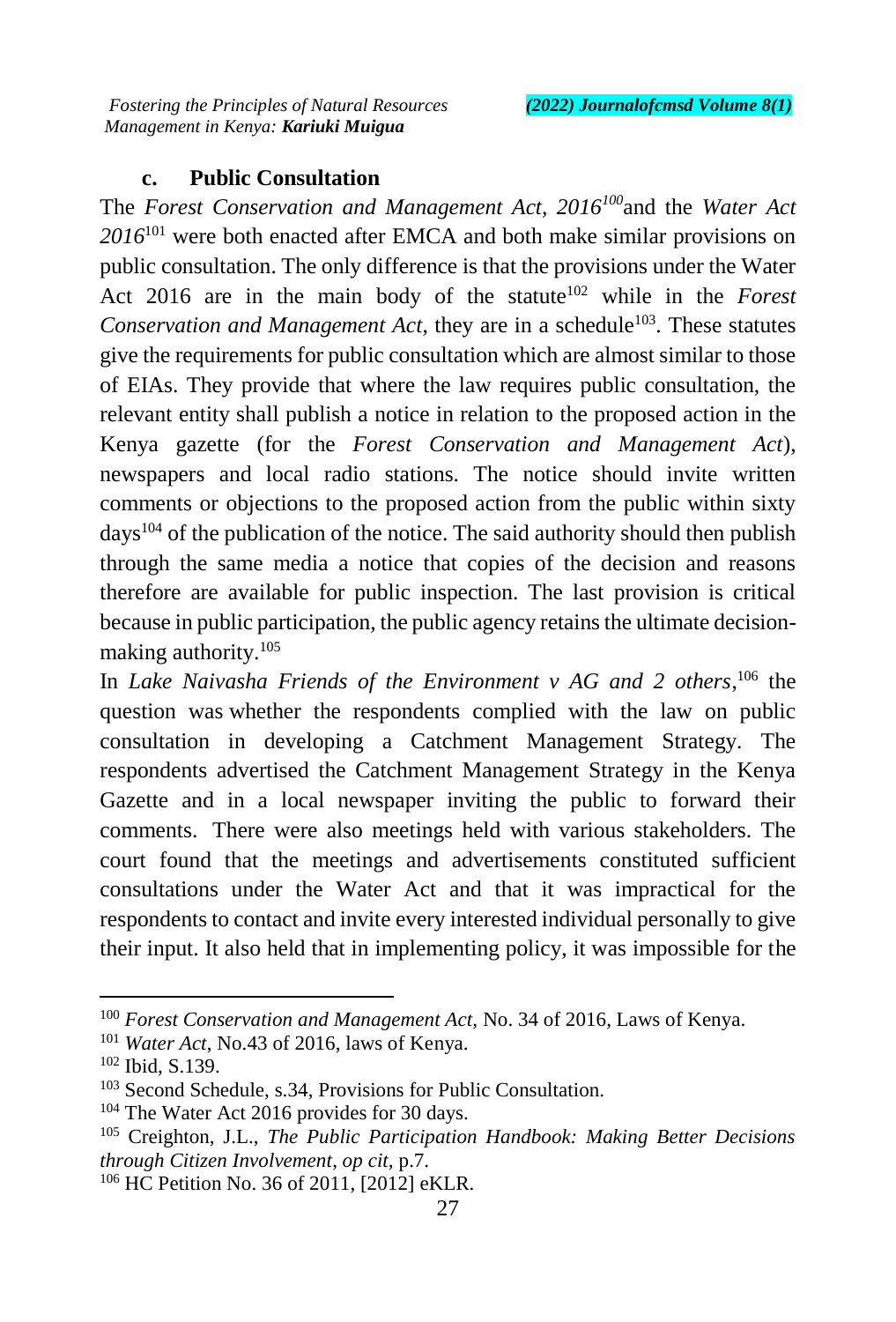State to please each person or meet their individual interests. In some circumstances, the rights of the majority will be elevated over those of the individual.

### **6. Prevention Principle**

The prevention principle aims at averting damage to the environment before it actually occurs. The reasoning behind this principle is that prevention is less costly than allowing environmental damage to occur and then taking mitigation measures.<sup>107</sup> According to UNEP, experience and scientific expertise demonstrate that prevention of environmental harm should be the golden rule in environmental governance, for both ecological and economic reasons. This is because it is frequently impossible to remedy environmental injury.<sup>108</sup> There is an international obligation not to cause damage to the environment irrespective of whether or not there is transboundary impact or international responsibility.<sup>109</sup> This principle requires that activities that might cause risk or damage to the environment be reduced, limited or controlled.<sup>110</sup> It requires anticipatory investigation, planning and action before undertaking activities which can cause harm to the environment.<sup>111</sup>

Under this principle, States are under an obligation to prevent damage to the environment within their own jurisdictions.<sup>112</sup> The standard of care for prevention, is due diligence.<sup>113</sup> Due diligence in customary international law requires effective national legislation and administrative controls.<sup>114</sup> In Kenya, the Constitution contains provisions that reflect this principle. One of the

 $\ddot{\phantom{a}}$ 

<sup>107</sup> *Amina Said Abdalla & 2 others v County Government of Kilifi & 2 others* [2017] eKLR, ELC Case No. 283 OF 2016, para. 18.

<sup>&</sup>lt;sup>108</sup> UNEP, *Training Manual on International Environmental Law, op cit, p.32.* <sup>109</sup> *Ibid*

<sup>110</sup> Sands, P., *Principles of International Environmental Law* (Cambridge University Press, 2003), p.246.

<sup>111</sup> Nanda, V. & Pring, G.R., *International Environmental Law and Policy for the 21st Century* (2nd Revised Edition Martinus Nijhoff Publishers, 2012), p.62.

<sup>112</sup> Sands, P., *Principles of International Environmental Law* (Cambridge University Press, 2003), p.246.

<sup>113</sup> Nanda V. & Pring, G.R, *International Environmental Law and Policy for the 21st Century, op cit,* p. 62.

<sup>114</sup> *Ibid*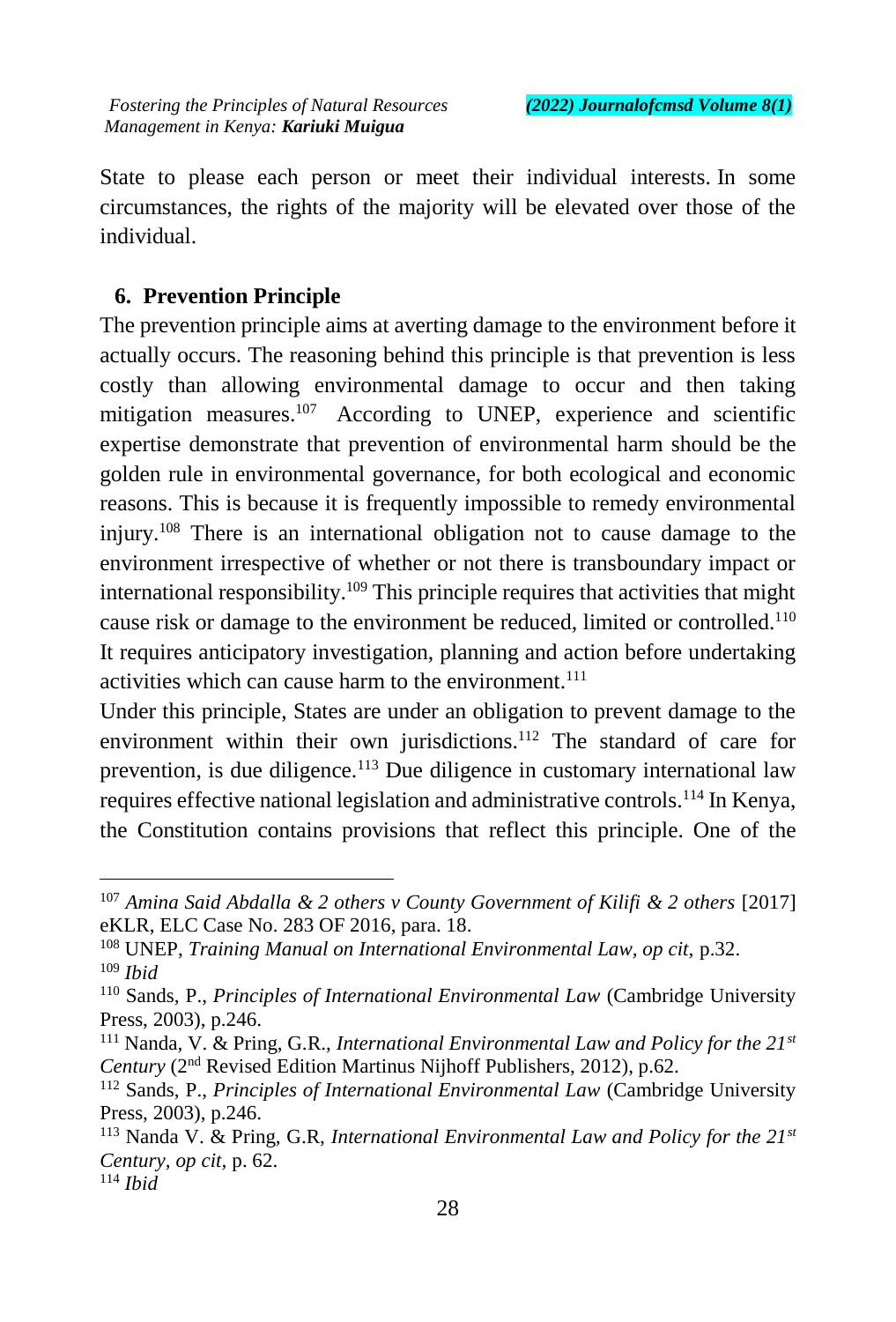obligations of the State in respect of the environment, as envisaged under Article 69(1) of the Constitution, is to eliminate processes and activities that are likely to endanger the environment. Further, Article 69(2) places a legal duty on every person to cooperate with State organs and other persons to protect and conserve the environment and ensure ecologically sustainable development and use of natural resources. Further, Article 70 of the Constitution gives courts the power to make orders or give directions that would be appropriate to prevent, stop or discontinue any act or omission that is harmful to the environment. It is also noteworthy, that this would be done after an application by any person who may feel that the right to a clean and healthy environment as guaranteed under Article 42 is likely to be violated, denied, threatened or infringed. Such a person does not have to demonstrate *locus standi* to do so.<sup>115</sup>

Under national legislation, EMCA has provisions that reflect the principle of prevention of harm to the environment. Section 9 of EMCA outlines the objects and functions of the National Environment Management Authority. Amongst these is the responsibility to publish and disseminate manuals, codes or guidelines relating to environmental management and prevention or abatement of environment degradation. Section 38 of EMCA outlines the functions of the National Environment Action Plan which includes identifying and recommending policy and legislative approaches for preventing, controlling or mitigating specific as well as general adverse impacts on the environment. The foregoing provisions play a preventive role, thus preventing environmental harm.

#### **7. International Cooperation in Management of Natural Resources**

As countries embrace globalization and the resultant competition over natural resources, especially those that are transboundary to fast track economic growth, there has arisen a need for international cooperation in the management of natural resources. This is due to the fact that some environmental problems that arise out of mismanagement of natural resources like climate change are themselves transnational in nature hence requiring the effort and cooperation of every state to combat them. This cooperation

 $\ddot{\phantom{a}}$ 

<sup>&</sup>lt;sup>115</sup> Art.70 (3), Constitution of Kenya, 2010.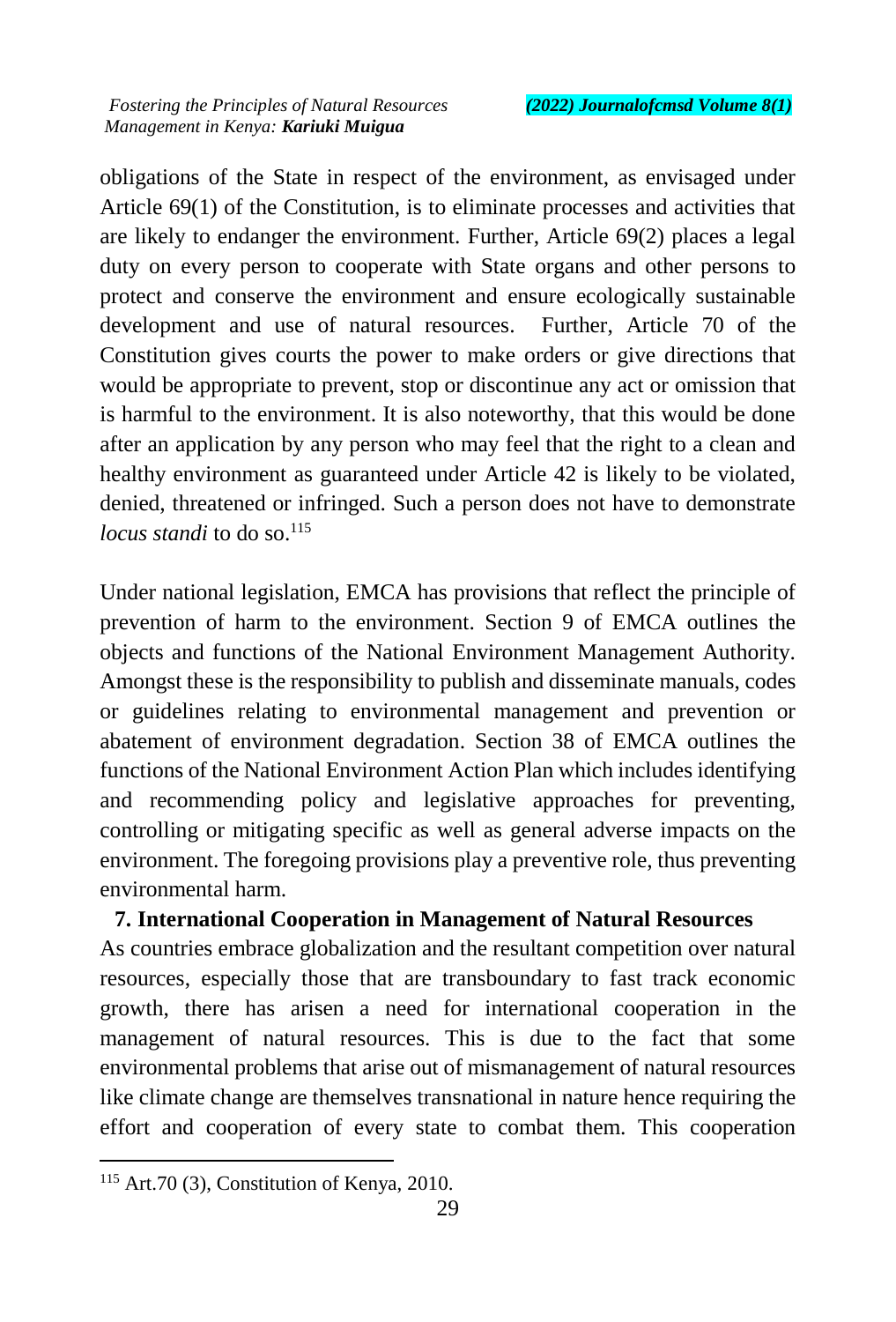principally includes both multilateral and bilateral, transboundary and private sector cooperation.<sup>116</sup>

The duty to cooperate is well established in international law. The first part of Principle 7 of the Rio Declaration provides that "*States shall cooperate in a spirit of global partnership to conserve, protect and restore the health and integrity of the earth's ecosystem*." Principle 14 provides that States should effectively cooperate to discourage or prevent the relocation and transfer to other States of any activities and substances that cause severe environmental degradation or are found to be harmful to human health. In Kenya, this Principle has not been emphasized in natural resources legislation. However, EMCA recognizes this Principle as one of the principles of sustainable development in the management of environmental resources shared by one or more states.<sup>117</sup>

This principle is especially relevant when it comes to international trade between nations and regions. For instance, the *United Nations Conference on Sustainable Development - or Rio+20* calls on countries to cooperate in coming up with well-designed and managed tourism in order to make a significant contribution to the three dimensions of sustainable development, with close linkages to other sectors and can create decent jobs and generate trade opportunities.<sup>118</sup>

The *Agenda 2030<sup>119</sup>* also affirms that international trade is an engine for inclusive economic growth and poverty reduction, and contributes to the promotion of sustainable development.<sup>120</sup> As such, it seeks to continue to

<sup>116</sup> Nkonya, E., *et al*., International cooperation for sustainable land and water management, *SOLAW Background Thematic Report* - TR16.

 $117$  No. 8 of 1999, S. 3 (5) (c).

<sup>118</sup> United Nations, *The Future We Want*, A/RES/66/288, Sixty-sixth session Agenda item 19, Resolution adopted by the General Assembly on 27 July 2012, para. 130. Art. 1.11 of the RIO+20 Report, requires State parties to strengthen international cooperation to address the persistent challenges related to sustainable development for all, in particular in developing countries.

<sup>&</sup>lt;sup>120</sup> Agenda 2030, Target 68. This is a restatement of para. 281 of the Rio+20 Conference outcome document (The Future We Want) which reaffirmed that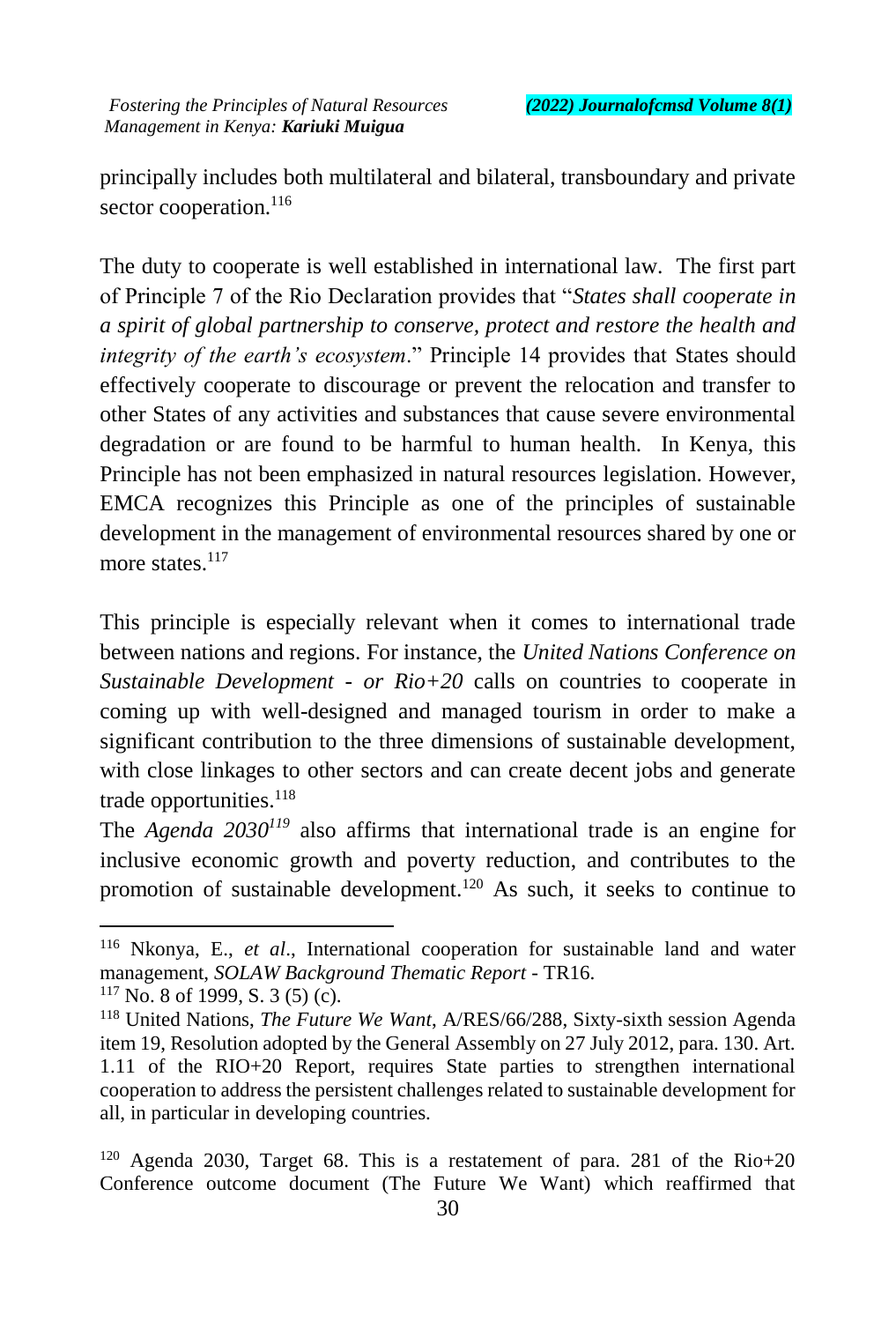$\overline{a}$ 

promote a universal, rules-based, open, transparent, predictable, inclusive, non-discriminatory and equitable multilateral trading system under the World Trade Organization, as well as meaningful trade liberalisation. It also calls upon all members of the World Trade Organization to redouble their efforts to promptly conclude the negotiations on the Doha Development Agenda.<sup>121</sup>

Equitable international trade can enable countries to achieve food security, generate decent employment opportunities for the poor, promote technology transfer <sup>122</sup>, ensure national economic security and support infrastructure development, not only for moving goods to and from ports, but also for basic services such as health, education, water, sanitation and energy.<sup>123</sup> This is important for the realisation of the SDG Goal 8 which seeks to promote sustained, inclusive and sustainable economic growth, full and productive employment and decent work for all.

Participating in international trade can widen the economic space needed to create new job opportunities, promote efficient use of resources, increase access to food, energy and basic services, and improve productive, managerial

international trade is an engine for development and sustained economic growth, and also reaffirmed the critical role that a universal, rules-based, open, non-discriminatory and equitable multilateral trading system, as well as meaningful trade liberalisation, can play in stimulating economic growth and development worldwide, thereby benefiting all countries at all stages of development as they advance towards sustainable development. In this context, the participants in the conference expressed their focus on achieving progress in addressing a set of important issues, such as, inter alia, trade-distorting subsidies and trade in environmental goods and services.  $121$  Ibid, para. 68.

<sup>&</sup>lt;sup>122</sup> Art. 7 of the Agreement on Trade-Related Aspects of Intellectual Property Rights states that: "The protection and enforcement of intellectual property should contribute to the promotion of technological innovation and to the transfer and dissemination of technology, to the mutual advantage of producers and users of technological knowledge and in a manner conducive to social and economic welfare, and to a balance of rights and obligations."

 $123$  Galmés, G.V., 'Trade as an enabler of sustainable development and poverty eradication,' in United Nations, *The Road from Rio+20*: *Towards Sustainable Development Goals*, Issue 4, September 2014, p. 10. UNCTAD/DITC/TED/2014/1 Available at *http://unctad.org/en/PublicationsLibrary/ditcted2014d1\_en.*pdf [Accessed on 8/1/2019].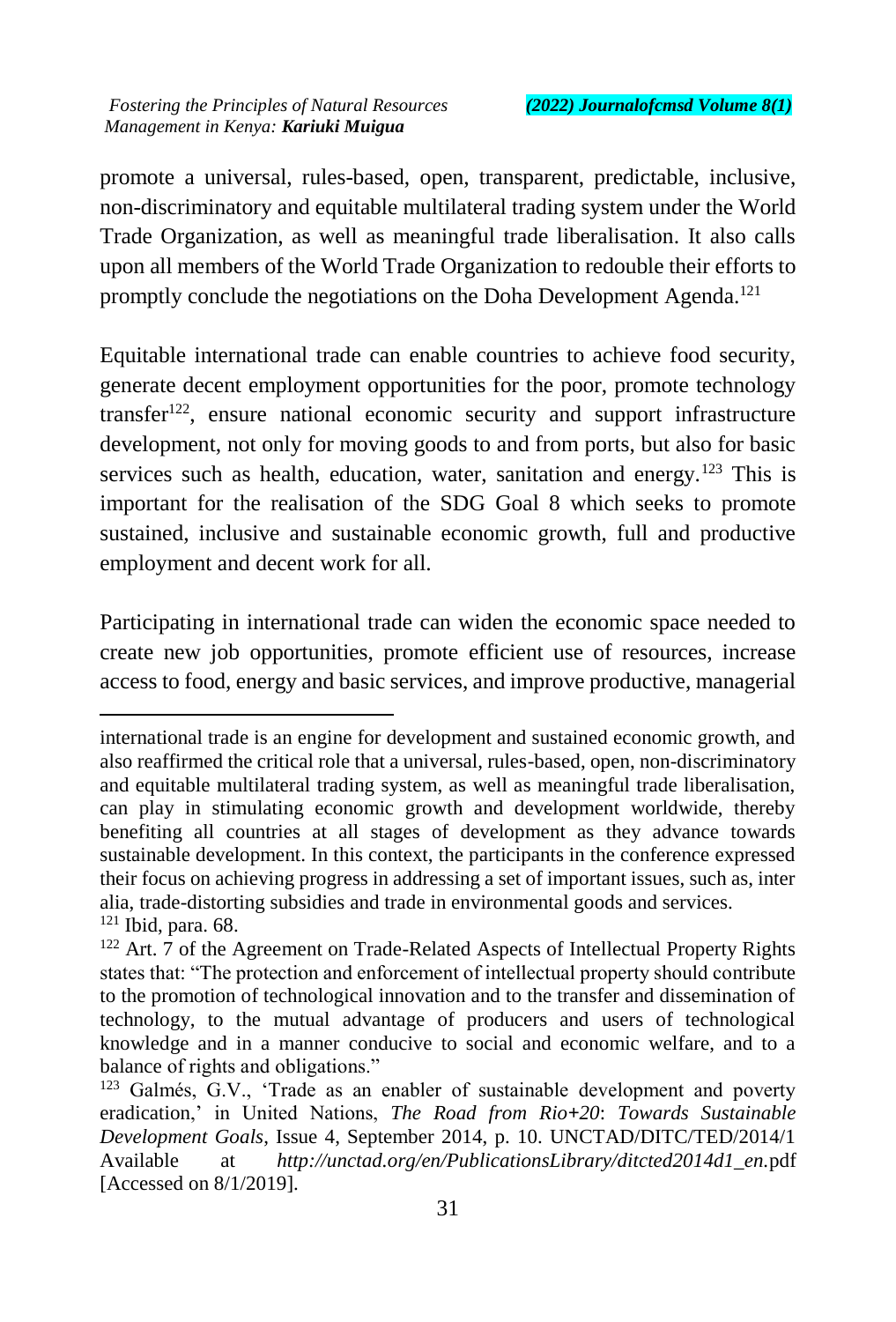and entrepreneurial capacity required for economic diversification, growth and development.<sup>124</sup> However, this can only be effectively achieved through international cooperation for realisation of sustainable development agenda.<sup>125</sup> This is also reflected in the SDG Goal 17 which seeks to strengthen the means of implementation and revitalize the global partnership for sustainable development. This is envisioned through, inter alia, strengthening domestic resource mobilization, including through international support to developing countries, to improve domestic capacity for tax and other revenue collection.<sup>126</sup> International cooperation is also envisioned through Goal 17.6 which seeks to enhance North-South, South-South and triangular regional and international cooperation on and access to science, technology and innovation and enhance knowledge sharing on mutually agreed terms, including through improved coordination among existing mechanisms, in particular at the United Nations level, and through a global technology facilitation mechanism. International cooperation is also important for capacity building through enhancing international support for implementing effective and targeted capacity-building in developing countries to support national plans to implement all the sustainable development goals, including through North-South, South-South and triangular cooperation.<sup>127</sup>

Notably, the 2030 Agenda on Sustainable Development strongly urges to refrain from promulgating and applying any unilateral economic, financial or trade measures not in accordance with international law and the Charter of the

<sup>124</sup> Muigua, K., *Nurturing Our Environment for Sustainable Development,* Glenwood Publishers, Nairobi – 2016), p. 244.

<sup>125</sup> Principle 5 of the *Rio Declaration* calls on all States and all people to cooperate in the essential task of eradicating poverty as an indispensable requirement for sustainable development, in order to decrease the disparities in standards of living and better meet the needs of the majority of the people of the world; See also World Commission on Environment and Development*, Our Common Future: Report of the World Commission on Environment and Development*, 1987, A/42/427.

<sup>126</sup> SDG Goal 17.1.

<sup>127</sup> SDG Goal 17.9.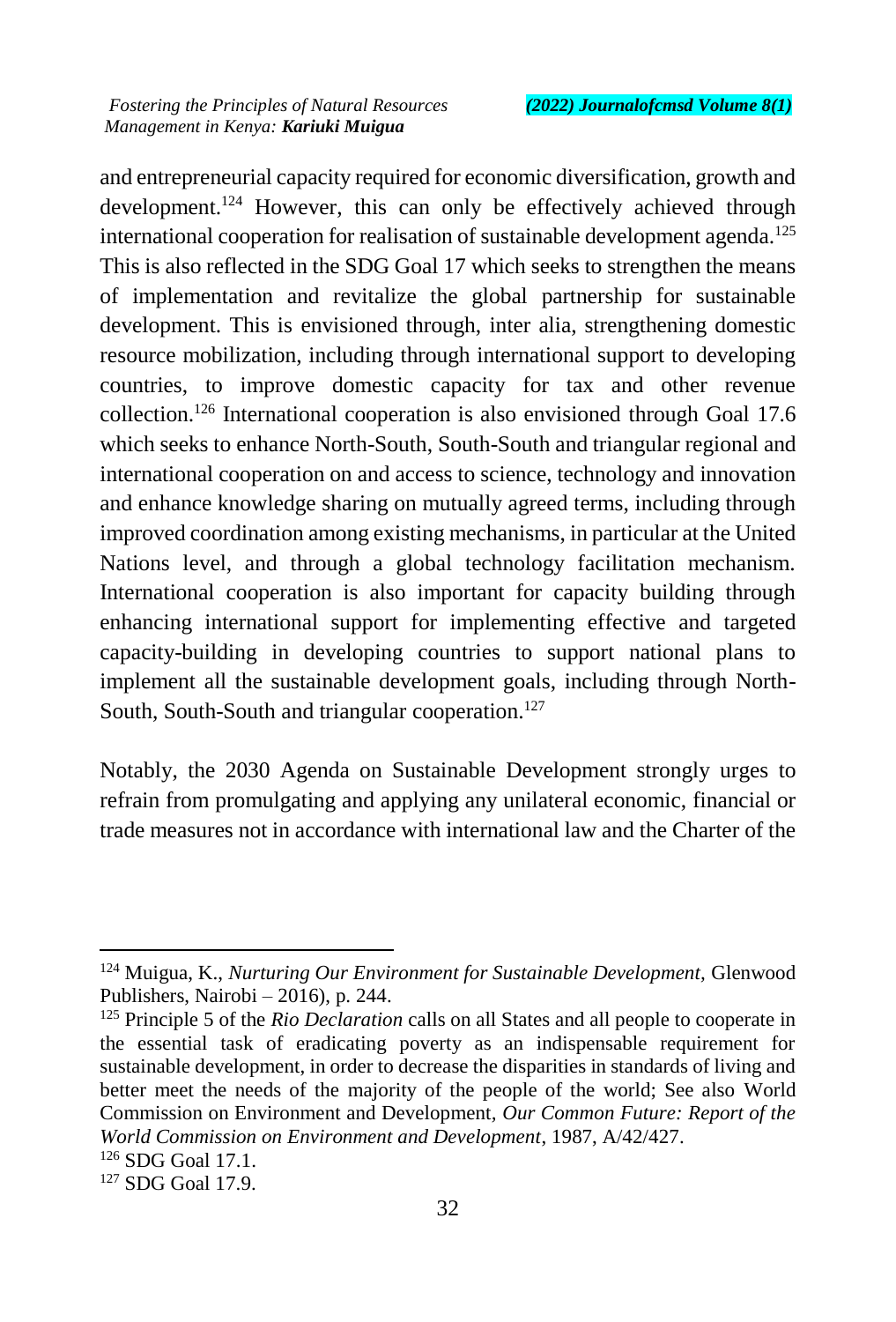United Nations that impede the full achievement of economic and social development, particularly in developing countries.<sup>128</sup>

## **8. Common but Differentiated Responsibilities**

The principle of 'common but differentiated responsibility' is said to have evolved from the notion of the 'common heritage of mankind' and is also a manifestation of general principles of equity in international law.<sup>129</sup> Principle 7 of the Rio Declaration requires States to cooperate in a spirit of global partnership to conserve, protect and restore the health and integrity of the earth's ecosystem. It goes on to state that, in view of the different contributions to global environmental degradation, States have common but differentiated responsibilities.

This principle is envisaged in a number of international legal instruments including, the Rio Declaration and the *United Nations Framework Convention on Climate Change* (UNFCCC) and its Kyoto Protocol. The UNFCCC provides that Parties should act to protect the climate system, "*on the basis of equality and in accordance with their common but differentiated responsibilities and respective capabilities*."<sup>130</sup> Member States who have polluted most, have to take the biggest responsibilities in reducing the effects of that pollution. Differentiated responsibility is especially important in ensuring fairness to developing and Least Developed States that have contributed less to climate change and global warming. The responsibility of each State depends on the amount of emissions that result from them. For instance, large emerging economies would have a bigger responsibility towards environmental management and conservation when compared to a tiny developing State.

<sup>128</sup> A/RES/70/1 - Transforming our world: the 2030 Agenda for Sustainable Development.

<sup>&</sup>lt;sup>129</sup> The Principle of Common But Differentiated Responsibilities: Origins and Scope, For the World Summit on Sustainable Development, 2002, Johannesburg, 26 August, *A Centre for International Sustainable Development Law (CISDL) Legal Brief,* p. 1. <sup>130</sup> Art.3 of the UNFCCC.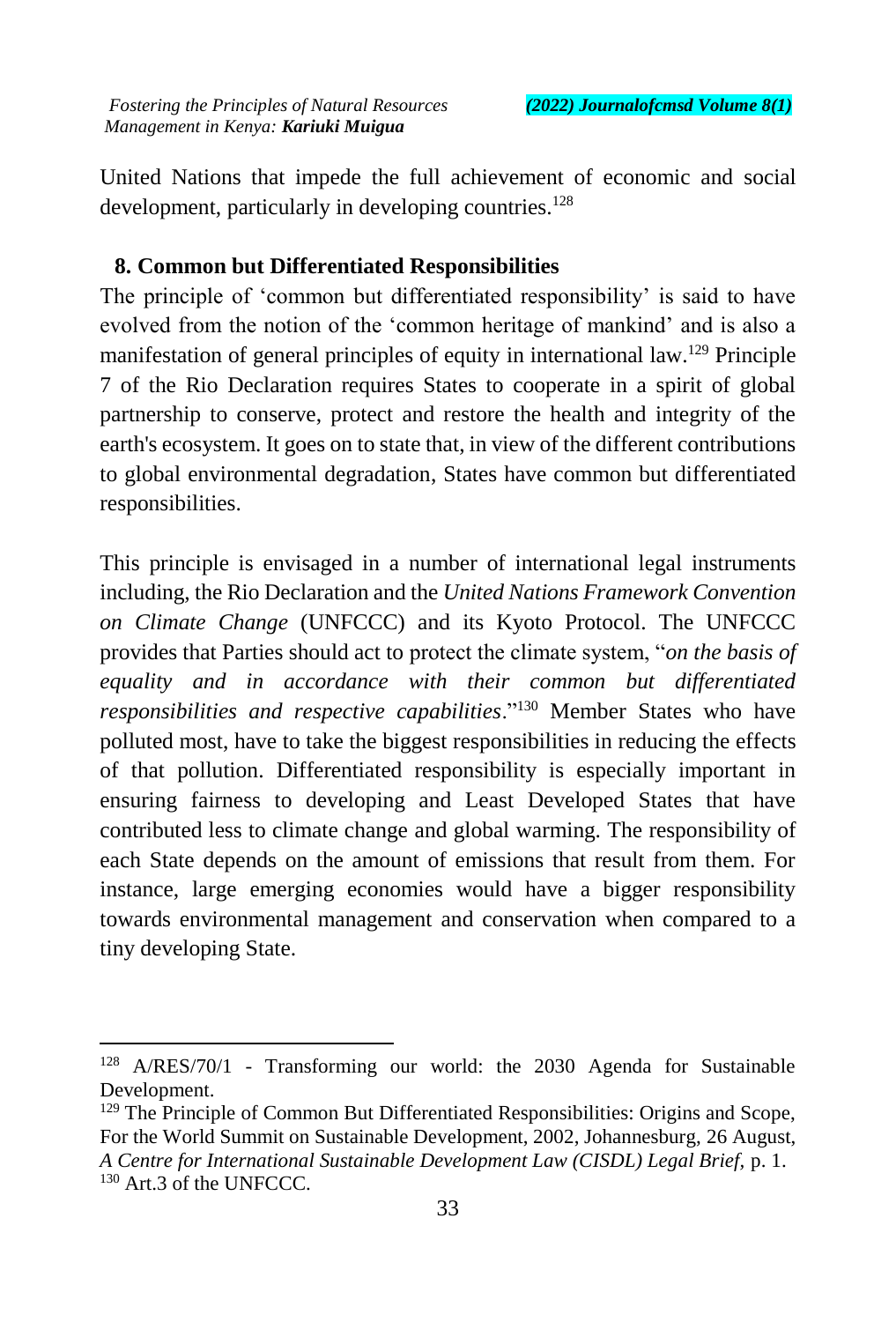The principle of common but differentiated responsibility is a way to take into account the differing circumstances, particularly in each state's contribution to the creation of environmental problems and in its ability to prevent, reduce or control them.<sup>131</sup> The idea is to encourage universal participation and equity.<sup>132</sup>

This principle is important for the realisation of Agenda 2030 SDG goals which reaffirm all the principles of the Rio Declaration on Environment and Development, including, inter alia, the principle of common but differentiated responsibilities, as set out in principle 7 thereof. In order to reduce inequality within and among countries, SDG Goal 10.a seeks to inter alia, implement the principle of special and differential treatment for developing countries, in particular least developed countries, in accordance with World Trade Organization agreements.

# **9. Equitable Sharing of Benefits**

With the accelerated efforts to foster economic growth and globalisation, the natural resources available for exploitation are quickly dwindling due to the competition for the same. This favours some countries while working against others because of the variance in technology and expertise to exploit the same. The United Nations and other international bodies therefore call for equitable sharing of the benefits that accrue from such shared resources. For instance, the fair and equitable sharing of the benefits derived from biodiversity is one of the central objectives of the Convention on Biological Diversity (CBD).<sup>133</sup> Article I thereof provides that the objectives of the Convention, are to be pursued in accordance with its relevant provisions. The sustainable use of its components and the fair and equitable sharing of the benefits arising out of the utilization of genetic resources, including by appropriate access to genetic resources and by appropriate transfer of relevant technologies, taking

<sup>131</sup> UNEP, *Training Manual on International Environmental Law, op cit,* p.29. <sup>132</sup> *Ibid*

<sup>&</sup>lt;sup>133</sup> The Union for Ethical Bio-Trade, Available at

*http://www.ethicalbiotrade.org/abs/*[Accessed on 7/1/2019].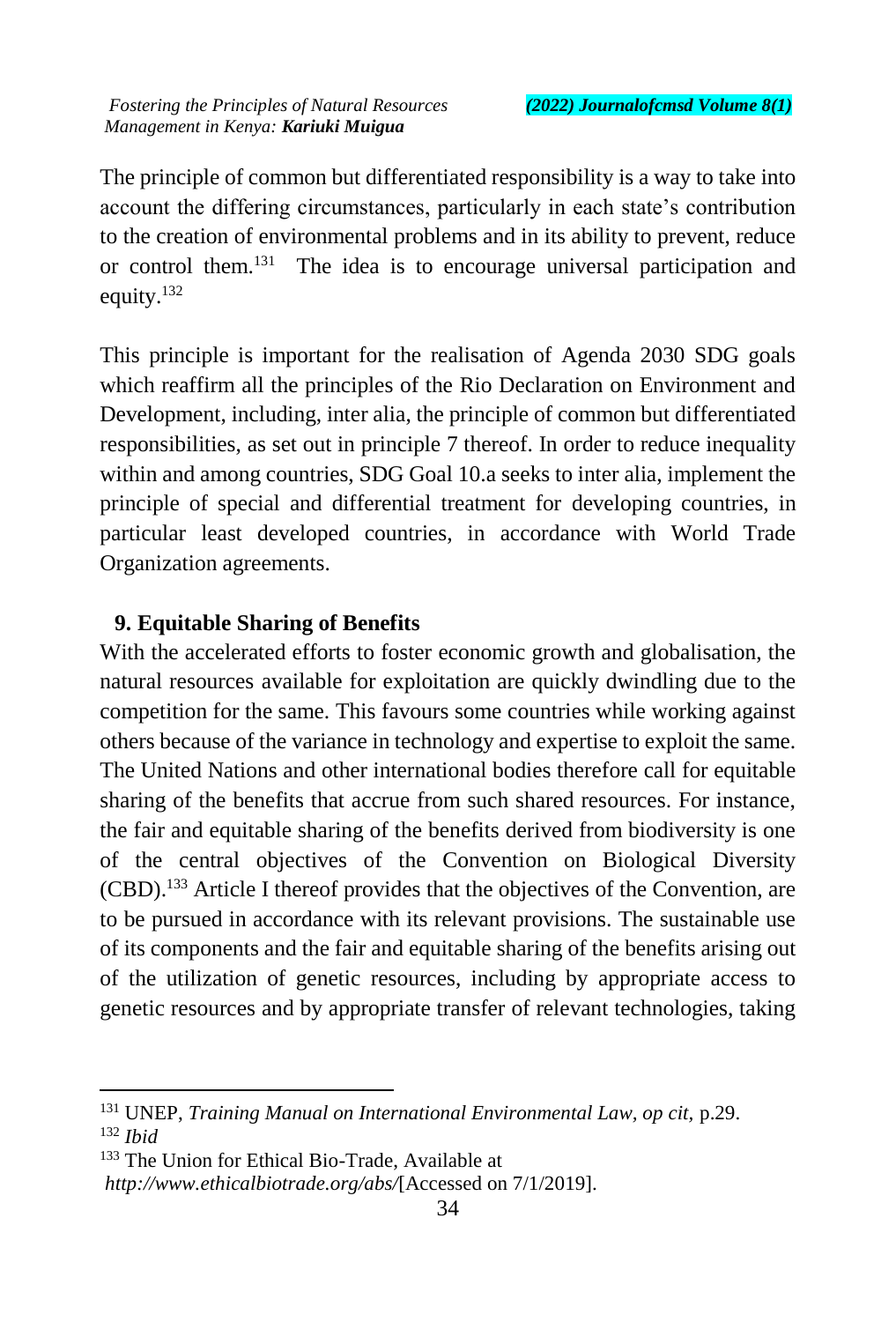into account all rights over those resources and to technologies, and by appropriate funding.<sup>134</sup>

In the Kenyan context, the principle is explicit in a number of laws. Article 60(1) (a) of the Constitution of Kenya, 2010 enumerates equitable access to land as one of the guiding principles of the land policy in the country. All should have equitable access to land and public spaces including people with disabilities, the youth and marginalised communities. In addition, Article 69(1) (a) thereof, further provides that one of the obligations of the State with regard to the environment is to ensure equitable sharing of the accruing benefits*.* Article 42 guarantees every person the right to a clean and healthy environment, including the right to have the environment protected for the benefit of the present and future generations through legislative and other measures, particularly those contemplated under Article 69.

To facilitate more equitable distribution of accruing benefits among locals, often amongst subsistence, and indigenous peoples, the environmental laws provide for community based natural resource management. For instance, the Forests Act, 2005 provides for community participation in forests management under sections 45-48. Communities may register groups that get involved in management and use of forests resources in their area. Under the Water Act, 2002 provision is made for communities to establish Water Resources Users Associations and Catchment Areas Advisory Committees to among other things, ensure that water as a resource is used equitably and conflicts managed effectively at the local level. Section 43 of EMCA provides that the Minister (Cabinet Secretary) may, by notice in the Gazette, declare the traditional interests of local communities customarily resident within or around a lake shore, wetland, coastal zone or river bank or forest to be protected interests.

#### **10. Reasonable Use and Equitable Utilization**

The principle of reasonable use and equitable utilisation of resources comes into play mostly where there are transboundary resources being shared by

 $\ddot{\phantom{a}}$ 

<sup>&</sup>lt;sup>134</sup> Art. I, Convention on Biological Diversity.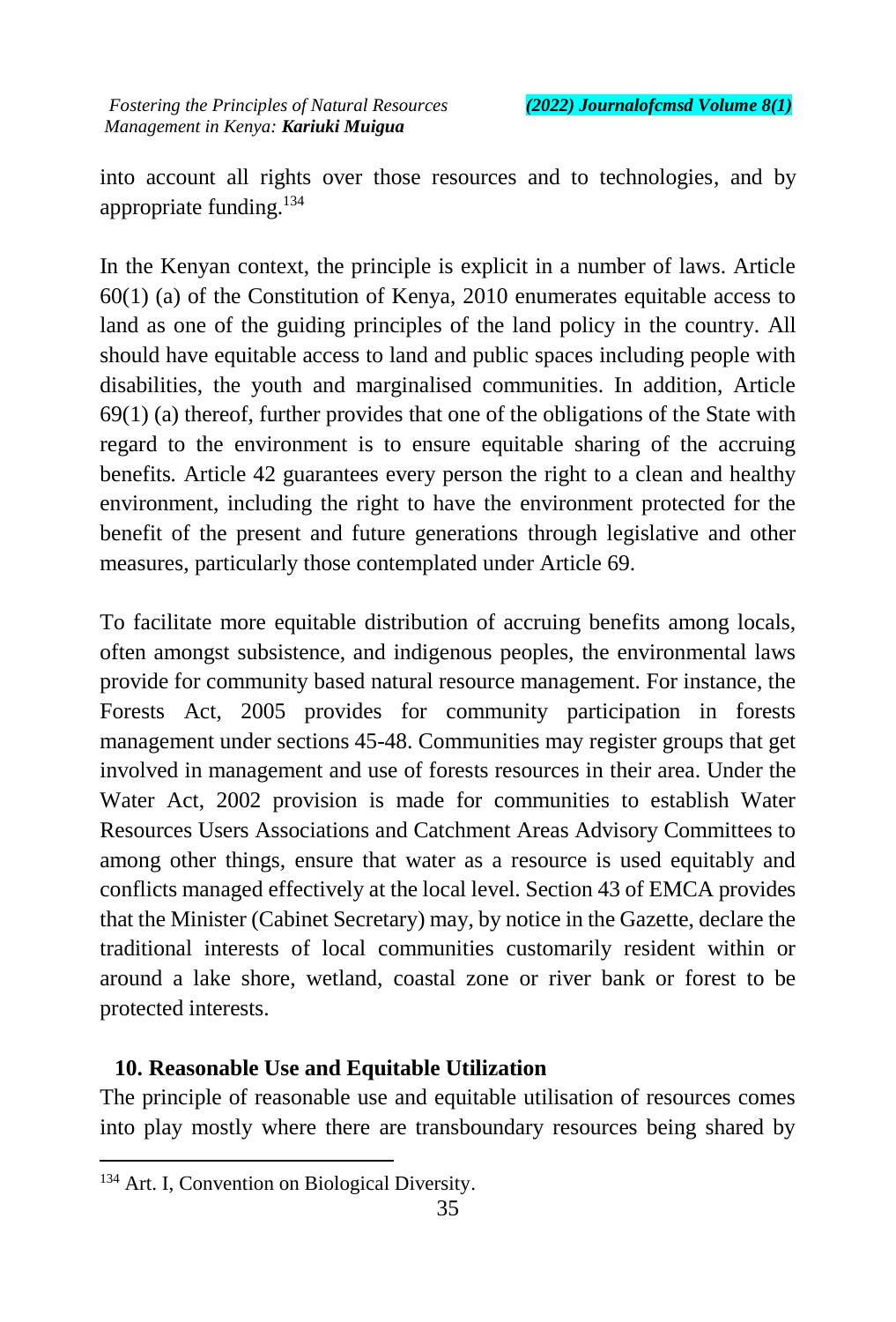more than one state. This principle has been incorporated in a number of international legal instruments on environmental conservation to which Kenya is a signatory. The principle has been codified in Article of the 1997 Convention on the Law of Non-Navigational Uses of International Water Courses,<sup>135</sup>which is considered a codification of customary principles. It requires that a State sharing an international watercourse with other States utilize the watercourse, in its territory, in a manner that is equitable and reasonable *vis-à-vis* the other States sharing it. In order to ensure that their utilization of an international watercourse is equitable and reasonable, States are to take into account all relevant factors and circumstances. Article 5 also sets forth, in paragraph 2, the principle of equitable participation. According to this principle, States are to "*participate in the use, development and protection of an international watercourse in an equitable and reasonable manner.*" This principle is expected to have significant implications in Kenya, in light of recent discoveries of underground water aquifers traversing a number of countries in the East African Region.<sup>136</sup>

### **11. Precautionary Principle**

 $\overline{a}$ 

EMCA defines precautionary principle as the principle that where there are threats of damage to the environment, whether serious or irreversible, lack of full scientific certainty should not be used as a reason for postponing costeffective measures to prevent environmental degradation.<sup>137</sup> The precautionary principle recognizes the limitations of Science in being able to accurately predict the likely environmental impacts and thus calls for precaution in making environmental decisions where there is

<sup>136</sup> BBC, "Kenya aquifers discovered in dry Turkana region," 11 September 2013. Available at *https://www.bbc.com/news/science-environment-24049800* [Accessed on 8/1/2019]; Pflanz, M., "Kenya finds '70 year supply' of water in desert region," The Telegraph, 11 Sep 2013. Available at *https://www.telegraph.co.uk/news/worldnews/africaandindianocean/kenya/1030242 1/Kenya-finds-70-year-supply-of-water-in-desert-region.html* [Accessed on 8/1/2019]; International Groundwater Resources Assessment Centre, 'Eastern Africa,' available at *https://www.un-igrac.org/regions/eastern-africa* [ Accessed on 8/1/2019]. <sup>137</sup> S. 2, Act No. 8 of 1999.

<sup>&</sup>lt;sup>135</sup> Convention on the Law of the Non-Navigational Uses of International Watercourses New York, 21 May 1997.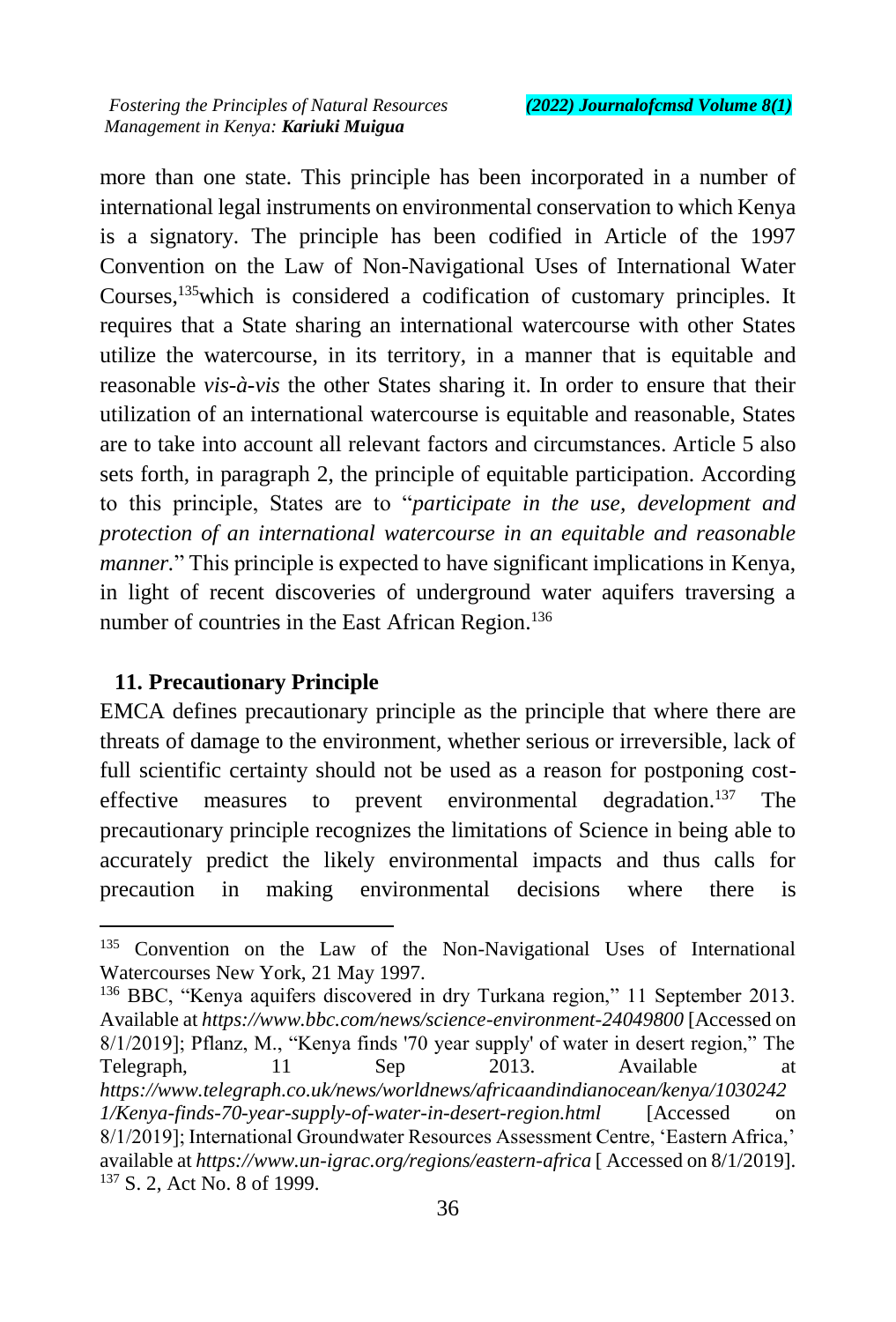uncertainty. This principle requires that all reasonable measures be taken to prevent the possible deleterious environmental consequences of development activities.<sup>138</sup> This is well captured under Principle 15 of the *Rio Declaration<sup>139</sup>* which provides that *"where there are warnings of serious or irreversible damage, lack of full scientific certainty shall not be used as a reason of postponing cost-effective measures to prevent environmental degradation."*

Some scholars have identified a number of core elements to the precautionary principle, indicating that there are seven main themes, though each of them has a different intellectual and policy underpinning.<sup>140</sup> These elements are: Firstly, *pro-action*: this is the willingness to take action in advance of scientific proof, or in the face of fundamental ignorance of possible consequences, on the grounds that further delay or thoughtless action could ultimately prove far more costly than the 'sacrifice' of not carrying on right now; Secondly, costeffectiveness of action in that proportionality of response should be designed to show that there should be a regular examination of identifiable social and environmental gains arising from a course of action that justifies the costs; Third, safeguarding ecological space as a fundamental notion underlying all interpretations of the precautionary principle in terms of how far natural systems and social organisations are resilient or vulnerable to further change or alteration; Fourth, legitimising the status of intrinsic value or bioethics in that vulnerable, or critical natural systems, namely those close to thresholds, or whose existence is vital for natural regeneration, should be protected as a matter of moral right; Fifth, shifting the onus of proof such that the burden of proof should shift onto the proto-developer to show *'no reasonable environmental harm'* to such sites or processes, before development of any kind is allowed to proceed; Sixth, is meso-scale planning. A meso-scale is the period, over which any major decision will have an influence; and seventh, precautionary principle requires paying for ecological debt which is a case for

<sup>138</sup> *Amina Said Abdalla & 2 others v County Government of Kilifi & 2 others* [2017] eKLR, ELC Case No. 283 OF 2016, para. 18.

*<sup>139</sup> Rio Declaration* of 1992, UN Doc. A/CONF.151/26 (Vol. I).

<sup>140</sup> O'riordan, T., *et al*, "The Precautionary Principle in Contemporary Environmental Politics," *Environmental Values*, Vol. 4, No. 3 (August 1995), pp. 191-212, p. 195.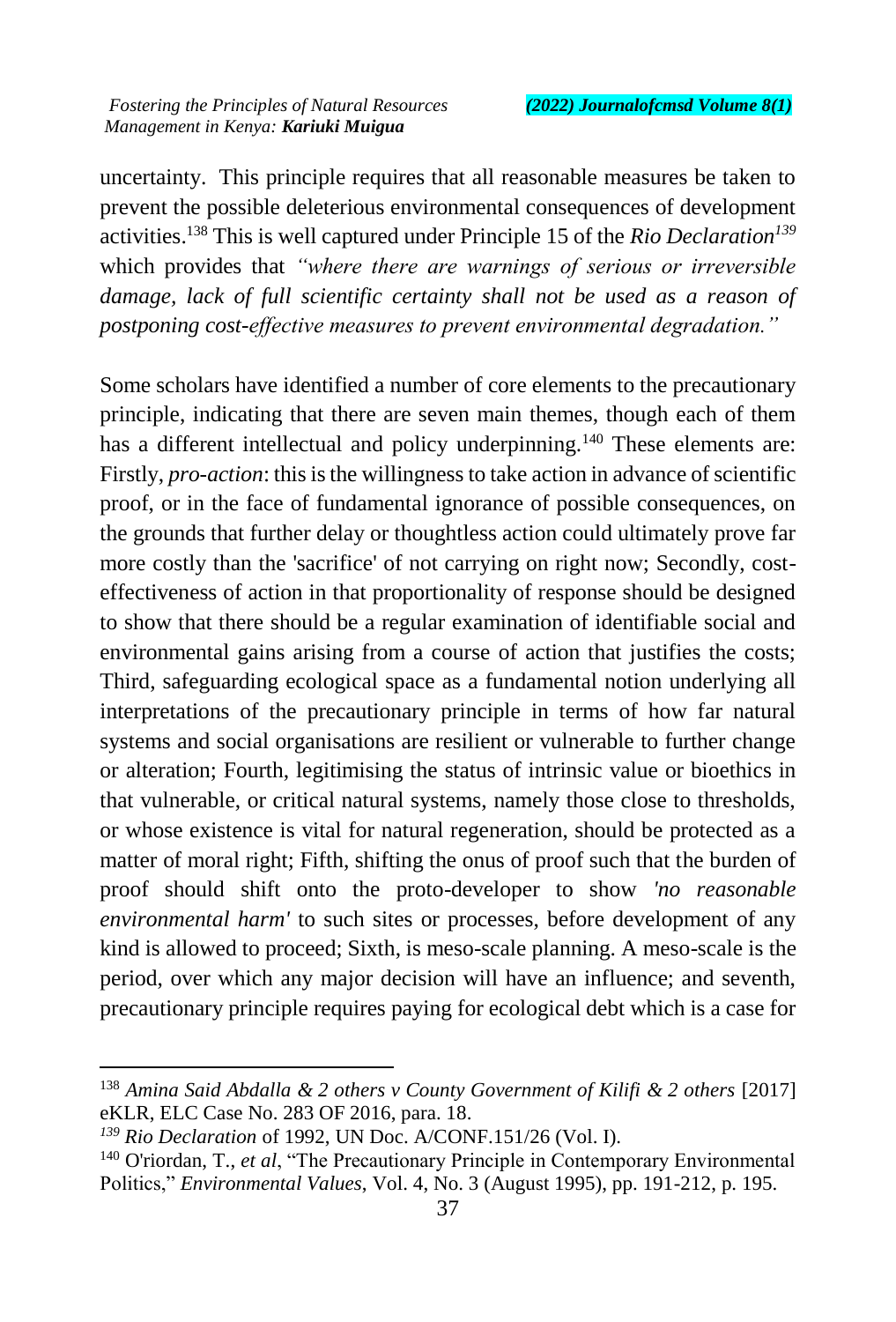considering a burden-sharing responsibility for those not being cautious or caring in the past. $^{141}$ 

The precautionary principle encourages policies that protect human health and the environment in the face of uncertain risks. $142$  It is therefore at the heart of sustainable development agenda. Article 10 of the Constitution of Kenya, 2010 provides for sustainable development as one of the national values and principles of governance. This principle must therefore guide the law making organs while legislating on environmental management and conservation.<sup>143</sup> Section 11 of the *Land Act*, 2012 mandates the National Land Commission to take appropriate measures to conserve ecologically sensitive public land to prevent environmental degradation and climate change. The precautionary principle is one of the principles of sustainable development guiding the Environment and Land Court as provided for under section 18 of the *Environment and Land Act*, 2012.

#### **12. Transboundary Environmental Damage**

Transboundary environmental damage usually arises where the impact of environmental damage and degradation affects not only the country of origin but also another country. This is especially so in the case of water pollution. This is one of the principles that informed the making of the Treaty for the Establishment of the East African Community which was signed in Arusha on 30 November 1999 and entered into force on 7 July 2000.The regional organisation aims at achieving its goals and objectives through, *inter alia,* promoting a sustainable growth and equitable development of the region, including rational utilisation of the region's natural resources and protection of the environment. This places responsibilities on the member States to ensure realization of the goals and objectives of the Treaty.

<sup>141</sup> *Ibid*

<sup>&</sup>lt;sup>142</sup> Kriebel, D., *et al*, "The Precautionary Principle in Environmental Science," *Environmental Health Perspectives*, Vol. 109, No. 9, Sep., 2001, pp. 871-876.

 $143$  Art. 10(1), Constitution, 2010 provides that the national values and principles must bind all State organs and all persons whenever they, *inter alia*, enact, apply or interpret any law, or make or implement public policy decisions.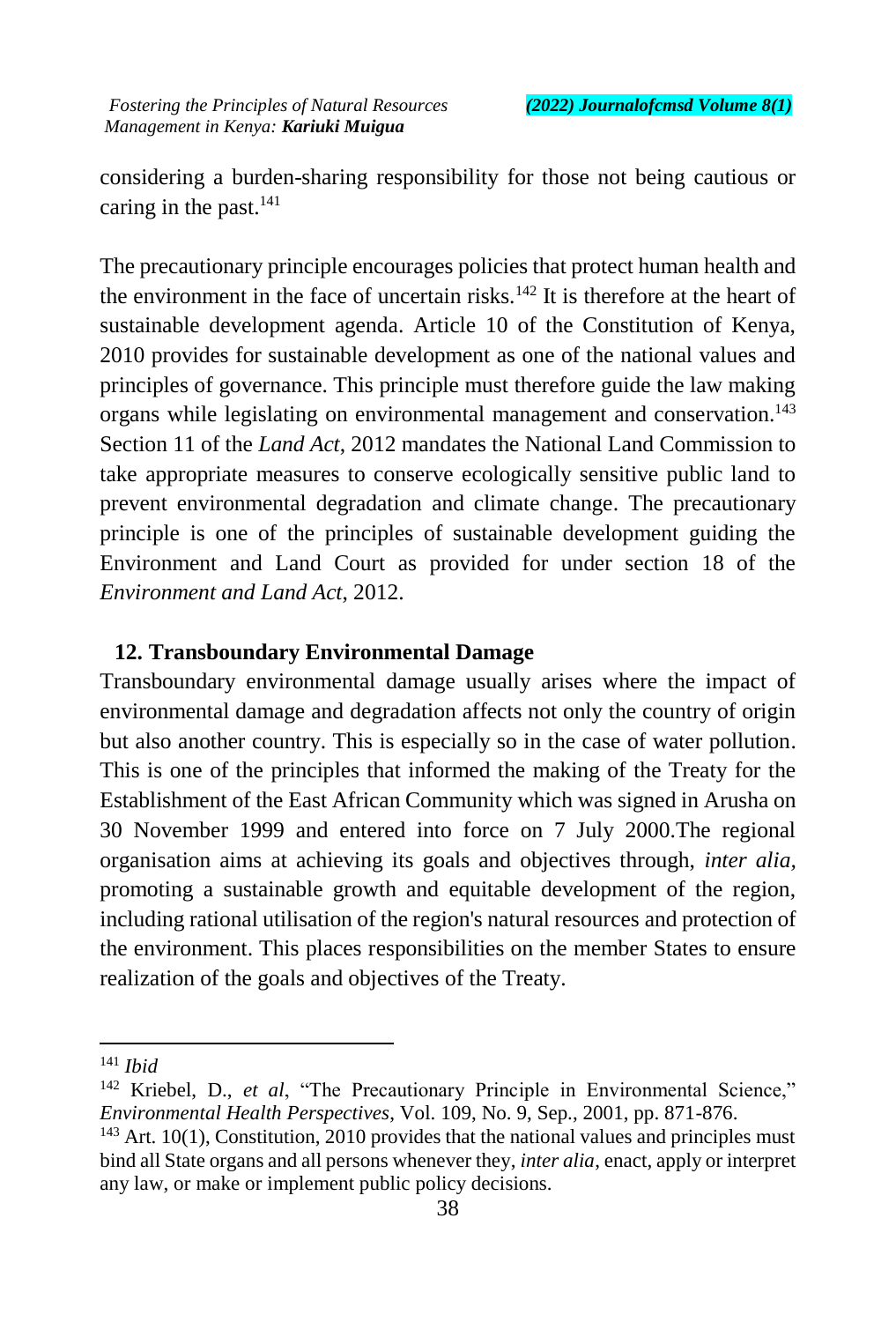Regulation 44 of the Legal Notice Number 101 provides that where a project is likely to have a transboundary impact, the proponent of the project must, in consultation with the Authority (NEMA), ensure that appropriate measures are taken to mitigate any adverse impacts, taking into account any existing treaties and agreements between Kenya and the other country. This places a huge responsibility on the State to prevent transboundary environmental damage.

### **13. Conclusion**

 $\overline{a}$ 

This Paper has examined some of the principles of natural resource management and their application in Kenya. These principles are recognized in the Constitution 2010 and in various international instruments some of which have been mentioned herein. Principles play an important role in environmental law and are engines in the evolution of natural resources law.<sup>144</sup> They guide policy formulators and legislators when developing policy and law on natural resources. Understanding these principles will help in appreciating the context within which natural resources management is required to take place in Kenya. Fostering the adoption of these principles in the policy and legal making processes can go a long way in achieving sustainable management of natural resources in Kenya as envisaged under the constitutional provisions. It is also noteworthy that most of these principles are similar to the traditional practices of indigenous communities in Kenya as far as application of indigenous ecological knowledge is concerned. Such principles as precautionary principle are a reflection of the unwritten principles on environmental management that have existed for generations across indigenous cultures. These communities considered themselves and their cultural ecological practices as part of the ecosystem hence adopted both anthropocentric and ecocentric approaches when dealing with environmental and natural resource management.<sup>145</sup> It has been acknowledged by some

<sup>144</sup> UNEP, *Training Manual on International Environmental Law, op cit,* p.23. <sup>145</sup> See generally, Muigua, K., *Harnessing Traditional Knowledge for Environmental Conflict Management in Kenya*, available at

[http://www.kmco.co.ke/attachments/article/175/TRADITIONAL%20KNOWLEDG](http://www.kmco.co.ke/attachments/article/175/TRADITIONAL%20KNOWLEDGE%20AND%20CONFLICT%20MANAGEMENT-25%20April%202016.pdf) [E%20AND%20CONFLICT%20MANAGEMENT-25%20April%202016.pdf](http://www.kmco.co.ke/attachments/article/175/TRADITIONAL%20KNOWLEDGE%20AND%20CONFLICT%20MANAGEMENT-25%20April%202016.pdf) [ Accessed on 8/1/2019].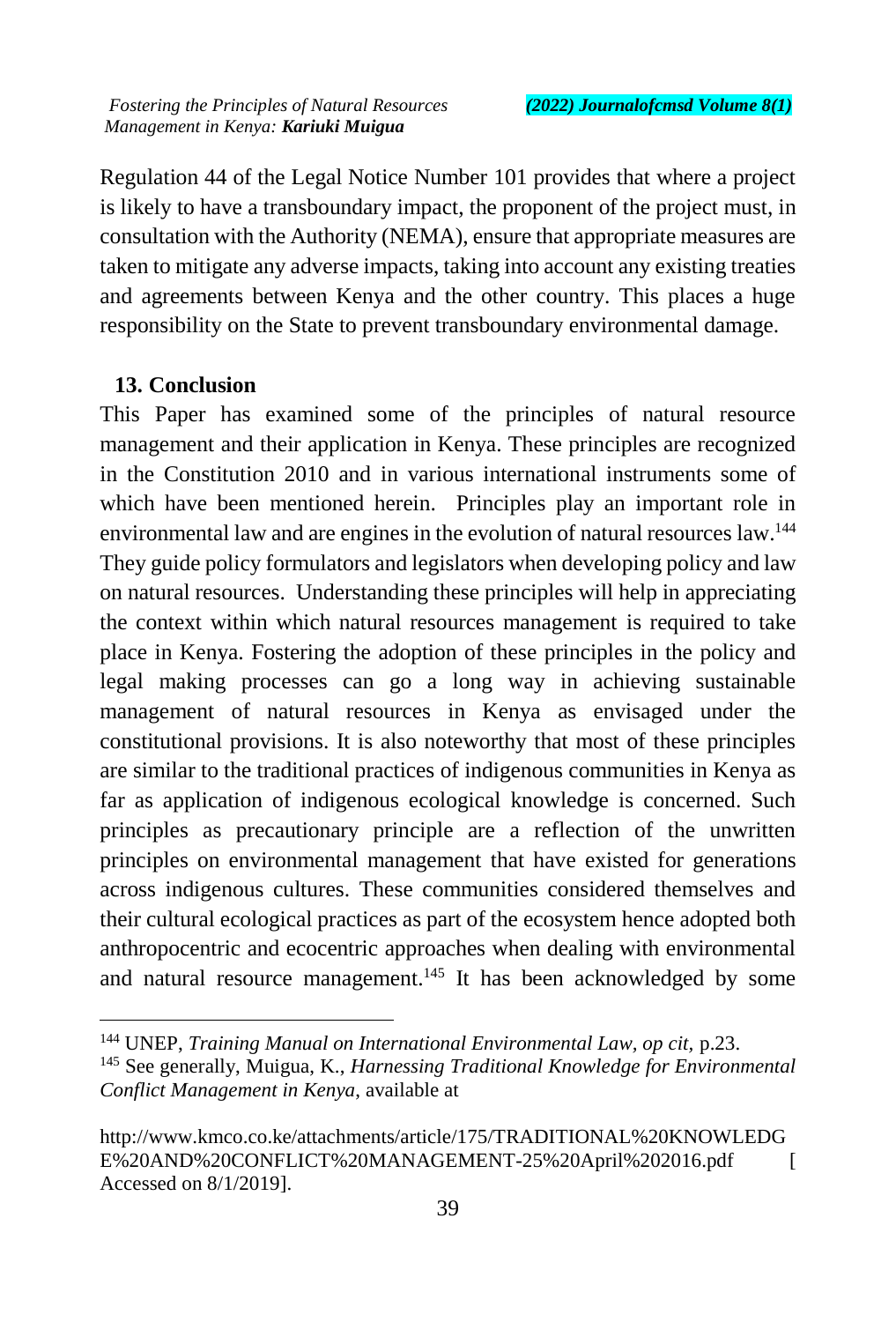government officials that resettling traditional forest-dwelling communities in their natural habitats can play an important role in restoring the country's forest cover.<sup>146</sup> This is because such people have the traditional skills needed to help the Government conserve the forests.<sup>147</sup> Also worth pointing out is the fact that Kenyan communities have lived amongst, and used, wildlife resources since time immemorial without formal policy and legislation. These communities ensured conservation of the wildlife resource through cultural and social bonds, and traditional practices. Sacred beliefs centred on certain wildlife species ensured that conservation principles became part of their way of life.<sup>148</sup>

One way of implementing the constitutional obligations on the state to protect and enhance intellectual property in, and indigenous knowledge of, biodiversity and the genetic resources of the communities is to incorporate it with the scientific knowledge and involving these communities and helping them appreciate all the foregoing principles of natural resource management for realisation of sustainable development agenda. These principles are both international and cultural.

#### **References**

<sup>146</sup> Kibet L., 'Swazuri reveals plans to recognise forest settlers,' *The Standard*, Thursday, July 28, 2016 (The Standard Group, Nairobi, 2016), p. 2.  $147$  Ibid

<sup>148</sup> Republic of Kenya: Ministry of Forestry and Wildlife, *National Wildlife Conservation and Management Policy, 2012*, p.2.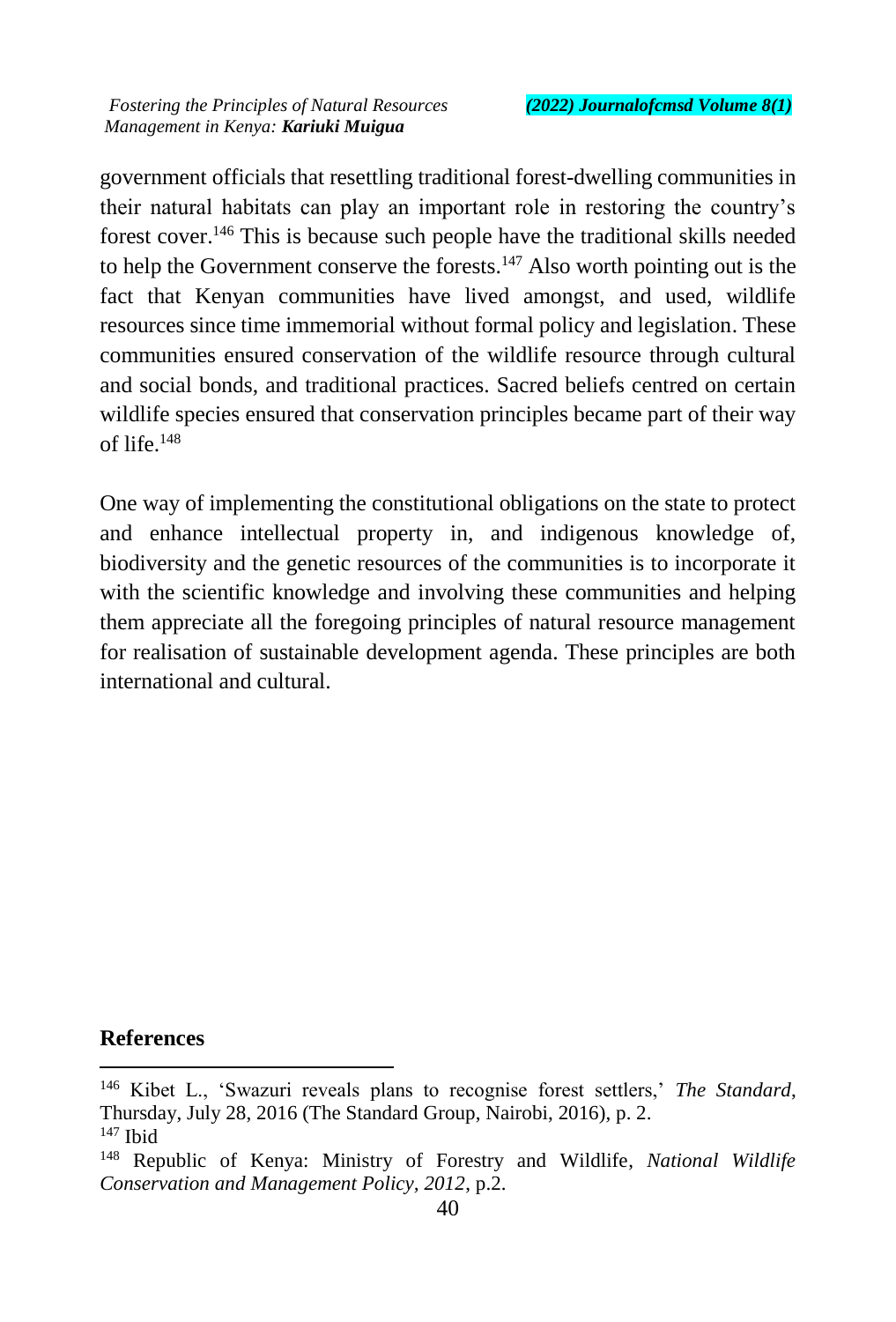'Chapter 3: The Principles Of International Environmental Law', available at *https://edisciplinas.usp.br/pluginfile.php/520713/mod\_resource/content/1/Ca p.3\_International%20Environmental%20Law%20%281%29.pdf* [Accessed on 5/1/2019].

Amartya S., *Development as Freedom* (Anchor Books, New York, 1999).

*Amina Said Abdalla & 2 others v County Government of Kilifi & 2 others* [2017] eKLR, ELC Case No. 283 OF 2016.

Angwenyi, A.N., 'An Overview of the Environmental Management and Coordination Act,' in Okidi, C.O., *et al,* (eds), *Environmental Governance in Kenya: Implementing the Framework Law* (East Africa Educational Publishers, 2008).

BBC, "Kenya aquifers discovered in dry Turkana region," 11 September 2013. Available at *https://www.bbc.com/news/science-environment-24049800* [Accessed on 8/1/2019].

Beder, S., "Costing the Earth: Equity, Sustainable Development and Environmental Economics," *New Zealand Journal of Environmental Law*, Vol.4, 2000, pp.227-243.

Birnie, P., Boyle, A. and Redgwell, C., 'International Law and the Environment,' (3rd ed., Oxford 2009).

Bogonko v NEMA [2006] 1KLR (E&L) 772.

British American Tobacco Ltd v Cabinet Secretary for the Ministry of Health & 5 others [2017] eKLR, Civil Appeal 112 of 2016.

Business & Human Rights Resource Centre, "Kenya: Court declares construction of Lamu port violates indigenous community's right to information, healthy environment  $\&$  culture, orders compensation," May, 2018. Available at *https://www.business-humanrights.org/en/kenya-courtdeclares-construction-of-lamu-port-violates-indigenous-communitys-rightto-information-healthy-environment-culture-orders-compensation* [Accessed on 8/1/2019].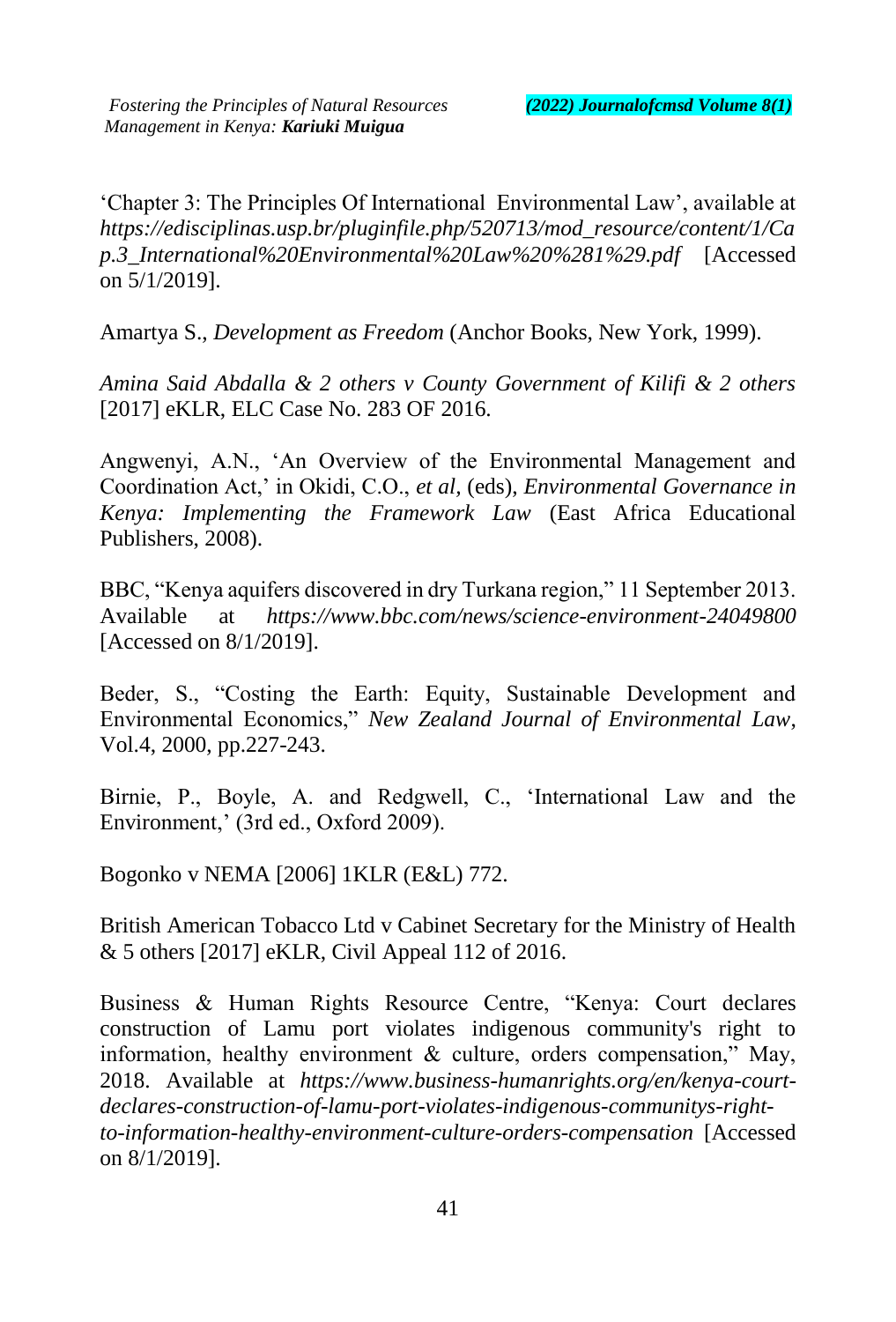Constitution of Kenya, 2010 (Government printer, Nairobi, 2010).

Creighton, J.L., *The Public Participation Handbook: Making Better Decisions through Citizen Involvement* (John Wiley & Sons, 2005).

Cullet P., *Differential Treatment in International Environmental Law and its Contribution to the Evolution of International Law* (Aldershot: Ashgate, 2003).

Dietz t. & Stern, P.C., (eds), *Public Participation in Environmental Assessment and Decision Making,* (National Academies Press, 2008).

Environmental (Impact Assessment and Audit) Regulations, 2003, Legal Notice No. 101 of 2003.

*Environmental Management and Co-ordination (Amendment) Act, No. 5 of 2015*, Laws of Kenya.

Environmental Management and Coordination Act, Act No. 8 of 1999, Laws of Kenya.

*Forest Conservation and Management Act,* No. 34 of 2016, Laws of Kenya.

*Gabcikovo-Nagymaros Case,* ICJ Rep. (1997), 7.

Galmés, G.V., 'Trade as an enabler of sustainable development and poverty eradication,' in United Nations, *The Road from Rio+20*: *Towards Sustainable Development Goals*, Issue 4, September 2014. UNCTAD/DITC/TED/2014/1 Available at *http://unctad.org/en/PublicationsLibrary/ditcted2014d1\_en.*pdf [Accessed on 8/1/2019].

Hassan and 4 others v KWS, (1996) 1KLR (E&L) 214.

*Hungary v Slovakia*, 1997 WL 1168556 (I.C.J-1997).

In the Matter of the National Land Commission [2015] eKLR, Advisory Opinion Reference 2 of 2014.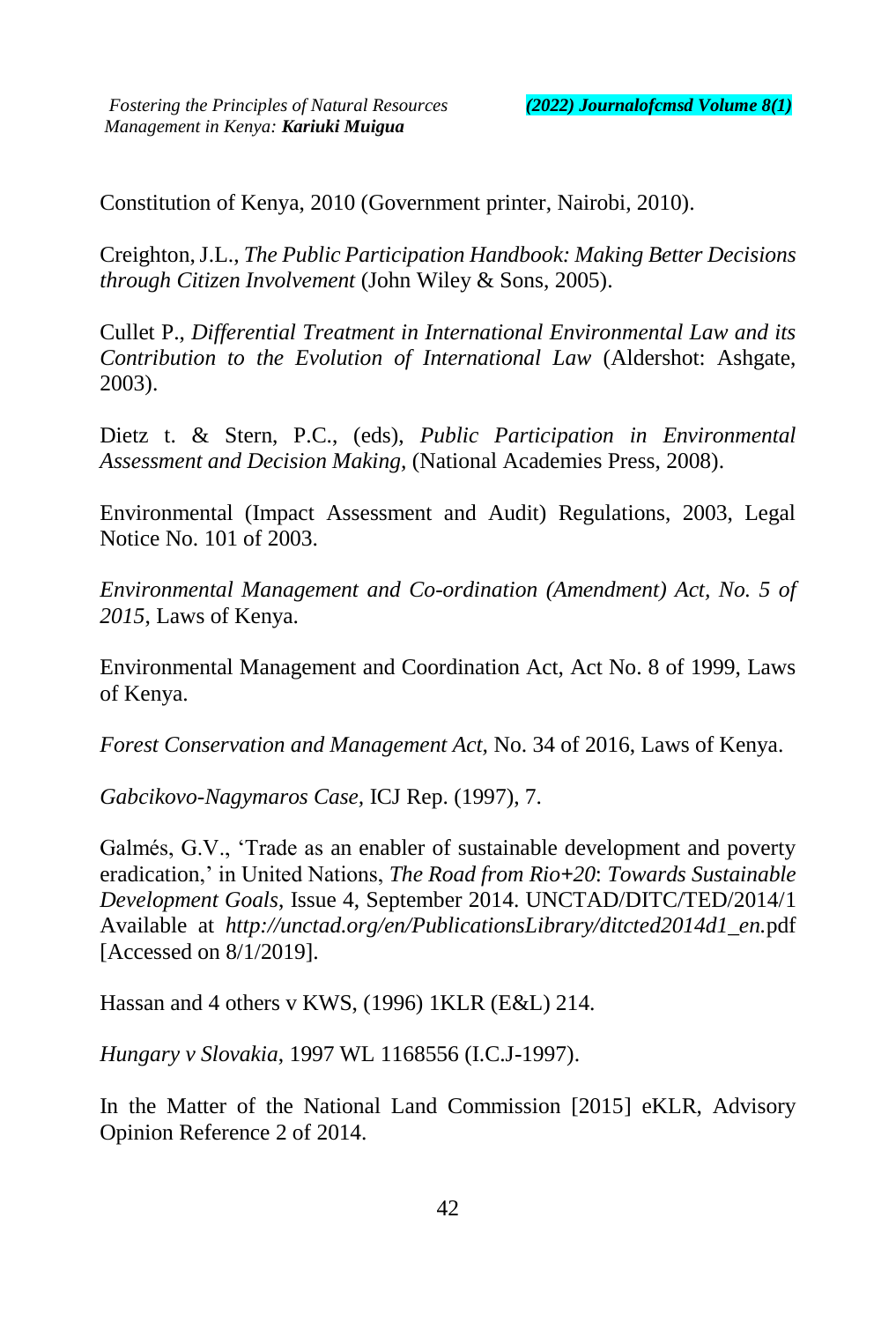International Groundwater Resources Assessment Centre, 'Eastern Africa,' available at *https://www.un-igrac.org/regions/eastern-africa* [Accessed on 8/1/2019].

Kibet L., 'Swazuri reveals plans to recognise forest settlers,' *The Standard*, Thursday, July 28, 2016 (The Standard Group, Nairobi, 2016).

Kibugi, R., 'Development and Balancing of Interests in Kenya,' in Michael Faure & Willemien du Plessis (eds.), *The Balancing of Interests in Environmental Law in Africa* (Pretoria University Press, 2011).

Kriebel, D., Tickner, J., Epstein, P., Lemons, J., Levins, R., Loechler, E.L., Quinn, M., Rudel, R., Schettler, T. and Stoto, M., "The Precautionary Principle in Environmental Science," *Environmental Health Perspectives*, Vol. 109, No. 9, Sep., 2001, pp. 871-876.

Kwanza Estates Ltd. v KWS, HCCC No. 133 of 2012, [2013] eKLR.

Lake Naivasha Friends of the Environment v AG and 2 others, HC Petition No. 36 of 2011, [2012] eKLR.

Lwanga, C., 'Court orders State to pay Lamu fishermen Sh1.7bn in LAPSSET compensation,' Daily Nation, Tuesday, May 1, 2018, available at *https://www.businessdailyafrica.com/news/Court-orders-State-to-pay-Lamufishermen-Sh1-7bn-over-Lapsset/539546-4538748-5wslscz/index.html* [ accessed on 8/1/2019].

Mada Holdings Ltd t/a Fig Tree Camp v County Council of Narok, HC Judicial Review No. 122 of 2011, [2012] eKLR.

Marianela Cedeño Bonilla, Edgar Fernández Fernández, Sondes Jemaiel, Rose Mwebaza and Dana Zhandayeva *Environmental Law in Developing Countries: Selected Issues*, Vol. II, IUCN, 2004. Available at *https://portals.iucn.org/library/sites/library/files/documents/eplp-043-2.pdf* [Accessed on 8/1/2019].

Meza Galana and 3 others v AG and 2 Others, HCCC No. 341 of 1993, [2007] eKLR.

*Mining Act,* No. 12 of 2016, Laws of Kenya.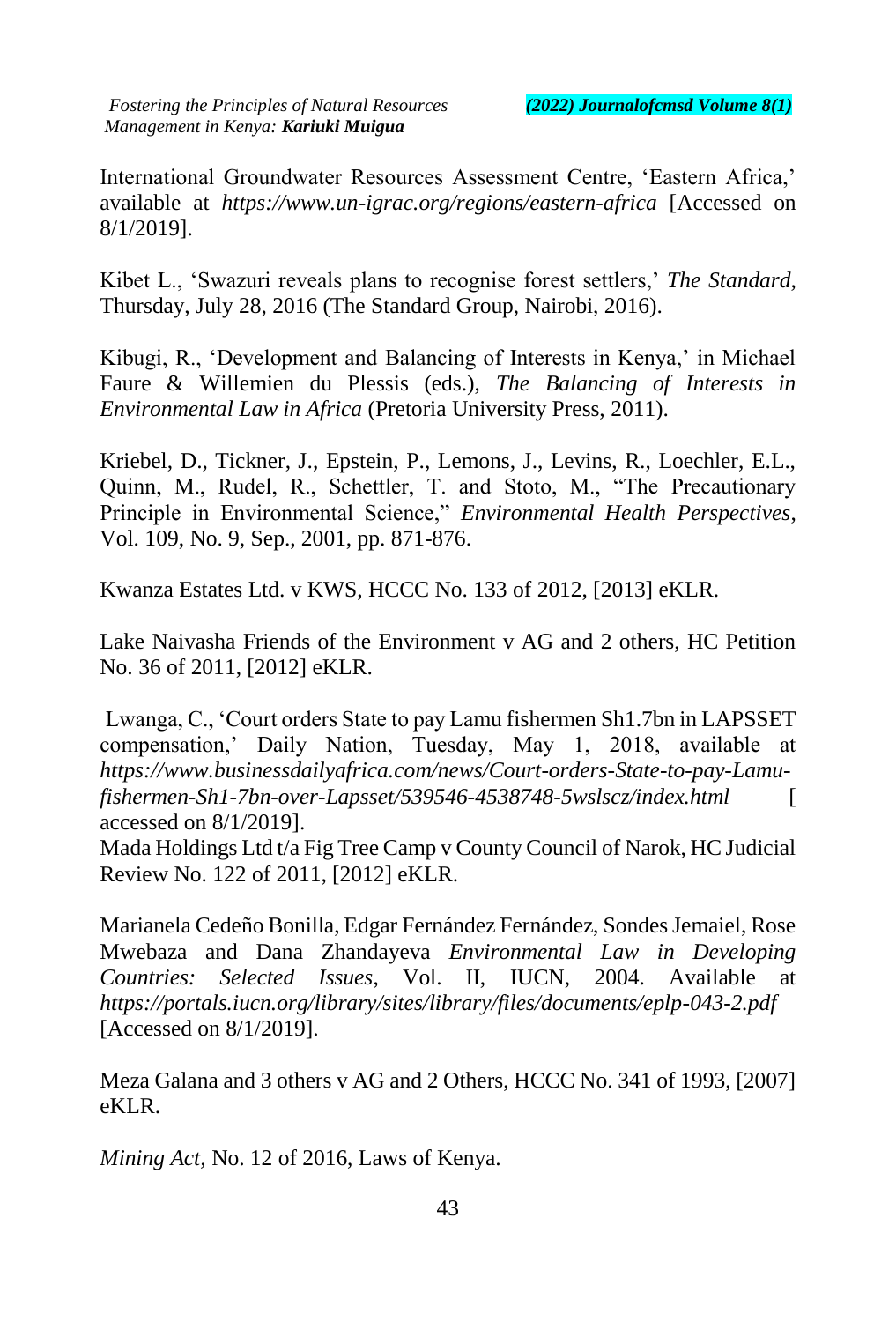Mohamed Ali Baadi and others v Attorney General & 11 others[2018] eKLR, Petition 22 of 2012.

Moutondo, E., "The Polluter Pays Principle," in *Industries and Enforcement of Environmental Law in Africa-Industry Experts Review Environmental Practice* (UNEP/UNDP Joint Project on Environmental Law and Institutions in Africa, 1997).

Mui Coal Basin Local Community & 15 others v Permanent Secretary Ministry of Energy & 17 others [2015] eKLR, Constitutional Petition Nos 305 of 2012, 34 of 2013 & 12 of 2014(Formerly Nairobi Constitutional Petition 43 of 2014) (Consolidated).

Muigua, K., *Harnessing Traditional Knowledge for Environmental Conflict Management in Kenya*, available at *http://www.kmco.co.ke/attachments/article/175/TRADITIONAL%20KNOWL EDGE%20AND%20CONFLICT%20MANAGEMENT-25%20April%202016.pdf* [ Accessed on 8/1/2019].

Muigua, K., Kariuki, F., Wamukoya, D., *Natural Resources and Environmental Justice in Kenya,* Glenwood Publishers, Nairobi – 2015.

Muigua, K., *Legal Aspects of Strategic Environmental Assessment and Environmental Management*, available at *http://kmco.co.ke/wpcontent/uploads/2018/08/Legal-Aspects-of-SEA-and-Environmental-Management-3RD-December-2016.pdf* [Accessed on 8/1/2019].

Muigua, K., *Nurturing Our Environment for Sustainable Development,*  Glenwood Publishers, Nairobi – 2016).

Munyiri, S.K., "Policy Position on the Proposed Amendments of the Mining and Minerals Bill 2009," Kenya Chamber of Mines, 2010.

Nanda, V. & Pring, G.R., *International Environmental Law and Policy for the 21st Century* (2nd Revised Edition Martinus Nijhoff Publishers, 2012).

Natal Fresh Produce Growers Association v Agroserve (Pty) Ltd, [1990] (4) SA 749.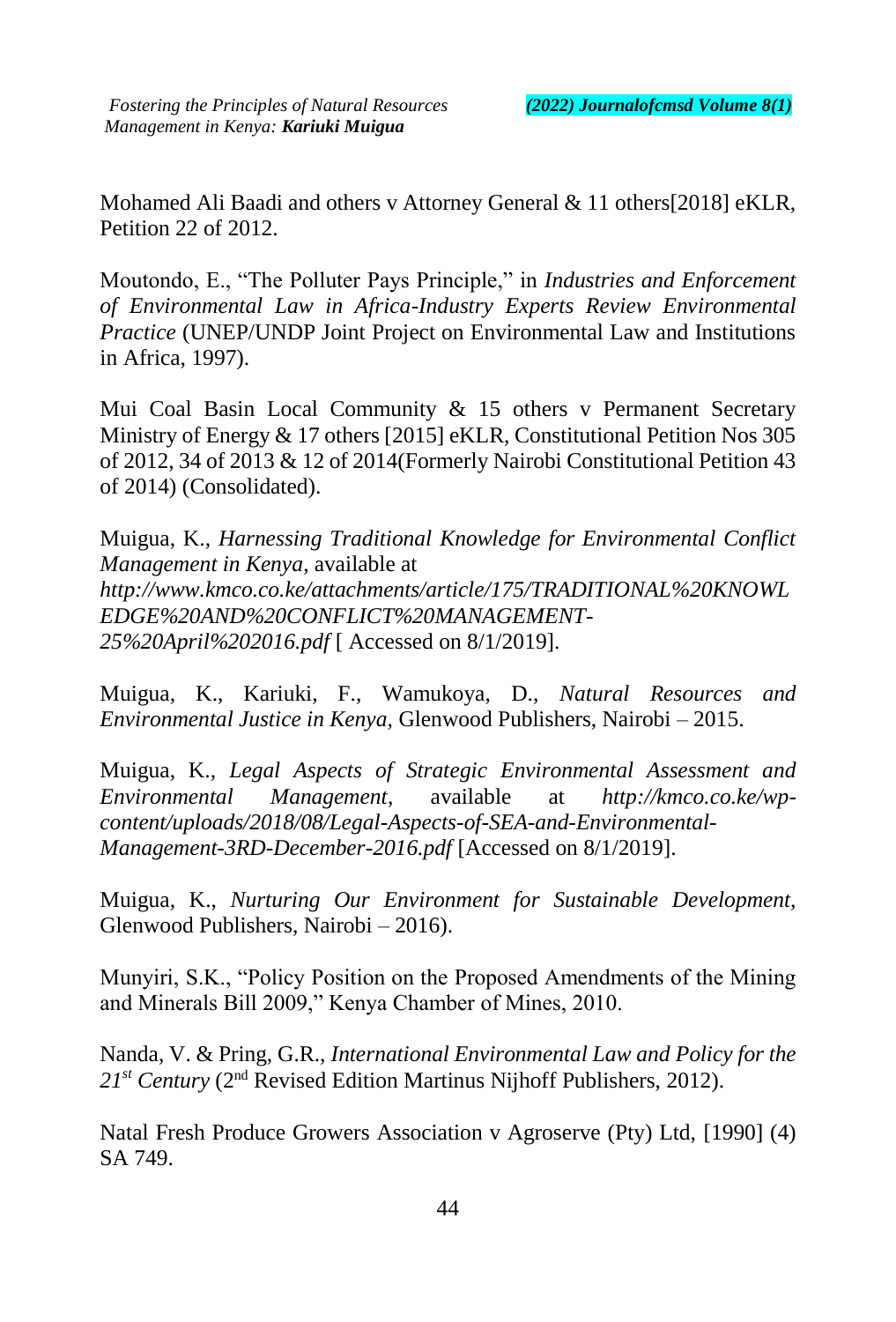Nkonya, E.M., Cenacchi, N., Ringler, C. and Lantieri, D., International cooperation for sustainable land and water management, *SOLAW Background Thematic Report* - TR16. Available at *http://www.fao.org/fileadmin/templates/solaw/files/thematic\_reports/TR\_16\_ web.pdf* [ Accessed on 8/1/2019].

Nzioka and 2 others v Tiomin Kenya Ltd, [2001] 1KLR (E&L) 423.

Ondrik, R. S., "Participatory approaches to national development planning," *Framework for Mainstreaming Participatory Development Processes into Bank Operations, ADB* (1999): 15. Available at *http://siteresources.worldbank.org/INTEASTASIAPACIFIC/Resources/2262 62-1143156545724/Brief\_ADB.pdf* [Accessed on 8/1/2019].

Organisation for Economic Co-Operation and Development, 'Applying Strategic Environmental: Assessment Good Practice Guidance for Development Co-Operation,' *DAC Guidelines and Reference Series*, 2006. Available at http://www.oecd.org/environment/environmentdevelopment/37353858.pdf [Accessed on 8/1/2019].

O'riordan, T. and Jordan, A., "The Precautionary Principle in Contemporary Environmental Politics," *Environmental Values*, Vol. 4, No. 3 (August 1995), pp. 191-212.

Peter K. Waweru versus Republic, [2006] eKLR. High Court of Kenya at Nairobi, misc civ. Applic. 118 0f 2004, 2 March 2006.

Pflanz, M., "Kenya finds '70 year supply' of water in desert region," The Telegraph, 11 Sep 2013. Available at *https://www.telegraph.co.uk/news/worldnews/africaandindianocean/kenya/1 0302421/Kenya-finds-70-year-supply-of-water-in-desert-region.html* [Accessed on 8/1/2019].

Republic of Kenya, *County Public Participation Guidelines*, (Ministry of Devolution and Planning & Council of Governors, January, 2016). Available at *http://devolutionasals.go.ke/wp-content/uploads/2018/03/County-Public-Participation\_Final-1216-2.pdf* [Accessed on 8/1/2019].

Republic of Kenya, Kenya Vision 2030, Government of Kenya, 2007.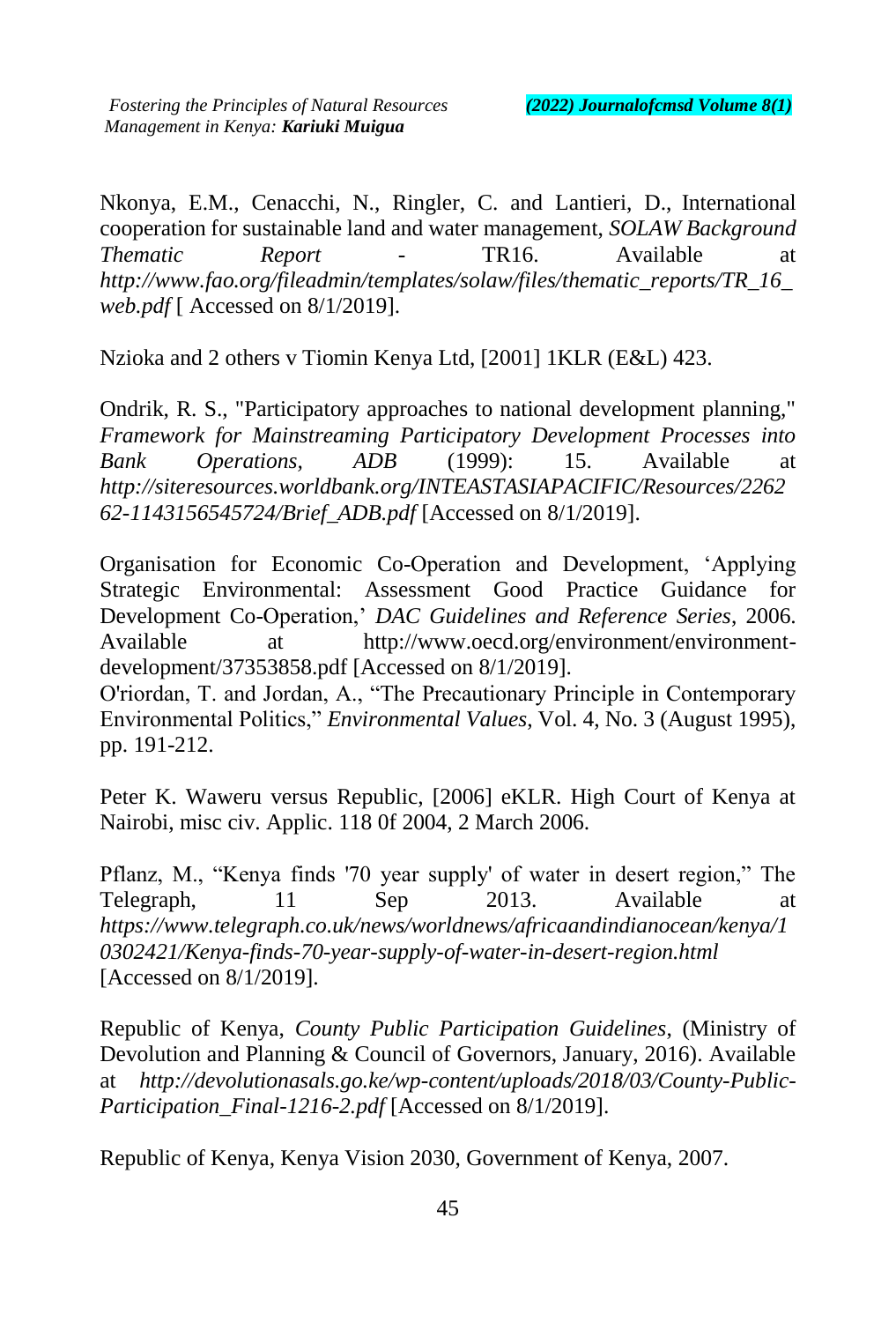Republic of Kenya: Ministry of Forestry and Wildlife, *National Wildlife Conservation and Management Policy, 2012*.

Republic v Minister of Forestry and Wildlife and 2 others ex parte Charles Oduor Okello and 5 Others, HC Miscellaneous Application No. 55 of 2010, [2012] eKLR.

Sands, P. and Peel, J., Principles *of international environmental law*. Cambridge University Press, 2012.

Senach, S.L., 'The Trinity of Voice: The Role of Practical Theory in Planning and Evaluating the Effectiveness of Environmental Participatory Process,' in Depoe, S.D. *et al*, (eds), *Communication and Public Participation in Environmental Decision Making* (SUNY Press Ltd., 2004).

Soto, M.V., "General Principles of International Environmental Law." *ILSA Journal of International & Comparative Law* 3, no. 1 (1996): 193-209.

Stone C., "Should Trees Have Standing?" *South California Law Review,* Vol. 45, 1972, p. 450.

The Union for Ethical Bio-Trade, Available at *http://www.ethicalbiotrade.org/abs/*[Accessed on 7/1/2019].

*Treaty Making and Ratification Act*, No. 45 of 2012, Laws of Kenya (Government printer, Nairobi, 2012).

UNDP, *Human Development Report 2011, The Real Wealth of Nations: Pathways to Human Development*, (Palgrave Macmillan Houndmills, Basingtoke, Hampshire, 2011).

UNEP, *Training Manual on International Environmental Law,* (UNEP, 2006).

United Nations Economic Commission for Europe, 'Introduction,' available at *http://www.unece.org/env/eia/sea\_protocol.html* [Accessed on 8/1/2019].

United Nations, Convention on Biological Diversity, 1760 UNTS, 79.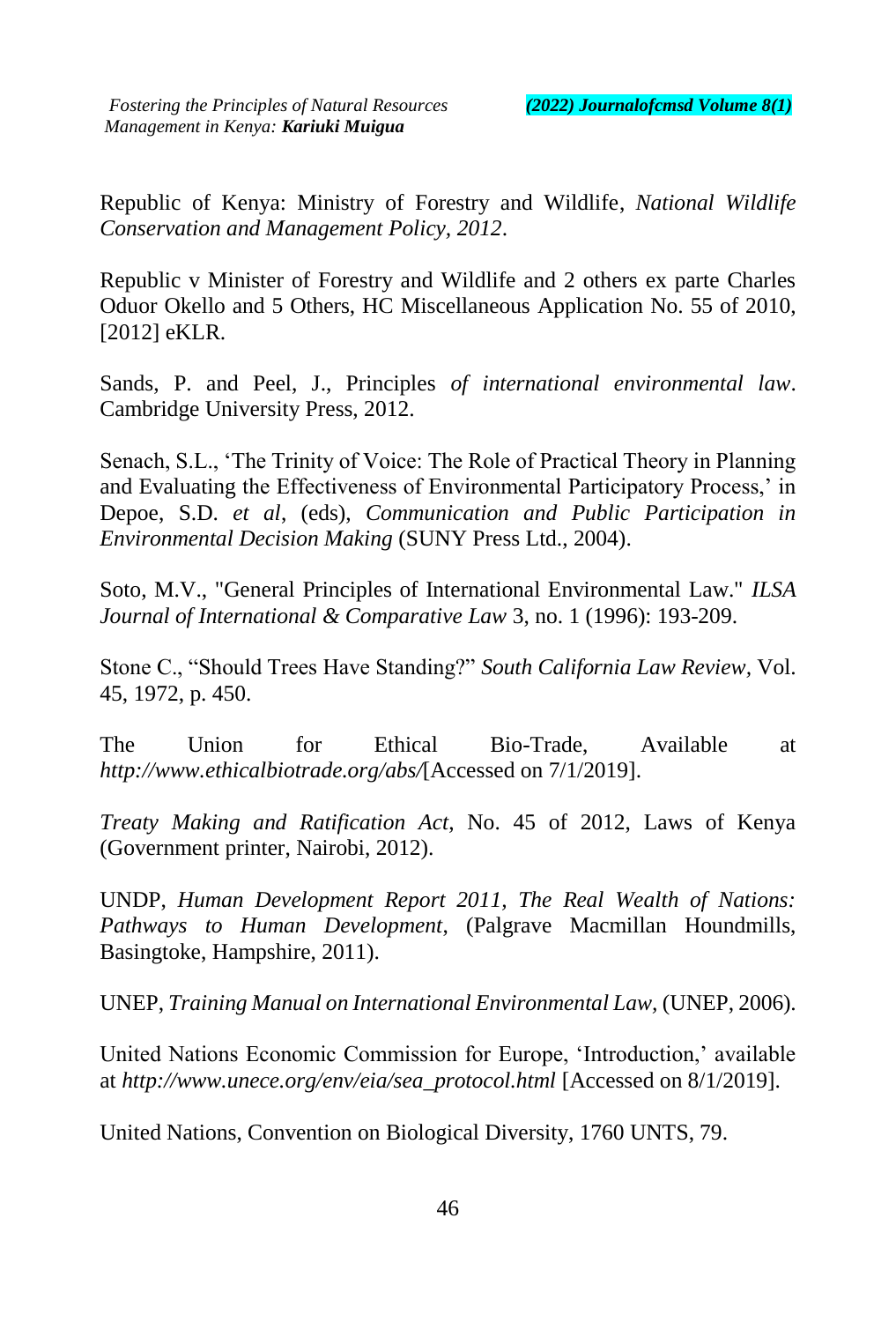United Nations, Rio Declaration on Environment and Development 1992, UN Doc. A/CONF.151/26 (Vol. I).

United Nations, *The Future We Want*, A/RES/66/288, Sixty-sixth session Agenda item 19, Resolution adopted by the General Assembly on 27 July 2012.

United Nations, *Transforming our world: the 2030 Agenda for Sustainable Development*, Resolution adopted by the General Assembly on 25 September 2015, [without reference to a Main Committee  $(A/70/L.1)$ ], Seventieth session, Agenda items 15 and 116, 21 October 2015.

URAIA, "What Is Public Participation?" Available at *[http://uraia.or.ke/wp](http://uraia.or.ke/wp-content/uploads/2016/11/Citizen-Participation-BOOKLET.pdf)[content/uploads/2016/11/Citizen-Participation-BOOKLET.pdf](http://uraia.or.ke/wp-content/uploads/2016/11/Citizen-Participation-BOOKLET.pdf)* [Accessed on 8/1/2019].

*Water Act*, No.43 of 2016, laws of Kenya.

Weiss, E.B., "In Fairness to Future Generations and Sustainable *Development*," *American University International Law Review*, Vol.8, 1992.

World Commission on Environment and Development, *Our Common Future*, GAOR, 42ndSess, Supp. No. 25, UN Doc, A/42/25 (1987).